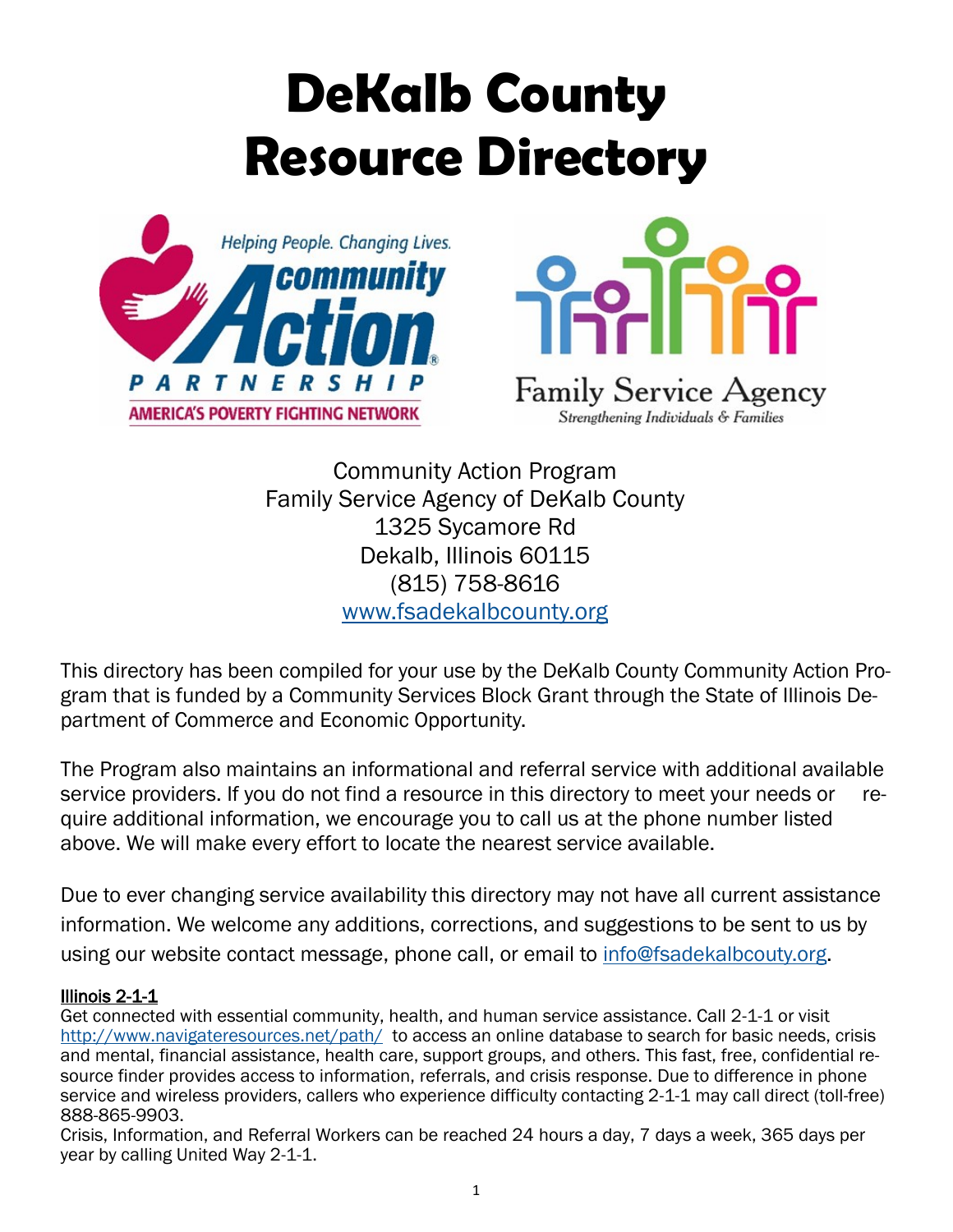| <b>RESOURCE</b>                      | <b>PAGE</b>                                              | $\overline{\mathsf{R}}$ |
|--------------------------------------|----------------------------------------------------------|-------------------------|
| Animal Safety                        |                                                          | E                       |
| Animal Hospitals/Clinics             |                                                          | F                       |
| Animal Shelters/Adoption             | $\frac{7}{7}$                                            | R                       |
| Animal Health (low cost)             |                                                          |                         |
| Child/Youth Services                 |                                                          | F<br>F                  |
| Adoption                             |                                                          | F                       |
| <b>Breastfeeding</b>                 | $\frac{7}{8}$ $\frac{1}{9}$ $\frac{1}{3}$ $\frac{1}{42}$ | F <sub>1</sub>          |
| <b>Car-seat Safety Checks</b>        |                                                          |                         |
| <b>Child Abuse</b>                   |                                                          | H                       |
| <b>Child Care</b>                    |                                                          | E                       |
| <b>Emergency Crisis Intervention</b> |                                                          | $\overline{H}$          |
| <b>Parenting Education</b>           |                                                          | $\mathsf{H}$            |
| <b>Youth Programs</b>                | 53                                                       | P                       |
|                                      |                                                          | R                       |
| Community Outreach                   |                                                          | S                       |
| Citizenship & Immigration            | $\frac{12}{17}$                                          | S                       |
| <b>Disability Services</b>           |                                                          |                         |
| <b>Discrimination</b>                | <u> 19</u>                                               | H                       |
| <b>Domestic Violence</b>             | 20                                                       | $\overline{\mathsf{H}}$ |
| <b>Emergency Assistance</b>          | 21                                                       | $\overline{\mathsf{H}}$ |
| <b>Energy/Utility Assistance</b>     | 26                                                       | $\overline{H}$          |
| <b>Financial Assistance</b>          | 28                                                       |                         |
| <b>Government Services</b>           | <u>39</u>                                                | N                       |
| <b>Information Sources</b>           | <u>39</u>                                                |                         |
| Legal Aid                            | $\overline{40}$                                          | C<br>E                  |
| <b>LGBTQ Resources</b>               | <u>41</u>                                                | S                       |
| <b>Public Assistance</b>             | <u>45</u>                                                |                         |
| <b>Veterans Assistance</b>           | <u>51</u>                                                | S                       |
|                                      |                                                          | $\overline{\mathsf{N}}$ |
| College                              | 14                                                       | S<br>S                  |
| Libraries                            | <u>41</u>                                                |                         |
| Schools                              | 47                                                       | 0                       |
|                                      |                                                          | $\mathsf C$             |
|                                      |                                                          | $\overline{\mathsf{H}}$ |
| <b>Business Services</b>             |                                                          |                         |
| Employment                           |                                                          | T                       |
| <b>Vocational Training</b>           | 52                                                       | T)                      |
|                                      |                                                          | Tı                      |

|                                                                                      | <b>Table of Contents</b>                        |                                                      |
|--------------------------------------------------------------------------------------|-------------------------------------------------|------------------------------------------------------|
| <b>PAGE</b>                                                                          | <b>RESOURCE</b>                                 | <b>PAGE</b>                                          |
|                                                                                      | Entertainment                                   |                                                      |
|                                                                                      | <b>Forest Preserves</b>                         | <u>5</u>                                             |
|                                                                                      | Recreation                                      | 46                                                   |
| $\frac{1}{7}$                                                                        |                                                 |                                                      |
|                                                                                      | <b>Food Resources.</b>                          |                                                      |
|                                                                                      | <b>Food Pantries</b>                            | <u>30</u>                                            |
|                                                                                      | <b>Food Programs</b>                            |                                                      |
|                                                                                      | <b>Free Hot Meals</b>                           | $\frac{29}{29}$                                      |
|                                                                                      |                                                 |                                                      |
| $\frac{7}{8}$ $\frac{8}{9}$ $\frac{9}{10}$ $\frac{1}{2}$ $\frac{4}{5}$ $\frac{4}{2}$ | Health                                          |                                                      |
|                                                                                      | <b>Emergency Crisis Intervention</b>            |                                                      |
|                                                                                      | <b>Health Services</b>                          | $\frac{3}{34}$<br>$\frac{36}{44}$<br>$\frac{47}{47}$ |
|                                                                                      | <b>Hospitals</b>                                |                                                      |
|                                                                                      | Pregnancy                                       |                                                      |
|                                                                                      | <b>Rehabilitation Services</b>                  |                                                      |
|                                                                                      | <b>Sexual Assault</b>                           | <u>49</u>                                            |
| $\frac{12}{17}$                                                                      | <b>Substance Abuse</b>                          | 49                                                   |
|                                                                                      |                                                 |                                                      |
| $\frac{19}{20}$                                                                      | Housing.                                        |                                                      |
|                                                                                      | <b>Homeless Shelters</b>                        |                                                      |
| 21                                                                                   | <b>Housing Assistance</b>                       | $\frac{35}{36}$                                      |
| 26                                                                                   | Housing-Subsidized                              |                                                      |
| $\frac{28}{1}$                                                                       |                                                 |                                                      |
| <u>39</u>                                                                            | <b>Mental Health.</b>                           |                                                      |
| <u>39</u>                                                                            | Counseling                                      | 15                                                   |
| 40                                                                                   | <b>Emergency Crisis Intervention</b>            | <u>З</u>                                             |
| <u>41</u>                                                                            | <b>Support Groups</b>                           | <u>50</u>                                            |
| $\overline{45}$<br>51                                                                | <b>Senior Services.</b>                         |                                                      |
|                                                                                      |                                                 |                                                      |
|                                                                                      | <b>Nursing Homes</b>                            | <u>42</u>                                            |
| <u> 14</u>                                                                           | <b>Senior Housing</b><br><b>Senior Services</b> | $\frac{47}{48}$                                      |
|                                                                                      |                                                 |                                                      |
| $\frac{41}{47}$                                                                      | Other                                           |                                                      |
|                                                                                      | Clothing                                        | <u> 13</u>                                           |
|                                                                                      | <b>Holiday Assistance</b>                       | $\frac{35}{5}$                                       |
|                                                                                      | Legislators                                     |                                                      |
| $\frac{8}{24}$ $\frac{24}{52}$                                                       | Tax Information                                 |                                                      |
|                                                                                      | Townships                                       |                                                      |
|                                                                                      | Transportation                                  |                                                      |
|                                                                                      | Zip Codes for County                            | $\frac{40}{50}$<br>$\frac{4}{51}$<br>$\frac{3}{51}$  |
|                                                                                      |                                                 |                                                      |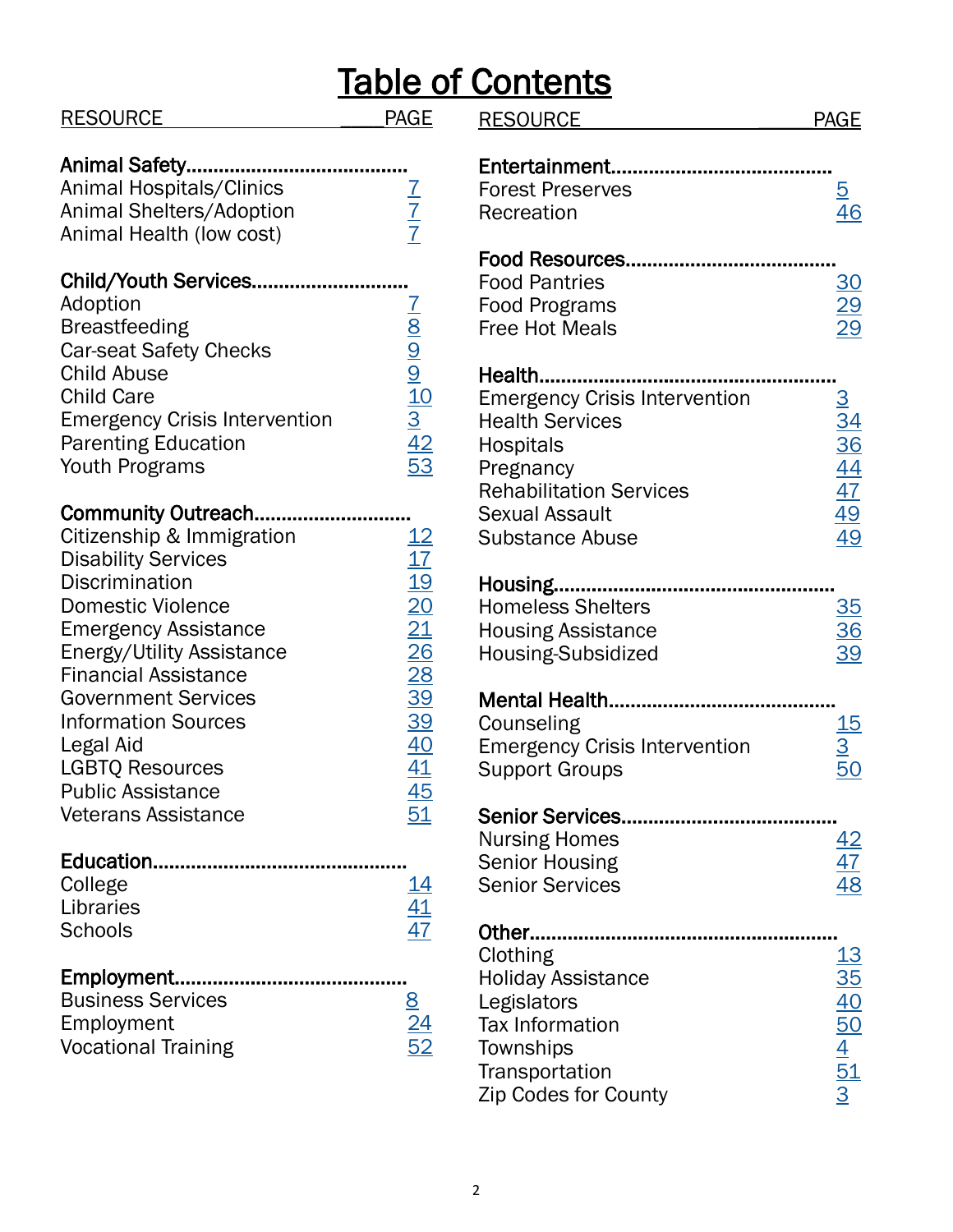# <span id="page-2-0"></span>Zip codes for DeKalb County

## ALWAYS DIAL 911 IN ANY KIND OF **EMERGENCY** FIRE, POLICE, OR AMBULANCE!

| <b>Big Rock</b> | 60511 | FIRE, POLICE, OR AMBULANCE!                                                                          |
|-----------------|-------|------------------------------------------------------------------------------------------------------|
| Clare           | 60111 | <b>EMERGENCY CRISIS INTERVENTION</b>                                                                 |
| Cortland        | 60112 | <b>AID Crisis Text Line</b><br>(833) 243-8398                                                        |
| <b>DeKalb</b>   | 60115 | 24/7 text line to provide mental health support<br>and referrals to other human service agencies.    |
| Earlville       | 60518 | <b>Ben Gordon Center</b><br>(866) 242-0111                                                           |
| Elburn          | 60119 | 24/7 Crisis Hotline. Emergency counseling,<br>information, and referral services.                    |
| Esmond          | 60129 | <b>Child Abuse Hot Line</b><br>(800) 252-2873                                                        |
| Genoa           | 60135 | 24-hour hotline to report possible child abuse/<br>neglect.                                          |
| Hampshire       | 60140 |                                                                                                      |
| <b>Hinckley</b> | 60520 | <b>Elder Abuse</b><br><b>Elder Care Services</b><br>$(815)$ 758-6550                                 |
| Kingston        | 60145 | Investigates reported elder abuse, provides in-<br>formation and referrals for elder assistance.     |
| Kirkland        | 60146 | <b>Family Service Agency</b>                                                                         |
| Lee             | 60530 | <b>Center for Counseling</b><br>$(815)$ 758-8616<br>Emergency counseling, information, and referral  |
| Leland          | 60531 | services.                                                                                            |
| Lindenwood      | 60149 | (800) 843-6154<br><b>Prenatal Depression Hotline</b>                                                 |
| Malta           | 60150 | Rape Crisis-Rape Abuse Incest                                                                        |
| Maple Park      | 60151 | <b>National Network Hotline</b><br>(800) 656-4673<br>Hotline for victims of rape, abuse, and incest  |
| Marengo         | 60152 | (815) 756-5228<br>Safe Passage                                                                       |
| Sandwich        | 60548 | 24-hour hotline. Housing for abused women and                                                        |
| Shabbona        | 60550 | children. Other services include: domestic coun-<br>seling, sexual assault and abuse counseling, or- |
| Somonauk        | 60552 | ders of protection, children services and abuser<br>groups.                                          |
| Sycamore        | 60178 | <b>Sexual Assault/Abuse</b><br>(815) 756-5228                                                        |
| Waterman        | 60556 | Advocacy for victims and family members.                                                             |
|                 |       | <b>Suicide Prevention</b><br>(800) 784-2433<br>24-hour suicide prevention hotline.                   |

Youth Helpline (800) 232-3798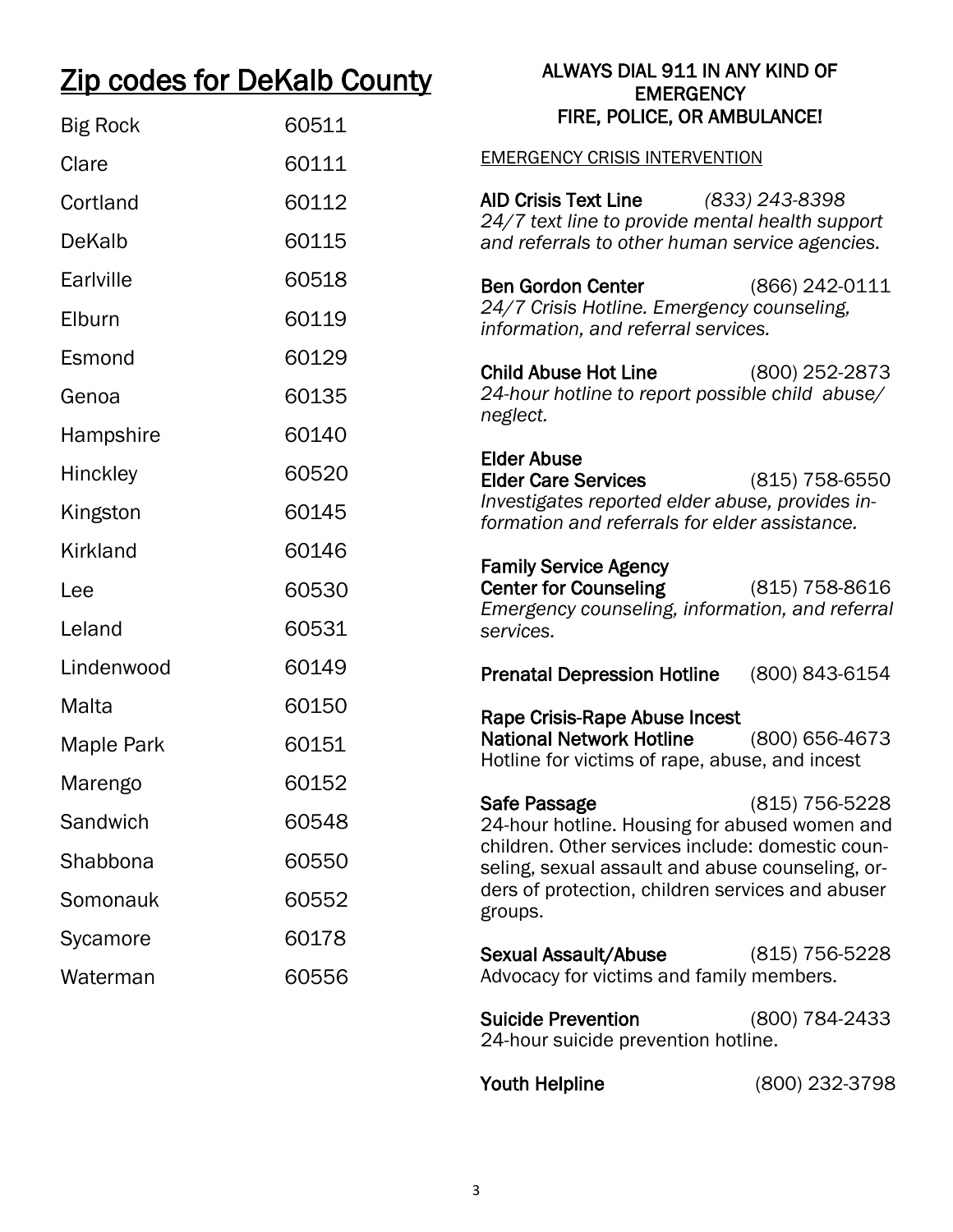## <span id="page-3-0"></span>**Townships**

The office of your township supervisor administers the General Assistance Prog of financial assistance for residents who not eligible for any other federal or state assistance.

## Afton Township (815) 739-

*Randall Bourdages, Supervisor* 10315 Keslinger Rd, DeKalb aftonsupervisor@hotmail.com

## Clinton Township (815) 264

MaryAnn Erickson, Supervisor P.O Box 231 , Waterman ctdksupervisor@gmail.com

## Cortland Township (815) 756-1500

DaNee Walker, Supervisor 14 South Prairie St., Cortland Cortlandtownship@gmail.com

## DeKalb Township (815) 758-8282

Mary Hess, Supervisor 2323 South 4th St., DeKalb mhess@dekalbtownship.org

## Franklin Township (815) 456-5307

*Vincent Kilcullen, Supervisor* 505 Hortense Rd, Kirkland vkilcullen@algonquin.org

## Genoa Township (815) 784-6044

*Jim Hanson, Supervisor* P.O Box 153, Genoa Jimh.genoatownship@yahoo.com

## Kingston Township (815) 570-7173

*Ken Peterson, Supervisor* 2020 Johnson Court, Kingston Kingston.Township@yahoo.com

*James Nelson, Supervisor* P.O Box 303., Malta MaltaTwpIL@aol.com

## Mayfield Township (815) 895-9616

*Joe Totman, Supervisor* 26374 Clare Rd., Clare Totman.Grain@yahoo.com

| gram<br>o are | P.O Box 152, Magnolia<br>sarahclark25@hotmail.com                                                 |                |
|---------------|---------------------------------------------------------------------------------------------------|----------------|
| ŗ<br>0010     | Paw Paw Township<br>Judy Svendson, Supervisor<br>1760 Whitman Rd., Earlville                      | (815) 246-9737 |
|               | Pierce Township<br>Dan Carson II, Supervisor<br>13441 Hinckley Rd., Hinckley<br>dan@barcarmfg.com | (815) 827-3302 |
| -3689         | <b>Sandwich Township</b>                                                                          | (815) 786-6758 |

Sarah Knapp, Supervisor

Magnolia Township (815) 869-7931

## Gary Miller, Supervisor 201 W. Center St., Sandwich miller8742@yahoo.com

## Shabbona Township (815) 824-2497 James Johnson, Supervisor 8705 Shabbona Rd., Shabbona TRESITECT@aol.com

## Somonauk Township (815) 498-9138 *Norm Rogers, Supervisor* P.O Box 15., Somonauk rogersn64@gmail.com

South Grove Township (815) 739-1863 *Barbara Koehnke, Supervisor* 26455 Schafer Rd., Clare southgrovetownship@gmail.com

## Squaw Grove Township (630) 277-3234 *George Bullard, Supervisor* P.O Box 1266., Hinckley SQUAWGROVE@GMAIL.COM

- Sycamore Township (815) 895-3766 Amy Mathey, Supervisor 545 Brickville Rd., Sycamore
- Malta Township (815) 757-6942 Victor Township (815) 252-3760 Mary Kohler, Supervisor 8308 Sanderson Road, Leland Supervic2017@gmail.com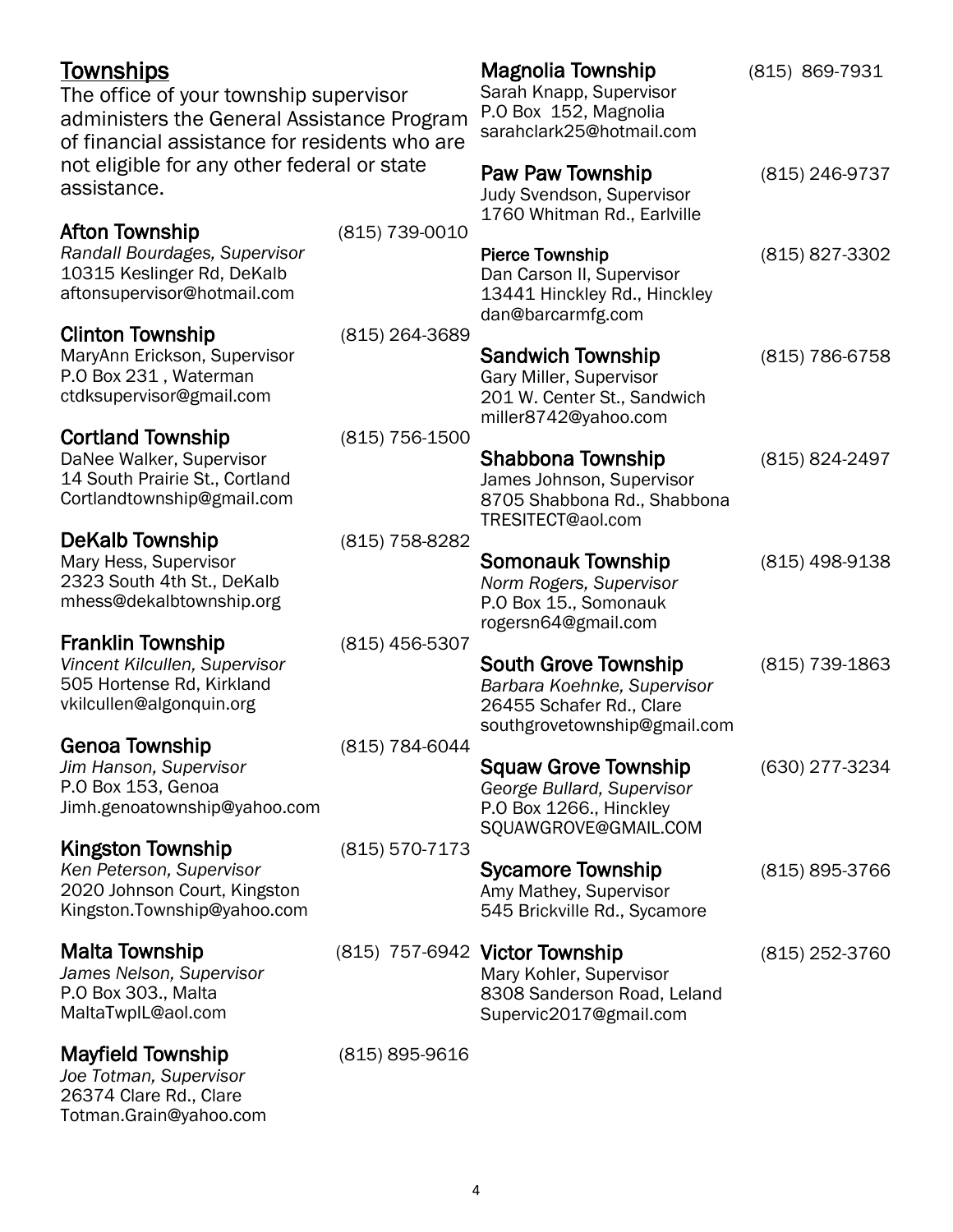## Welcome to the DeKalb County Forest Preserve District

<span id="page-4-0"></span>DeKalb County Forest Preserve District was established in 1942 to provide recreational opportunities, to preserve our natural plants and animal life for both public enjoyment and education, and for the protection of our natural heritage. In all seasons, the DeKalb County Forest Preserve District offers a wide variety of activities and beautiful settings.

Adee's Woods: 4106 Old State Road, Kirkland. Sits on a bluff 35 feet above Owens Creek with a single trail that winds south to the bluff overlooking the picturesque creek. Includes; 10 acres, hiking trails, and picnic areas

Afton Preserve: 13600 Crego Road, DeKalb. DeKalb County's largest forest preserve. "National hot spot" for bird watching with over 245 species of birds observed there since 2004. Includes: A mix of prairie, trees, shrubs, wetlands, stream, pond, grasslands and open space, 316-acres, handicap access, observation deck, cross country skiing, hunting, fishing, historic area, open play fields, picnic areas, playground, enclosed shelter, open air shelters, water, and restrooms

Chief Shabbona Forest Preserve: 4490 Preserve Road, Shabbona. Hugs the northeastern border of Shabbona Lake State Park. Once home to the namesake and his Potawatomi tribe. Includes: 88 acres, handicap access, cross country skiing, hiking, historic site, open play fields, picnic areas, playground, enclosed shelters with wood stoves, snowmobiling, water, and restrooms

County Farm Wood: 2305 State Route 23, Dekalb. Tucked behind a shopping center along Sycamore Rd, it can be accessed by a loop trail along the DeKalb Park District Nature Trail. Includes: 9 acres, handicap access, hiking, and biking

DeKalb/Sycamore Trail: 955 E State St, Sycamore. Six mile asphalt paved trail connects to the DeKalb Park District trails and to the city of Sycamore. A shared street/bike route directs you to Sycamore Park, Sycamore Forest Preserve and the Great Western Trail. Includes: 6 miles, handicap access, cross country skiing, hiking, biking, picnic areas, and snowmobiling

The Great Western Trail: Connects with a system of other trails that run almost to Chicago, sits on the old Great Western Railroad right-of-way for 3.5 miles in DeKalb County and 14 miles in Kane County from the Sycamore Forest Preserve trail head. Includes: 17 mile nature trail (DeKalb and Kane counties), biking, hiking, and snowmobiling

Hoppe Heritage Farmstead/South Branch Prairie: 31966 Pleasant Hill Road, Kingston. Location of the relocated and re-constructed 1845 Miller-Elwood log cabin. Recognized nationally by the Natural Resources Conservation Service as an especially high quality wetland restoration. Includes: 60 acres, handicap access, cross country skiing, fishing, hiking, historic property, picnic areas, and water

Knute Olson, Jr. Forest Preserve: 12595 Base Line Road, Kingston. Former gravel quarry site has two nice woodlands – a floodplain forest and an upland forest, it is a good spot for Smallmouth Bass and Northern Pike fishing. Includes: 26 acres, handicap access, canoeing, cross country skiing, fishing, hiking, open play fields, picnic areas, open air shelters, water, and restrooms

MacQueen Forest Preserve: 3640 Scout Road, Kirkland. A former boy scout camp. A 100 foot bluff, too steep to walk, drops to the South Branch Kishwaukee River – a run where the river flows across limestone bedrock and the drops over The Great Kishwaukee Falls: an eroded fracture straight across the river's bed that allows the water to crash straight over the precipice before falling six inches to the bedrock below. Includes: 48 acres, handicap access, tent camping, cross country skiing, canoeing, hiking, open field areas, fishing, picnic areas, playground, enclosed shelters, open air shelters, water, and restrooms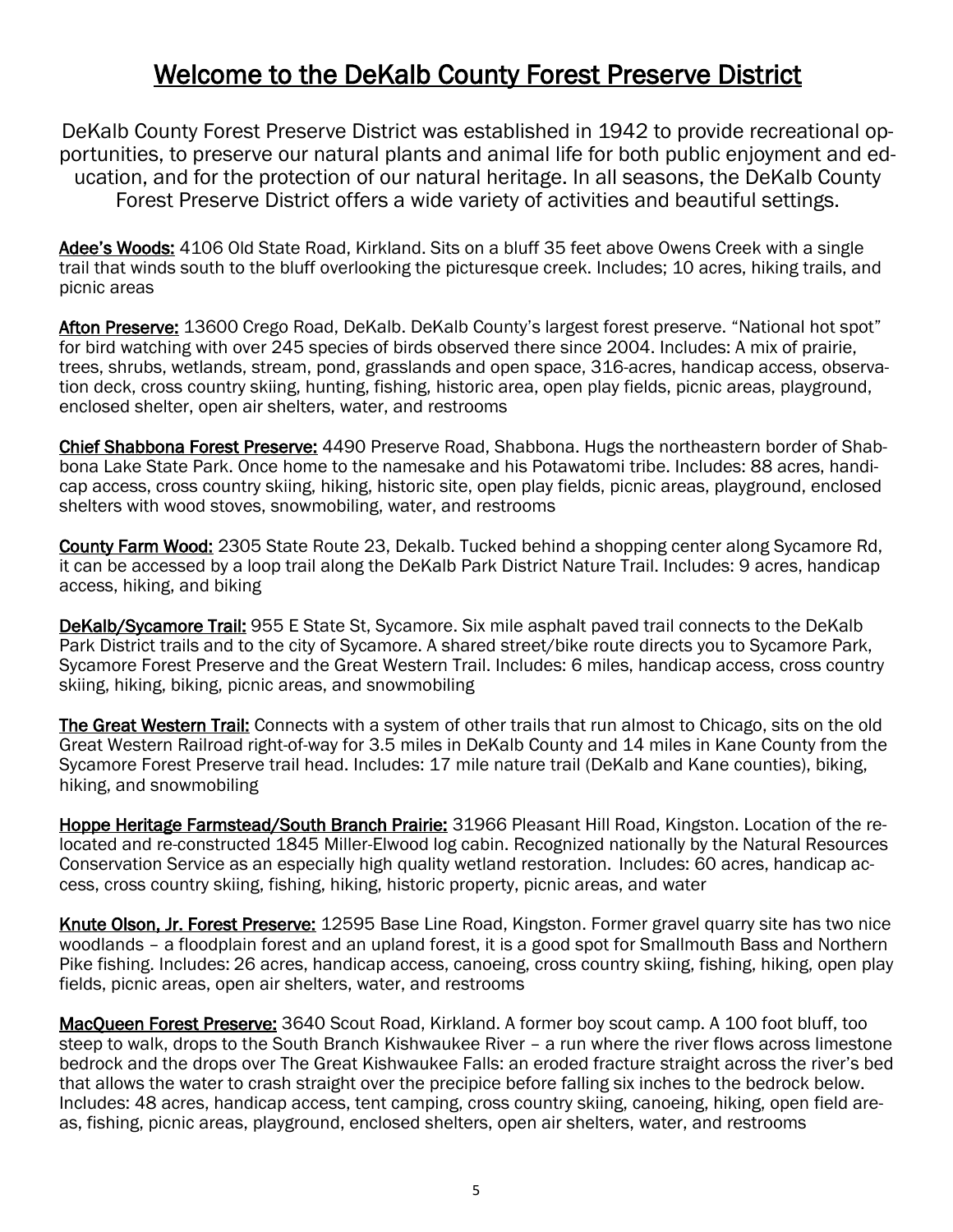## Welcome to the DeKalb County Forest Preserve District...continued…

Merritt Prairie: 14401 Keslinger Road, DeKalb. The old one-room Pierce Town Hall building sits near the preserve entrance. Includes: 56 acres, cross country skiing, hiking, and picnic areas

P.A. Nehring Preserve: 380 Bethany Road, DeKalb. A couple blocks from the hubbub of DeKalb and Sycamore commercial districts. Includes: 28 acres, handicap access, hiking, fishing, picnic areas, cross country skiing, open play field, open air shelter, restrooms, and water

Potawatomi Woods: 32199 Kirkland Road, Kirkland. The second largest of our county forest preserves. Canoe launch enters the river at the bridge to the adjoining Kishwaukee River State Fish and Wildlife Area. A one mile hike will get you to a bridge across Kingsbury Creek, and into the MacQueen preserve. Includes: 300 acres, handicap access, canoeing, hiking, fishing, cross country skiing, picnic areas, playground, open air shelters, and restrooms

Prairie Oaks Preserve & Swanson Grove: 7535 Cherry Valley Road, Kingston. There are a couple miles of mowed trails, 1.5 acres of mowed picnic areas with tables, occasional benches, and a 750 foot trail to an overlook. Includes: 43 acres, handicap access, hiking, cross country skiing, picnic areas, Oak Savannah, wetland, fen, stream, prairie and forest habitat, outdoor activities, environmental education, sledding hill, restrooms, and water

Russell Woods: 11750 State Rte. 72, Genoa. The Natural Resources Education Center houses the University of Illinois Extension Outdoor Education Programs that serve 5.000 children and adults every year on site and with classroom visits. This site is designated a "unique aquatic resource" by the Illinois Department of Natural Resources and the Illinois Natural History Survey. There is a trail that takes visitors to the adjoining Hoppe Heritage Farmstead and South Branch Prairie. Includes:126 acres, handicap access, cross country skiing, hiking, biking, canoeing, fishing, natural resource center, open play fields, picnic areas, playground, enclosed shelters, sledding hill, restrooms, and water

Sannauk Forest Preserve: 15250 US Hwy 34, Somonauk. Situated right next to LaSalle County, between the cities of Sandwich and Somonauk. It had been a golf course until sometime during the great depression. A 1.5 mile limestone trail, Somonauk Trail, connects the Village of Somonauk (trailhead at the Somonauk Library) to Sannauk Forest Preserve. Includes: 73 acres, handicap access, cross country skiing, fishing, hiking, historic site, open play fields, picnic areas, playground, enclosed shelter, open air shelters, sledding hill, restrooms, and water

Somonauk Trail: 15250 US-34, Sandwich. A 1.5 mile limestone trail connects the Village of Somonauk (trailhead at the Somonauk Library) to Sannauk Forest Preserve. 1.5 miles, open sunrise to sunset, handicap accessible, biking, hiking, running, and cross country skiing

Sycamore Forest Preserve: 955 E State St, Sycamore. Near downtown Sycamore businesses and Sycamore Park District Golf Course. The former Evergreen Village Mobile Home Park, a federal FEMA grant helped acquire the property. The Great Western Trail has been extended another half mile west into this preserve and will be the new trailhead area. The East Branch Kishwaukee River flows along the preserve's western flank. Includes: 60 acres, open air shelters, picnic areas, handicap accessibility, cross country skiing, hiking, fishing, and biking

Wilkinson-Renwick Marsh: 25855 Glidden Rd, Claire. The only state-dedicated Natural Area. One of the very few undrained, unfilled, unfarmed prairie pothole marshes in the entire Grand Prairie Region. A chunk of glacier took a long time to melt, and left a hole in the ground. Later, two railroad lines crossed here; there was a station (only the foundation remains) and livestock pens for transferring animals from one line to another. There is an observation deck at the marsh. Includes: 46 acres, handicap access, hiking, and picnic areas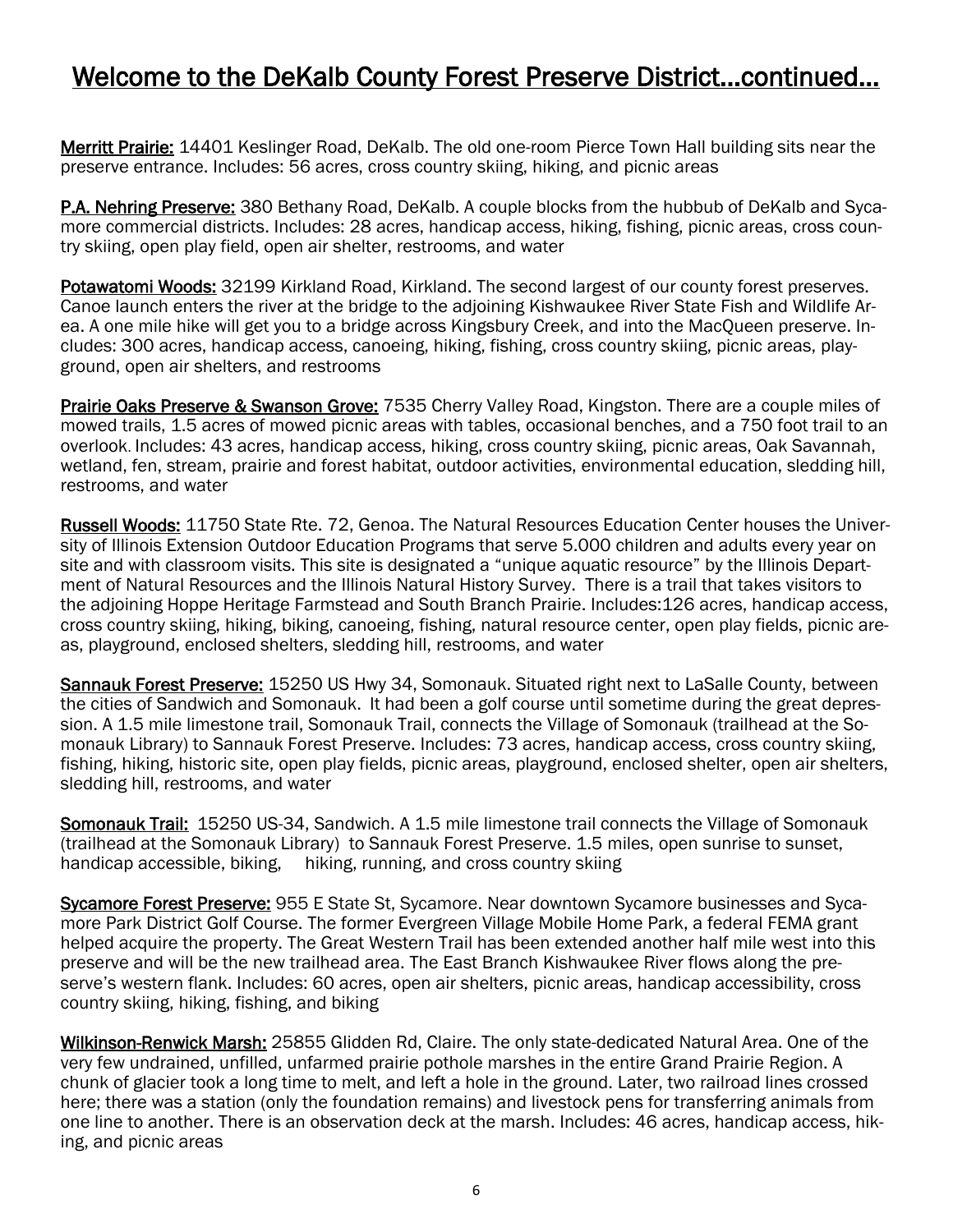## <span id="page-6-0"></span>Adoption

Adoption Center of Illinois (773) 334-2300 at Family Resource Center 5828 N. Clark St, Chicago, IL 60660 <https://www.adoptioncenterofillinois.org/>

Catholic Charities USA (312) 655-7700 721 N Lasalle St, Chicago, IL 60654 <https://www.catholiccharitiesusa.org/>

Children's Home and Aid (815) 962-1043 424 7th St, Rockford, IL 60114 [https://www.childrenshomeandaid.org/adoption](https://www.childrenshomeandaid.org/adoption-services/)[services/](https://www.childrenshomeandaid.org/adoption-services/)

Holt Sunny Ridge 270 Remington Blvd, Suite D, Bolingbrook IL 60440 2500 N. Annie Glidden Rd, DeKalb <http://www.holtsunnyridge.org/>

Lutheran Social Services of Illinois (815) 969-8836 [control/](https://health.dekalbcounty.org/services/animal-control/) (LSSI) Multiple Locations <https://www.lssi.org/>

Aurora Children's Program 85 Hankes Ave., Aurora

Rockford Children's Program 308 W. State St., Suite 250, Rockford (815) 969-8836 [specialupdate/](https://www.tailshumanesociety.org/specialupdate/)

St. Mary's Services 510 N Plum Grove Rd, Palatine, IL 60067 <https://www.stmaryservices.com/>

The Cradle **The Cradle Cradle 12:00pm** (847) 475-5800 Saturday & Sunday 8:30am to 12:00pm 1525 E. 53rd St, Chicago, IL 60615 <https://www.cradle.org/>

## Animal Hospitals/Clinics

Bethany Animal Hospital 2400 Bethany Rd, Sycamore Hours: Mon, Wed, & Thurs 7:30am to 7:30pm Tuesday 7:30am to 12:00pm & 2:00pm to 6:00pm Fri 7:30am to 5:30pm Sat 8:00am to 1:00pm <https://www.bethanyvet.com/>

**Cortland Animal Hospital** 13669 State Rte. 38, DeKalb Hours: Mon, Wed, & Fri 8:00am—5:00pm Tues & Thurs 8:00am—7:00pm Saturday 8:00am—1:00pm <https://cortlandvet.com/>

Prairie View Animal Hospital (815) 756-9976 24 Rich Rd, DeKalb Hours: Mon, Wed, Fri 8:00am—5:00pm Tues & Thurs 8:00am—5:00pm Saturday 8:00am-12:00pm <https://www.pvahosp.com/>

Sycamore Animal Hospital (815) 899-9148

310 E. State St., Sycamore Hours: Monday thru Friday 8:00am—6:00pm Saturday 8:00am—1:00pm <https://sycamoreanimalhospital.net/>

## Animal Shelters/Adoption

Animal Control (815) 748-2427 (630) 754-4500 at DeKalb County Health Department Hours: Monday—Friday 8:00am to 4:30pm [https://health.dekalbcounty.org/services/animal-](https://health.dekalbcounty.org/services/animal-control/)

T.A.I.L.S. Humane Society (815) 758-2457 2250 Barber Greene Rd, DeKalb (630) 896-2714 Hours: Monday–Friday 12:00pm to 7:00pm Saturday & Sunday 12:00pm to 5:30pm [https://www.tailshumanesociety.org/](https://www.tailshumanesociety.org/specialupdate/)

The Barn on Baseline Animal Shelter & Adoption Center (815) 784-5924 16173 Baseline Rd, Genoa Hours: Monday—Friday 8:00am to 12:00pm & 1:30pm to 4:30pm <http://www.thebarnonbaseline.org/>

## Animal Health (low cost)

Spay Illinois (630) 961-8000

(815) 756-8925 2765 Maple Avenue, Lisle *Spay Illinois operates to end pet homelessness by empowering pet owners and shelters with the resources that they need to be successful. We believe that no pet should ever be denied quality preventative care due to the financial circumstances of their* 

*family and we work hard to provide people the tools and resources they need to provide their pets with care they can afford. We offer our services to all pet owners and rescue groups, but strategically focus our programs and initiatives to benefit pets in poverty and those without homes.*

<https://www.spayillinois.org/>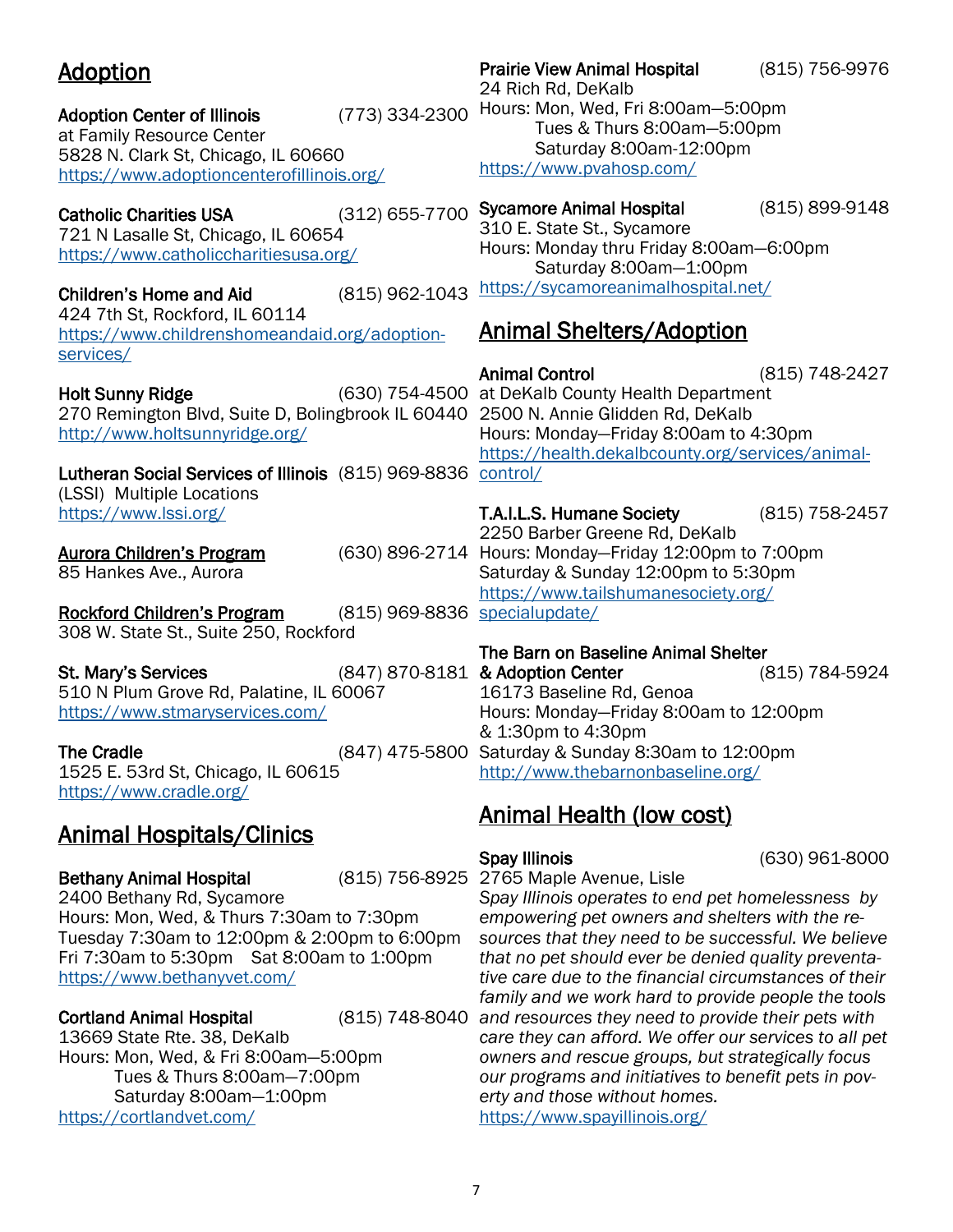## <span id="page-7-0"></span>Breastfeeding

## WOMEN, INFANTS AND CHILDREN (WIC) PROGRAM

at DeKalb County Health Department 2550 N. Annie Glidden Road (815) 748-2402 [https://health.dekalbcounty.org/services/women](https://health.dekalbcounty.org/services/women-infants-and-children-wic/)[infants-and-children-wic/](https://health.dekalbcounty.org/services/women-infants-and-children-wic/)

BREASTFEEDING CENTER (815) 766-9086 at NM Kish Hospital 1 Kish Hospital Dr., DeKalb Support group, warm line, consultations, classes, and Facebook group. [https://www.nm.org/locations/kishwaukee-hospital](https://www.nm.org/locations/kishwaukee-hospital-breastfeeding-center) [-breastfeeding-center](https://www.nm.org/locations/kishwaukee-hospital-breastfeeding-center)

## Children's Home and Aid (815) 899-0137

1430 DeKalb Ave., Sycamore Doula Office #: (815) 900-2352 Central Region 155 N. 3rd Street DeKalb

*The Doula Program serves as a highly effective program in the deterrence of child abuse and neglect. Through positive, persistent, outreach services and in-home visits, vulnerable parents learn about pregnancy, labor and delivery, and postpartum care. [https://www.childrenshomeandaid.org/parenting/](https://www.childrenshomeandaid.org/parenting/healthy-start/) [healthy-start/](https://www.childrenshomeandaid.org/parenting/healthy-start/)*

## Business Services

## Better Business Bureau Of Northern Illinois (815) 963-2222

401 W. State St., #500, Rockford *A non-profit corporation that provides consumer educational information, fosters ethical advertising, and selling practices.*  <https://www.bbb.org/About-BBB/>

DeKalb Chamber of Commerce (815) 756-6306 130 W. Lincoln Hwy, Suite 200, DeKalb *The mission of the DeKalb Chamber of Commerce is: To serve and advance business interests of the Greater DeKalb Region. Driven by the interests of our members, the DeKalb Chamber of Commerce continues to expand and evolve to meet the needs through providing a wide variety of opportunities to assist our members to grow their business and contribute to the economic stability of the community. Providing businesses in the Greater DeKalb Region with valuable resources, serving as an advocate for business needs, and offering avenues to build business networking are all ways that the DeKalb Chamber of Commerce is working to better serve the community.* <https://www.dekalb.org/>

## DeKalb County Business Incubator

2500 N. Annie Glidden, DeKalb (815) 787-8999 Community Outreach Building Creative Center, # F *The Mission of the DeKalb County Business Incubator is to foster and support, in an office environment, the initial development of new ideas by emerging entrepreneurs which can then evolve into a successful business for them and add to permanent/long-term economic growth throughout DeKalb County, Illinois.* 

[https://dekalbcounty.org/departments/community](https://dekalbcounty.org/departments/community-development/economic-development/business-incubator/)[development/economic-development/business](https://dekalbcounty.org/departments/community-development/economic-development/business-incubator/)[incubator/](https://dekalbcounty.org/departments/community-development/economic-development/business-incubator/)

## DeKalb County Economic Development Corp.

(DCEDC) (815) 895-2711 2179 Sycamore Rd., #102, DeKalb *Provides services to promote the economic development of DeKalb County.* <https://dcedc.org/>

SCORE Association (800)-634-0245 Fox Valley Office in Resource Bank (815) 748-1969 755 S. Annie Glidden Rd, DeKalb

*For over 50 years, SCORE has served as America's premier source of free business mentoring and education. As a resource partner of the U.S. Small Business Administration (SBA), SCORE has helped more than 11 million entrepreneurs through mentoring, workshops and educational resources since 1964.*  [https://foxvalley.score.org/?](https://foxvalley.score.org/?_ga=2.245057549.948333123.1588015834-2023896482.1588015834)

[\\_ga=2.245057549.948333123.1588015834-](https://foxvalley.score.org/?_ga=2.245057549.948333123.1588015834-2023896482.1588015834) [2023896482.1588015834](https://foxvalley.score.org/?_ga=2.245057549.948333123.1588015834-2023896482.1588015834) 

## Department of Commerce & Economic Opportunity

(312) 814-7179

100 W. Randolph Street, Suite 3-400, Chicago *Our mission is to support and maintain a climate that enables a strong economy for our customers taxpayers, businesses, workers and communities by keeping, attracting and growing businesses, maintaining a skilled workforce, and enhancing communities so that the climate here is one in which businesses, small and large, and workers, can succeed to the greatest extent possible.*  [https://www2.illinois.gov/dceo/AboutDCEO/Pages/](https://www2.illinois.gov/dceo/AboutDCEO/Pages/default.aspx) [default.aspx](https://www2.illinois.gov/dceo/AboutDCEO/Pages/default.aspx)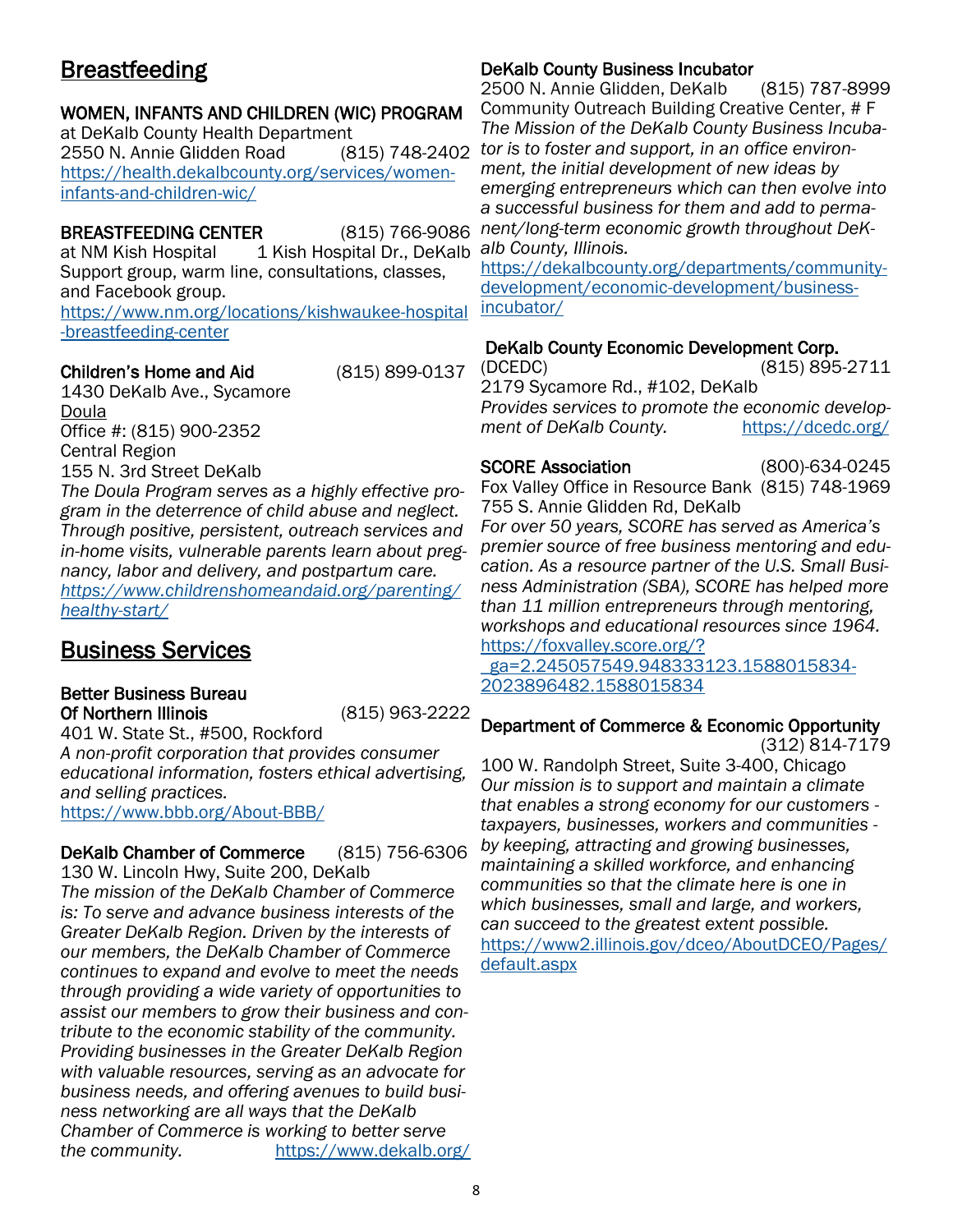<span id="page-8-0"></span>*Assistance is offered for business start-ups, business plans, loan sources, management, marketing, cash flow, accounting, and taxes. Also provides inservice training and retraining for employment in private and public companies.* [https://kish.edu/search-results?](https://kish.edu/search-results?query=business+development) [query=business+development](https://kish.edu/search-results?query=business+development)

## Small Business Development

at Waubonsee College (630) 466-7900 18 S. River St., Aurora

*Through the SBDC, small business owners, both prospective and existing, can obtain essential management, marketing and financial coaching. We offer no-cost one-on-one coaching and a wide variety of low-cost events and workshops to help make your business a success.* 

[https://www.waubonsee.edu/community-offerings/](https://www.waubonsee.edu/community-offerings/illinois-small-business-development-center-waubonsee) [illinois-small-business-development-center](https://www.waubonsee.edu/community-offerings/illinois-small-business-development-center-waubonsee)waubonsee

## State of Illinois Business Portal

<https://www2.illinois.gov/business>

*Provides information and links for many business needs. Including: manage your business, manage your employees, consumers, registration-licensespermits, multiple service links, multiple agency links, and latest news.*

Sycamore Chamber of Commerce (815) 895-3456 407 W. State St., #10, Sycamore Hours: Mon thru Fri 8:30am—4:30pm

*The Chamber was formed in 1915 by dedicated business owners who wanted to make a difference in the growth of the community. Today membership is still growing strong. The spirit of the business community and local organizations contribute to the and neglected children who have cases pending in vitality and energy of Sycamore. The Chamber's strength lies in its membership base, made up of both large and small businesses, including virtually every profession in the Sycamore area. This diversity in membership influences the direction of the Chamber's many programs, and provides the ideas, talent, and finances needed to keep the chamber an action-oriented voice for business.*  <https://sycamorechamber.com/>

## (815) 825-9106 U.S. Small Business Administration

<https://www.sba.gov/>

*Created in 1953, the U.S. Small Business Administration (SBA) continues to help small business owners and entrepreneurs pursue the American dream. The SBA is the only cabinet-level federal agency fully dedicated to small business and provides counseling, capital, and contracting expertise as the nation's only go-to resource and voice for small businesses.* 

## Car Seat Safety Check

| <b>Cortland Police Dept.</b><br>250 S Halwood Street, Cortland | (815) 756-2558 |
|----------------------------------------------------------------|----------------|
| DeKalb Police Dept.<br>700 W Lincoln Highway, DeKalb           | (815) 748-8400 |
| <b>Sycamore Police Dept.</b><br>535 DeKalb Ave, Sycamore       | (815) 895-3435 |

Nearly all local fire departments can do car seat safety checks as well. Please call your department to confirm service or schedule an appointment.

## Child Abuse

CASA DeKalb County, Inc. (815) 895-2052

Court Appointed Special Advocates

407 W. State St., #6, Sycamore *Compassion* for children – a sympathetic consciousness of others' distress together with a desire to alleviate it.

*Advocacy* for justice for abused and neglected children in the juvenile court system.

*Service* to the community built on trust and responsibility.

*Acknowledgement* and Respect of others diverse cultures, lifestyles and spirituality.

*CASA trains local citizens as advocates for abused the DeKalb County Juvenile Court.* <https://casadekalb.org/>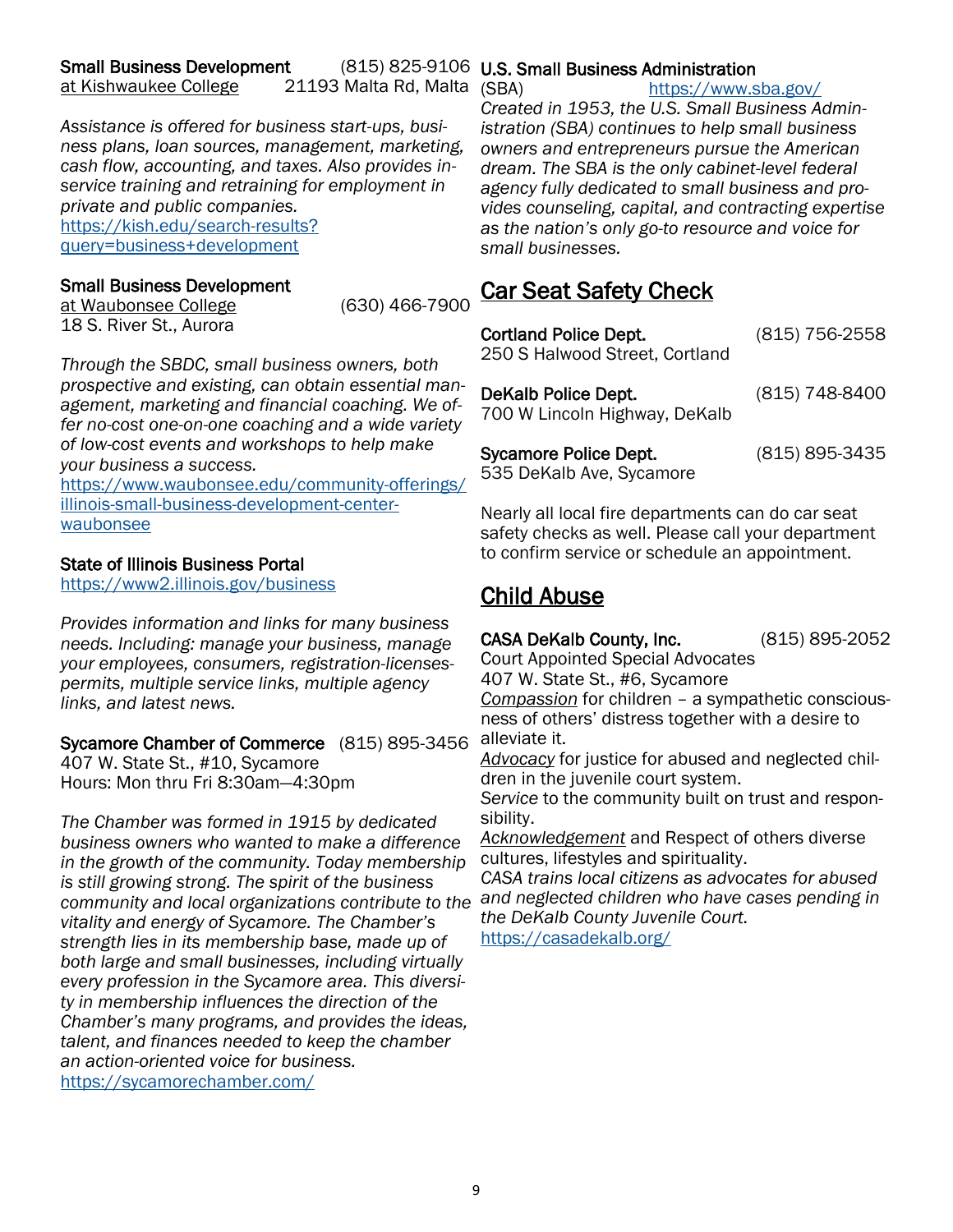## <span id="page-9-0"></span>Children's Advocacy Center

at Family Service Agency of DeKalb County 1325 Sycamore Rd., DeKalb *"We believe every child that has been abused de-*

*serves a safe place to be heard." The Children's Advocacy Center (CAC) acts as a neutral, third-party hub whose purpose is coordinating services and safe, child-sensitive support to children and their non-offending family members. Research shows the CAC's one-time interview with a specially trained forensic interviewer relieves some of the additional trauma the child would experience with several separate interviews. The CAC also provides: referrals for medical treatment, trauma assessments, referrals for counseling and caregiver education through the CAC, in-person support during court proceedings, and community prevention and awareness presentations.*

<https://www.fsadekalbcounty.org/cac>

#### Department of Children & Family Services (DCFS)

760 Peace Rd., DeKalb (815) 787-5300 Child Abuse Hotline (800) 252-2873 *The mission of Illinois DCFS is to protect children who are reported to be abused or neglected and to increase their families' capacity to safely care for them; provide for the well-being of children in our care; provide appropriate, permanent families as quickly as possible for those children who cannot safely return home; support early intervention and child abuse prevention activities and work in partnerships with communities to fulfill this mission.* <https://www2.illinois.gov/dcfs/Pages/default.aspx>

### Salvation Army (815) 756-4308

830 Grove St., DeKalb

The Cascade Women's and Children's Center *We provide immediate assistance to victims of domestic violence and put them on the path to independence at this 24-hour shelter specifically designed for women and children escaping domestic abuse. The center provides everything from health referrals, counseling, and transportation to GED certification programs, parenting classes, employment assistance, and permanent housing placement. We also offer children a nurturing environment in a therapeutic preschool program. The location of the facility is kept private for the safety of our clients.* 

[https://www.salvationarmyusa.org/usn/stop](https://www.salvationarmyusa.org/usn/stop-domestic-abuse/)[domestic-abuse/](https://www.salvationarmyusa.org/usn/stop-domestic-abuse/)

## (815) 756-8616 Child Care

### 4-C: Community Coordinated Child Care

155 N. Third St., #300, DeKalb (815) 758-8149 *4-C is a private not-for-profit social service agency that for more than 45 years has helped families and child care providers by offering services and resources that include Child Care Financial Assistance, Resource and Referral for Child Care, Parent and Provider Professional Development, the Child Care Food Program, Family Support as well as nursing, social work, mental health, Quality and Infant Toddler Specialists. The agency also advocates on behalf of children, families and Early Care and Education Providers. The 4-C mission is to promote children's well-being by advocating for quality, affordable, accessible child care. We support families and those providing child care by offering information, education, resources and services.*  <https://www.four-c.org/>

### Child Development and Family Center

at Northern Illinois University (815) 753-0125 Gabel Hall; 245 University Circle, DeKalb *The center is dedicated to providing high-quality care to the children of NIU students, NIU faculty and staff, and community members. It also offers students and faculty valuable opportunities for research and observation in child development.* <https://www.chhs.niu.edu/child-center/index.shtml>

Children's Learning Center (815) 756-3506 Main Center: 905 S. Fourth St., DeKalb Littlejohn: 1221 School St., DeKalb Hours: Mon thru Friday 6:35am—5:30pm *CLC is a not-for-profit child care center providing educational programs for children six weeks to twelve years of age. Provides high quality, comprehensive early education and child care in a safe and nurturing environment for DeKalb area families.* <https://www.clcdaycare.org/>

## Creative Kids Connection (815) 901-0376

530 Charter St., DeKalb Hours: 6:30am—5:30pm, Mon thru Fri *The directors have over a decade of experience in child care and have been local in the community for over 20 years. A unique feature of our curriculum will be 30 minutes of structured exercise time. This daily exercise will be fun and different every day. The center will have a morning group/story time, daily art activities, outside time, and a variety of sensory experiences. Ages 6 months up to 6 years.* <https://creative-kids-connection.business.site/>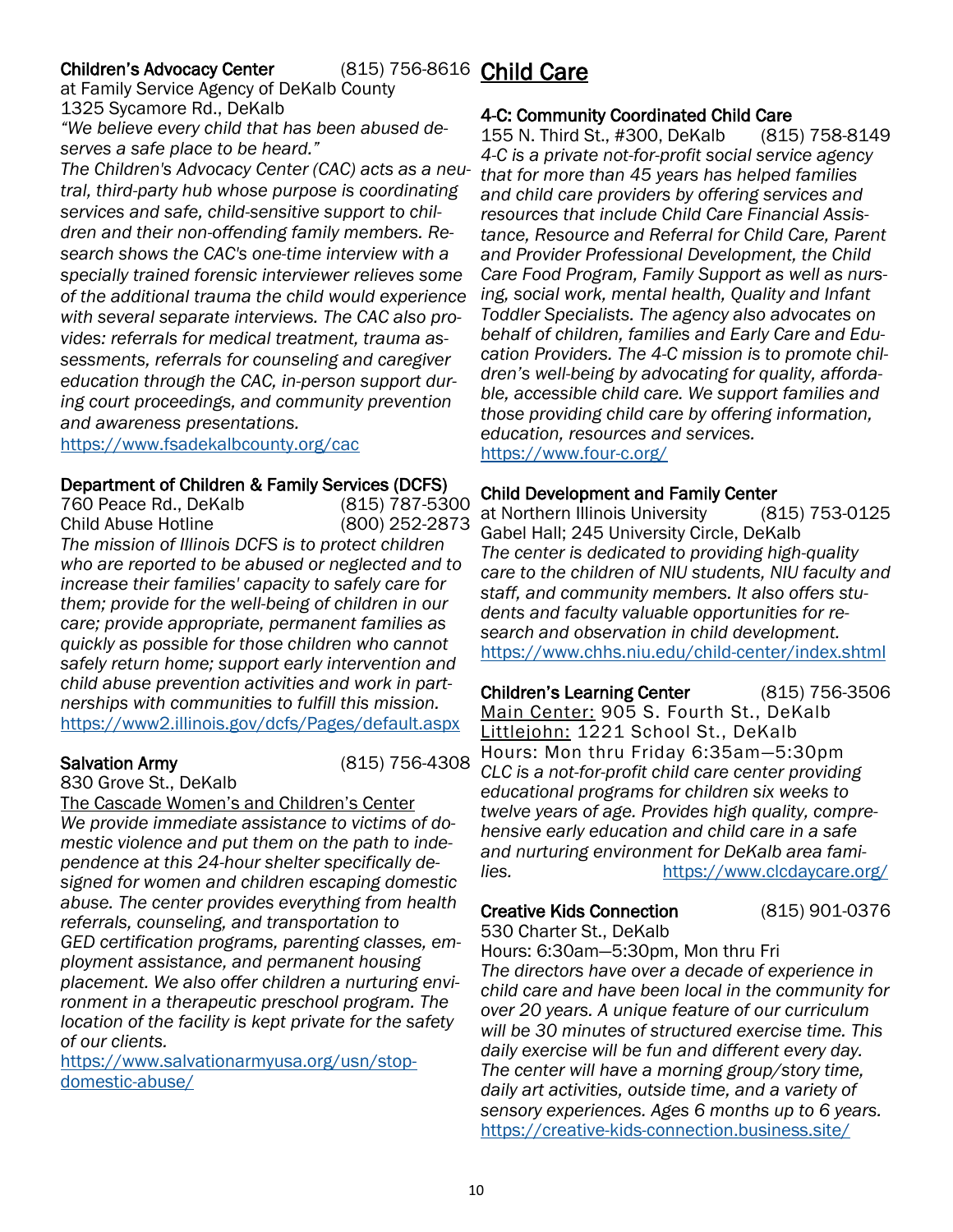### **Hillcrest Drive KinderCare**

(815) 758-1541 Butterflies (4-5 year olds)

207 E Hillcrest Dr., Dekalb Hours: 6:30am to 6:00pm, Mon thru Fri

*We're more than educators. We help families build confidence for life. Our programs give children a foundation they can build on. Wherever they go after they leave KinderCare, they'll be ready to think bigger, feel stronger, and aim higher. Ages 6 weeks to 12 years.* 

<https://www.kindercare.com/>

### Kishwaukee Family YMCA (815) 756-9577

2500 W. Bethany Rd., Sycamore <https://kishymca.org/>

#### Preschool Programs

*The Kishwaukee Family YMCA is proud to offer a safe, educational and nurturing environment for preschool children ages 2 through 5 years. We strive to provide a stimulating classroom environment that fosters learning as well as curiosity, creativity, and compassion for others, regardless of backgrounds. All of the Kishwaukee Family YMCA Preschool Staff are certified in First Aid and CPR for infants, children, and adults. All of our staff are DCFS mandated reporters and certified in Child Abuse Prevention.* 

### Tadpoles (2 Year Olds)

*In Tadpoles, children will meet 2 days a week and will develop skills in listening, following directions and sharing. This class also includes further development of large motor skills, as well as beginning age-appropriate educational basics such as color, letter and number recognition.*

## Leap Frogs (3-4 Year Olds)

*In Leap Frogs, children will meet 2 days a week and will continue to grow their listening and following directions skills, while developing fine motor skills such as writing and using scissors. Further letter and sound recognition in incorporated into daily lessons, and social skills and independence are important skills for this class. Additional swimming enrichment is included weekly.*

## Caterpillars (3-4 Year Olds)

*In this class, children meet 3 days a week and will continue to develop fine motor skills with writing letters and cutting shapes. Children will work on letters and sounds as well as writing the alphabet. Some basics, such as addition and counting, as well as incorporating ideas of weather and measuring will help the children begin to explore math and science concepts. Additional music, sports, and swimming enrichment are included weekly.*

*For Butterflies, children should be entering Kindergarten. Classroom activities are designed to provide your child with the school readiness skills needed to enter Kindergarten. Children will review letters and sounds, and additional math concepts such as time, money, and addition will be introduced. Basic sight words will be part of the weekly themes and writing letters will also be practiced. Additional music, sports, and swimming enrichment are included weekly. Parents will receive progress reports, and teachers will conduct conferences at the end of the program.*

### Kittle Care Home Daycare (630) 360-6875

318 North Blue Jay St., Cortland Hours: 5:30am—5:00pm, Mon thru Fri *Our day care center is here to provide you with expert assistance. Whatever your needs may be, get in touch with us today.*  <https://kittle-care-home-daycare.business.site/>

Land of Learning Child Care Center (815) 899-8991

1645 Bethany Rd., Sycamore Hours: Mon thru Fri 6:30am—5:30pm *A Center With a Structured Program to Meet the learning Needs of Your Children.* <https://www.landoflearning.org/>

### Montessori Children's House (815) 895-0303

26555 Brickville Rd., Sycamore *Montessori Children's House of Sycamore and DeKalb is a preschool and Kindergarten program created specifically for children between the ages of 3 and 6. The Montessori educational approach is a brain-based, time-tested method that encourages lifelong learning in a collaborative, respectful, and beautiful environment. We've been in the Sycamore community for ten years now.* 

<http://sycamoremontessori.com/home>

## Once Upon a Time Child Care (815) 899-2676

1778 West State St. # C, Sycamore Hours: 6:30am to 5:30pm, Mon thru Fri *Educational excellence, unwavering dedication and outstanding child care. Those are the values that Once Upon a Time Child Care stands for. Ages 6 weeks to kindergarten.*

<https://www.onceuponatimechildcare.com/>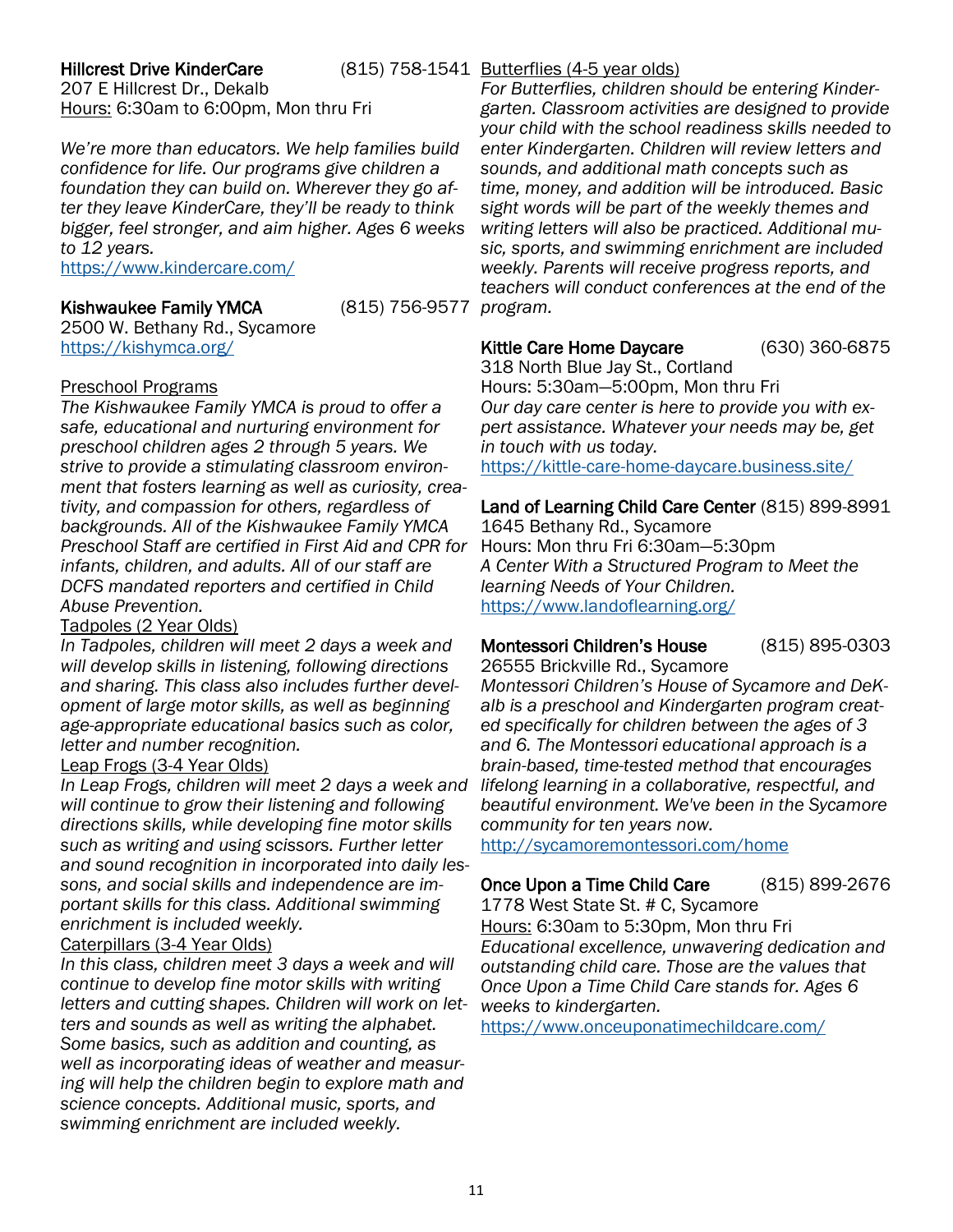## <span id="page-11-0"></span>Rochelle Child Care Center

1010 N. 15th St., Rochelle Hours: 6:00am—6:00pm, Mon thru Fri

*We are the YMCA Chile Care Center. We've been dedicated to the enrichment of children since 1965. We are a not-for-profit organization that offers accredited day care, pre-school, and school age programs in a safe, clean, and nurturing environment staffed with loving, caring, and qualified professionals.* [http://](http://www.rochellechildcarecenter.com/) [www.rochellechildcarecenter.com/](http://www.rochellechildcarecenter.com/)

### Two Rivers Head Start (815) 748-3713

2425 Bethany Rd., # D, Sycamore <https://www.trhsa.org/>

#### Early Head Start

*Early Head Start programs are available to the family until the child turns 3 years old and is ready to transition into the Head Start program. Our infant/ toddler program is for families who meet the Full-Day/Full-Year enrollment guidelines. Children enrolled in the infant room must be between the ages of 6 weeks through 15 months, and children enrolled in the toddler room must be between the ages of 15 months to 36 months.*  Head Start

*Our Head Start program continues TRHSA services until the child turns 5 and is eligible for Kindergarten. Our Head Start program promotes the school readiness of young children from income-eligible families across a 5-county region of northern Illinois.* 

### Childcare Subsidy

*Assistance with paying weekly co-payment for childcare expenses. Participants must use a licensed childcare provider and be approved through the Child Care Resource and Referral.*

### Rochelle Child Care Center (815) 562-5920

1010 N. 15th St., Rochelle Hours: 6:00am—6:00pm, Mon thru Fri

*We are the YMCA Chile Care Center. We've been dedicated to the enrichment of children since 1965. We are a not-for-profit organization that offers accredited day care, pre-school, and school age programs in a safe, clean, and nurturing environment staffed with loving, caring, and qualified professionals.* [www.rochellechildcarecenter.com/](http://www.rochellechildcarecenter.com/)

### (815) 562-5920 Walnut Street Daycare Center (815) 784-2223

201 Walnut St., Genoa

Hours: 6:30am—6:00pm, Mon thru Fri *DCFS licensed day care center that is owned and operated by families in and around Genoa. Our facility was designed with your child in mind. We provide a balance of educational learning, structured play, organized activities, as well as supervised free play inside and outdoors.* 

[www.walnutstreetdaycare.com/](https://www.walnutstreetdaycare.com/)

## Citizenship & Immigration

### Center for Information (847) 695-9050

28 N. Grove Ave., Suite 200, Elgin *Immigrant families come with limited English, little knowledge of American culture, and no clear idea of local expectations or laws. This can lead to their being vulnerable to problems like abuse, neglect, domestic violence, hunger, unemployment, unmet medical needs, and more. Our agency is here to help with those problems. We provide immigration and naturalization services, employment aid, parenting skills classes, an emergency food pantry, educational seminars.* [www.centrodeinformacion.org/](https://www.centrodeinformacion.org/en/)

Community Action Program at Family Service Agency

1325 Sycamore Rd., DeKalb (815) 758-8616 *Community Action Program (CAP) strives to help low -income families achieve and maintain their highest level of self-sufficiency by providing a variety of programs. We have two primary purposes: to provide essential anti-poverty programs, and to advocate for the needs of the poor in their communities. This program networks with various social service agencies, community groups, and businesses in the county to better serve the low-income population in DeKalb County.*

*Our mission is to provide access to opportunities for all low-income individuals and families in DeKalb County by providing education and empowering them with effective community resources and support to increase self-sufficiency and household stability. The promise of Community Action Program; Community Action changes people's lives, embodies the spirit of hope, improves communities, and makes American a better place to live. We care about the entire community and we are dedicated to helping people help themselves and each other.*  [www.fsadekalbcounty.org/community-action](https://www.fsadekalbcounty.org/community-action-program)[program](https://www.fsadekalbcounty.org/community-action-program)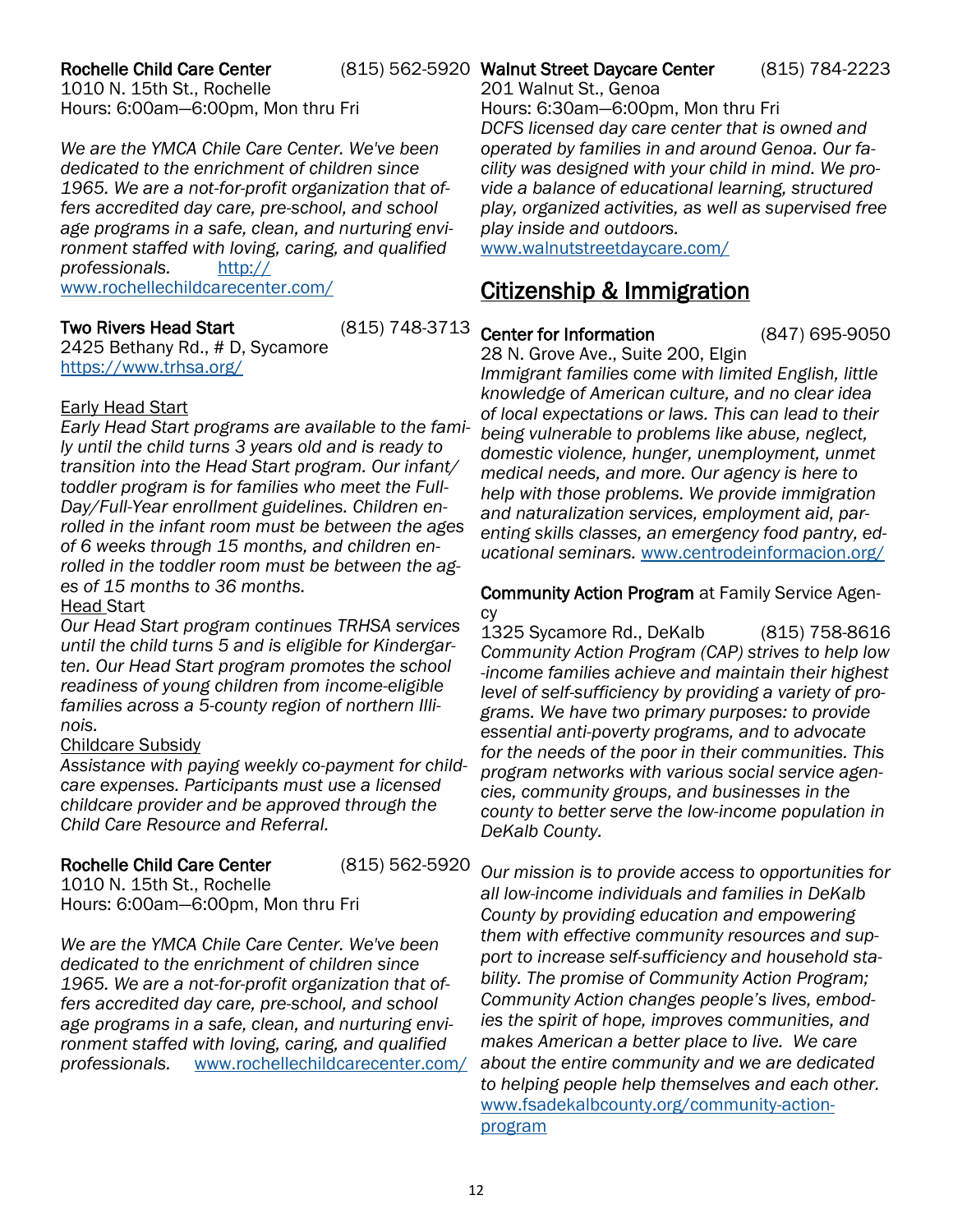## <span id="page-12-0"></span>Farmworker & Landscaper Advocacy Project F.L.A.P. (815) 909-0362 (800) 375-5283

33 N. LaSalle St., Suite 900, Chicago *FLAP's mission is to improve working conditions for low-income farmworkers, nursery workers, greenhouse workers, landscapers, snow plowing workers, packinghouse workers, cannery workers, restaurant workers and meat and poultry workers and their households. FLAP carries out this mission through community outreach and education, litigation, community legal education, information and referrals and partnering with other organizations to fight human labor trafficking.* [www.flapillinois.org/](https://www.flapillinois.org/)

## Illinois Coalition for Immigrant and Refugee Rights

(855) 435-7693

228 S. Wabash, Suite 800, Chicago *ICIRR is dedicated to promoting the rights of immigrants and refugees to full and equal participation in the civic, cultural, social, and political life of our diverse society.* <https://www.icirr.org/>

Mil Mujeres (202) 808-3311

310 South Peoria St., Suite 305, Chicago *We offer immigration legal services to the lowincome individuals in the Latino community. We specialize on immigration benefits for survivors of violent crimes in the United States. Our main focus are survivors of gender related crimes. However we also provide services to other survivors.*  <https://www.milmujeres.org/>

## National Immigration Justice Center

(312) 660-1370

224 S. Michigan Ave., Suite 600, Chicago *Heartland Alliance's National Immigrant Justice Center (NIJC) is dedicated to ensuring human rights protections and access to justice for all immigrants, refugees and asylum seekers. NIJC provides direct legal services to and advocates for these populations through policy reform, impact litigation, and public education. Since its founding three decades ago, NIJC has been unique in blending individual client advocacy with broad-based systemic change.*  <https://immigrantjustice.org/>

# U.S. Citizenship and Immigration Services

101 W. Ida B. Wells Dr., Chicago

*U.S. Citizenship and Immigration Services (USCIS) is the federal agency that oversees lawful immigration to the United States. We are a component of the Department of Homeland Security. Some of the services we provide include: citizenship (includes the related naturalization process), immigration of family members, working in the U.S., verifying an individual's legal right to work in the U.S. (e-verify), humanitarian programs, adoptions, civic integration, genealogy, and related information.*  [www.uscis.gov/](https://www.uscis.gov/)

## Clothing

Goodwill of DeKalb (815) 756-4200

1037 S. Annie Glidden Rd., DeKalb Hours: Mon thru Fri 9:00am—9:00pm Sat 9:00am—7:00pm & Sun 10:00am—6:00pm Open at 8:00am on last Tuesday of each month for the Nifty Buck Fifty Sale! *Goodwill Industries of Northern Illinois is a community-based not-for-profit organization whose mission is to create opportunities for individuals with barriers to enhance their lives.* 

[www.goodwillni.org/](http://www.goodwillni.org/)

## Love INC (815) 517-1928

P.O. Box 172, Sycamore

Hours: Tues, Wed, & Fri 9:00am—11:45am *Our mission at Love INC DeKalb/Sycamore is to mobilize the church to transform lives and communities in the name of Christ. Provides items from clothing to bikes to furniture and even kitchen items and lamps for DeKalb County residents. Application process required.* 

[loveincdeksyc.org/services/](https://loveincdeksyc.org/services/)

## Salvation Army (815) 758-3814

1814 Sycamore Rd., DeKalb

Hours: Mon, Tues, & Wed 9:00am—9:00pm *The Salvation Army, an international movement, is an evangelical part of the universal Christian Church. Its message is based on the Bible. Its ministry is motivated by the love of God. Its mission is to preach the gospel of Jesus Christ and to meet human needs in His name without discrimination.*  <https://satruck.org/>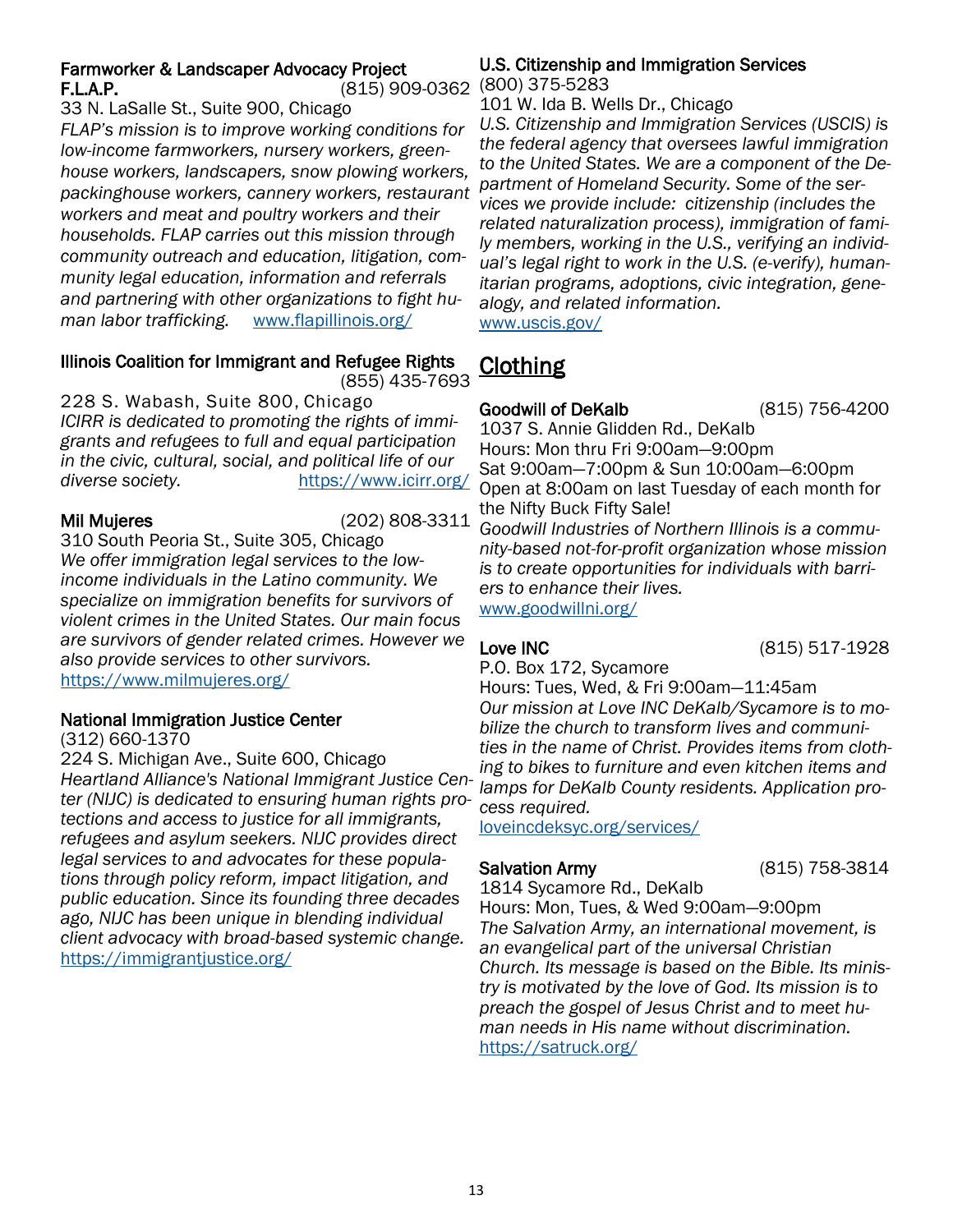#### <span id="page-13-0"></span>The Country Store Thrift Shop operated by Family Service Agency of DeKalb (815) 756-2378 Colleges

659 E. Lincoln Hwy., DeKalb Hours: Mon, Wed, Thurs, & Fri 10:30am - 4:30pm

 Tues 4:30pm - 7:30pm & Sat 10:30am-2:30pm *The Country Store is entirely run by a dedicated team of volunteers. All donations and their proceeds benefits the Senior Services Program, allowing for the continuation of the programs for community seniors at the five locations within DeKalb County.* [www.fsadekalbcounty.org/shop-at-the-country-store](https://www.fsadekalbcounty.org/shop-at-the-country-store)

Neighbors in Christ Ecumenical (815) 756-5610 346 S. County Line Rd, Lee Hours: Saturdays 8:00am—11:00am *Clothing is available for residents of DeKalb County.* [villageofwaterman.com/n-i-c-e-center-food-pantry/](https://villageofwaterman.com/n-i-c-e-center-food-pantry/)

**Open Closet at DeKalb Adventist Church** 300 E. Taylor St., DeKalb (815) 758-1388 Hours: Tues 12:30pm—3:30pm & Thurs 5pm—7pm *Open Closet is open to anyone in the community in need of clothing. There is no limit on the number of items they can take, it is only asked that they take what they need.* 

[dekalbil.adventistchurch.org/ministries](https://dekalbil.adventistchurch.org/ministries)

The Linen Closet (815) 758-0643

324 N. 3rd St., DeKalb *The Linen Closet (TLC) is a service ministry associated with Love INC. Serves all residents of DeKalb County.* [firstdekalb.org/how-we-serve/](https://firstdekalb.org/how-we-serve/in-our-community/linen-closet/) [in-our-community/linen-closet/](https://firstdekalb.org/how-we-serve/in-our-community/linen-closet/)

## We Care Pregnancy Clinic (815) 748-4242

403 N. 5ht St., DeKalb Hours: Mon 6pm—9pm & Wed 2pm—9pm Tues, Thurs, & Fri 10am—2pm

*Moms and Dads in our Pregnancy & Parenting program, "Earn While You Learn" are able to earn diapers, wipes, lotions, shampoo, as well as diapers, clothing, and baby equipment!* 

<https://wecarepregnancyclinic.org/support/>

## Northern Illinois University (815) 753-1000

1425 W. Lincoln Hwy., DeKalb *Northern Illinois University's vision is to be an engine for innovation to advance social mobility; promote personal, professional and intellectual growth; and transform the world through research, artistry, teaching and outreach. The mission of Northern Illinois University is to empower students through educational excellence and experiential learning as we pursue knowledge, share our research and artistry, and engage communities for the benefit of the region, state, nation and world.* <https://www.niu.edu/index.shtml>

Kishwaukee Community College (815) 825-2086 21193 Malta Rd., Malta

Kishwaukee College serves students of the Northern Illinois region. Kish is located approximately 60 miles from the heart of Chicago and a five-minute drive from our partner in education, Northern Illinois University. Mission: Kishwaukee College improves lives through quality, affordable education. Vision: Kishwaukee College will be a leader in providing innovative education in the local community. <https://www.kish.edu/>

Waubonsee Community College (630) 466-7900 Route 47 @ Waubonsee Dr., Sugar Grove *Waubonsee Community College is a public, comprehensive community college that was organized in 1966 as mandated by the Illinois Community College Act to provide education and training services for individuals in portions of Kane, Kendall, DeKalb, LaSalle and Will counties of District 516. The philosophy of Waubonsee Community College is based on the premise that education is the cornerstone of a literate, democratic society; that learning is a lifelong process; and that the pursuit of knowledge must be supported by institutional policies that demonstrate the values of quality, value, innovation, service and accessibility. Waubonsee Community College opens the door of knowledge, sparks imaginations, and enlightens lives through learning. We welcome the diverse abilities, goals, and experiences of individuals standing on the threshold of discovery. Our success is defined by the dreams we help shape, the opportunities we help design, and the futures we help create.*  <https://www.waubonsee.edu/>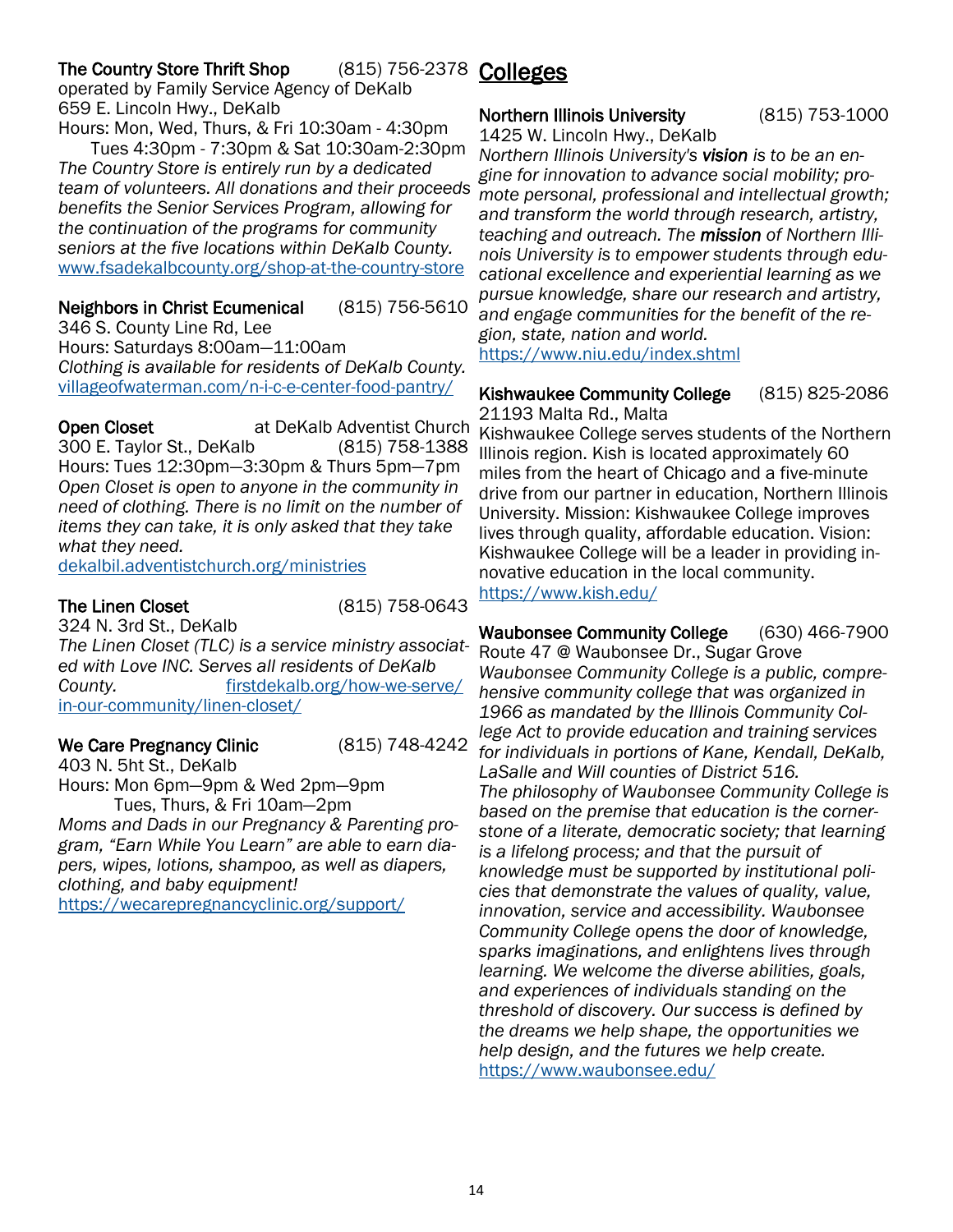## <span id="page-14-0"></span>**Counseling**

## The Association for Individual Development (AID)

(877) 243-0001

304 N.Sixth St., Ste. C, DeKalb

Telehealth Services (877) 243-0001 *Behavioral Health interventions and psychiatry services are integral to successful recovery plans. Individuals can lead more fulfilling lives and participate in and contribute to their communities. Individuals experience barriers to treatment such as living in rural areas with little transportation opportunity or living with acute symptoms that create severe anxiety and stress and hinder recovery program participation.*

*Telehealth services can reach these individuals and facilitate access to remote psychiatric care and counseling. COVID 19 introduced a new barrier to service that has made telehealth services a vital component of treatment and recovery.*

## Adventure Works (815) 517-0825

1211 Sycamore Rd., DeKalb

*Adventure Works serves ages 0-26 and believes that people of any age can benefit from our effective approach to counseling. In conjunction with the use of Our practice is committed to assisting others in adventure activities, our therapists provide an engaging way of counseling to promote growth and building foundations of hope. change, often called adventure therapy. Adventure Works therapists are committed to a client-centered approach incorporating the most effective and appropriate treatment options for their client(s). By working as a partner in the process, therapists can help identify a client's own strengths and supports to meet their goals. Adventure Works is a forpurpose organization and strives to provide counseling services to youth regardless of their ability to pay using a sliding fee scale, supplemented by grants and donations from the community. Adventure Works accepts many insurance plans and mitment to superior quality, academic excellence, private pay fees with adult clients. Due to our nonprofit status and funding structure, no financial support is available for adult clients at this time.* <https://www.adventureworksdekalb.org/>

## Ben Gordon Center NM (815) 756-4875

12 Health Services Dr., DeKalb

*The professionals here believe that counseling is a collaborative effort between the provider and the patient. During your first session, you and your provider will get to know each other and if possible, determine the best plan for your care. In the initial session, it is important that you feel comfortable to ask questions regarding your provider's approach, education, and training. Your provider will also ask you questions about your reasons for coming, your personal and family history, and other healthcare information.* [https://www.nm.org/](https://www.nm.org/locations/behavioral-health-services-ben-gordon-dekalb?utm_source=yext&utm_medium=gmb%20location&utm_campaign=online%20listings) [locations/behavioral-health-services-ben-gordon](https://www.nm.org/locations/behavioral-health-services-ben-gordon-dekalb?utm_source=yext&utm_medium=gmb%20location&utm_campaign=online%20listings)[dekalb?utm\\_source=yext&utm\\_medium=gmb%](https://www.nm.org/locations/behavioral-health-services-ben-gordon-dekalb?utm_source=yext&utm_medium=gmb%20location&utm_campaign=online%20listings) [20location&utm\\_campaign=online%20listings](https://www.nm.org/locations/behavioral-health-services-ben-gordon-dekalb?utm_source=yext&utm_medium=gmb%20location&utm_campaign=online%20listings)

#### Braden Counseling Center (815) 787-9000 2600 DeKalb Ave., Suite J, Sycamore

P*rovides quality outpatient behavioral health programs and services. We have been a leading provider of behavioral health services by responding to the needs of our community through our comprehensive counseling programs for substance abuse, chemical dependency and mental health services. strengthening relationships, promoting change and* 

<https://www.bradencenter.com/about-us/>

### Behavioral Health Services NM (815) 748-8334 760 Foxpointe Dr., Sycamore

*Northwestern Medicine facilities offer access to world-class patient care across the greater Chicagoland area and Northern Illinois. Anchored by Northwestern Memorial Hospital, the No. 1 hospital in Illinois by [U.S. News & World Report,](https://health.usnews.com/best-hospitals/area/il/northwestern-memorial-hospital-6430545?utm_medium=gmb%2520location&utm_source=yext) our clinical and administrative staff and medical and science faculty come together every day with a shared comscientific discovery and patient safety. With Northwestern Memorial HealthCare, we're dedicated to consistently providing high-quality, cost-effective, patient-focused care. We seek to improve the health of the communities, individuals, family and friends we serve by delivering a broad range of services with leading medicine and compassion. Because what makes us better, makes you better.* [https://www.nm.org/locations/sycamore-behavioral](https://www.nm.org/locations/sycamore-behavioral-health?utm_source=yext&utm_medium=gmb%20location&utm_campaign=online%20listings) [-health?utm\\_source=yext&utm\\_medium=gmb%](https://www.nm.org/locations/sycamore-behavioral-health?utm_source=yext&utm_medium=gmb%20location&utm_campaign=online%20listings) [20location&utm\\_campaign=online%20listings](https://www.nm.org/locations/sycamore-behavioral-health?utm_source=yext&utm_medium=gmb%20location&utm_campaign=online%20listings)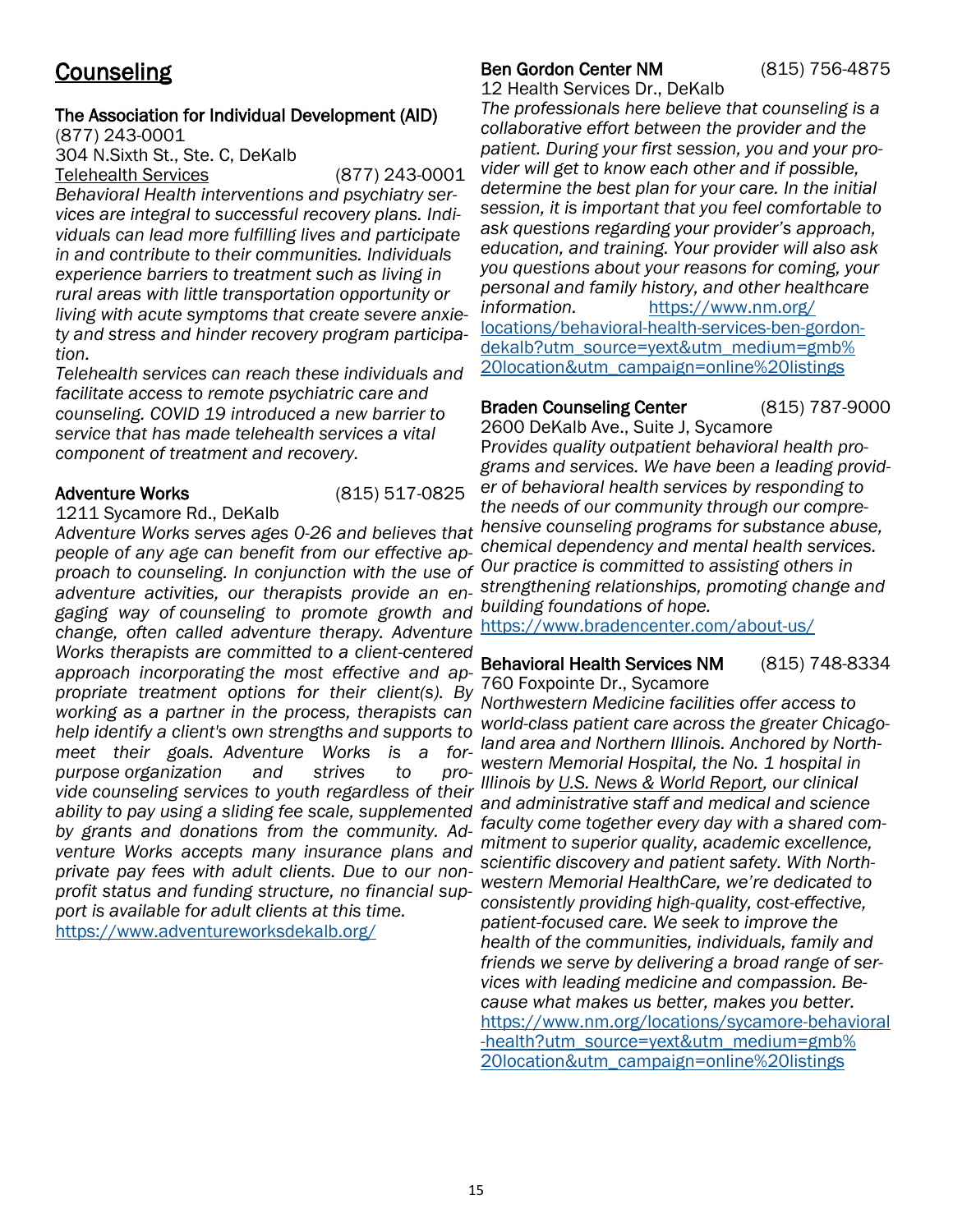#### Center for Counseling

at Family Service Agency of DeKalb County 1325 Sycamore Rd., DeKalb

*The Center for Counseling (CFC) is the foundational program of Family Service Agency. Licensed clinicians are on-site to provide therapy in the following (non-exclusive) subjects: abuse, ADD/ADHD, aging concerns, anxiety, co-parenting, depression, divorce, grief and loss, LGBTQ concerns, life transitions, parenting, PTSD, stress, and trauma. Additionally, our clinicians can also provide trauma assessments for the Children's Advocacy Center, divorce mediation, family and post-affair counseling, and in-home counseling for seniors. Our services are covered by most insurance providers, and financial assistance is also available.*

<https://www.fsadekalbcounty.org/cfc>

#### Community Counseling (815) 753-9312

at Northern Illinois University Graham Hall 416, DeKalb

*Counselors utilize a variety of techniques to provide services that are personalized, collaborative, goaloriented, and time-limited. Master's and Doctoral students conduct intake interviews, screenings, assessments, and individual counseling. Additionally, couples and family counseling, child and play therapy, and group counseling are available on a limited basis. Please note that the Community Counseling Training Center is not equipped for after-hours emer-the possible solutions available. Typically, groups gencies.* 

[https://www.cedu.niu.edu/cctc/community](https://www.cedu.niu.edu/cctc/community-counseling/index.shtml)[counseling/index.shtml](https://www.cedu.niu.edu/cctc/community-counseling/index.shtml)

### Couple and Family Therapy Clinic at NIU

Wirtz Hall 146, DeKalb (815) 753-1684 *The Couple and Family Therapy Clinic is here to help you cope with issues and challenges that affect your everyday life. Our clinic provides high-quality, affordable mental health services to NIU and the community with a commitment to empowering you to nurture strong relationships through addressing the issues you are facing. We work with individuals, couples and families, offering a safe space to discuss conflicts or problems with a partner, spouse, children, parents, siblings, family members, friends or roommates.* [www.chhs.niu.edu/clinics/couple-family-](https://www.chhs.niu.edu/clinics/couple-family-therapy/index.shtml)*results, moving closer to mid-range anger, in 5 - 8*  [therapy/index.shtml](https://www.chhs.niu.edu/clinics/couple-family-therapy/index.shtml)

## DUI & Behavioral Health Counseling Services

407 West State St. #9, Sycamore (815) 895-9000 217 East South St. #B, Plano (630) 552-9910 <https://www.duisycamore.com/services.html> *DUI Evaluations: Secretary of State evaluations and updates, anger management and mental health* 

*evaluations. We also provide court, jail, and off-site evaluations. When someone is arrested in Illinois for a DUI, the Court will most likely order an alcohol and drug evaluation. This evaluation will determine the extent of the defendant's substance use and his or her consequent risk to the public. It will also determine what kind of educational and counseling programs will be required. This evaluation must be done before any kind of driving permit can be issued.* 

> *DUI Counseling: Will ensure you receive the counseling you need and help you get your driver's license reinstated. We provide risk education, outpatient substance abuse treatment, aftercare, anger, and mental health counseling. Our group meetings are conveniently scheduled both during the day and evening hours. We also offer Saturday sessions. Individual counseling is a personal opportunity to receive support and experience growth during challenging times in life. Individual counseling can help one deal with many personal topics in life such as anger, depression, anxiety, substance abuse, marriage and relationship challenges, parenting problems, school difficulties, career changes, etc. Group counseling allows one to find out that they are not alone in their type of life challenge. To be involved in a group of peers who are in a similar place not only increases one's understanding of the struggles around the topic but also the variety of have up to 15 participants, one or two group leaders, and revolve around common topics like anger management, self-esteem, divorce, and domestic violence, recovery from abuse and trauma, and substance abuse and recovery.*

> *Anger Management Counseling: Out-of-control anger leads to a pattern of negative behavior that can hurt relationships, career, even mental and physical health. Anger management classes help unlearn these negative responses to anger and help you regain control. An anger management counselor can help you recognize early signs of anger, and teach you to take the necessary steps to relax and deal with the situation in a positive way. Through discussion, training, and behavior modification techniques, a highly angry person can begin to see weeks. Anger management courses don't try to keep you from feeling anger but enables individuals on how to express anger in a healthy way. Managing anger is a learned behavior, requiring practice and resilience. Group anger management sessions allow you to see others coping with similar challenges and hear their personal stories of failures and successes.*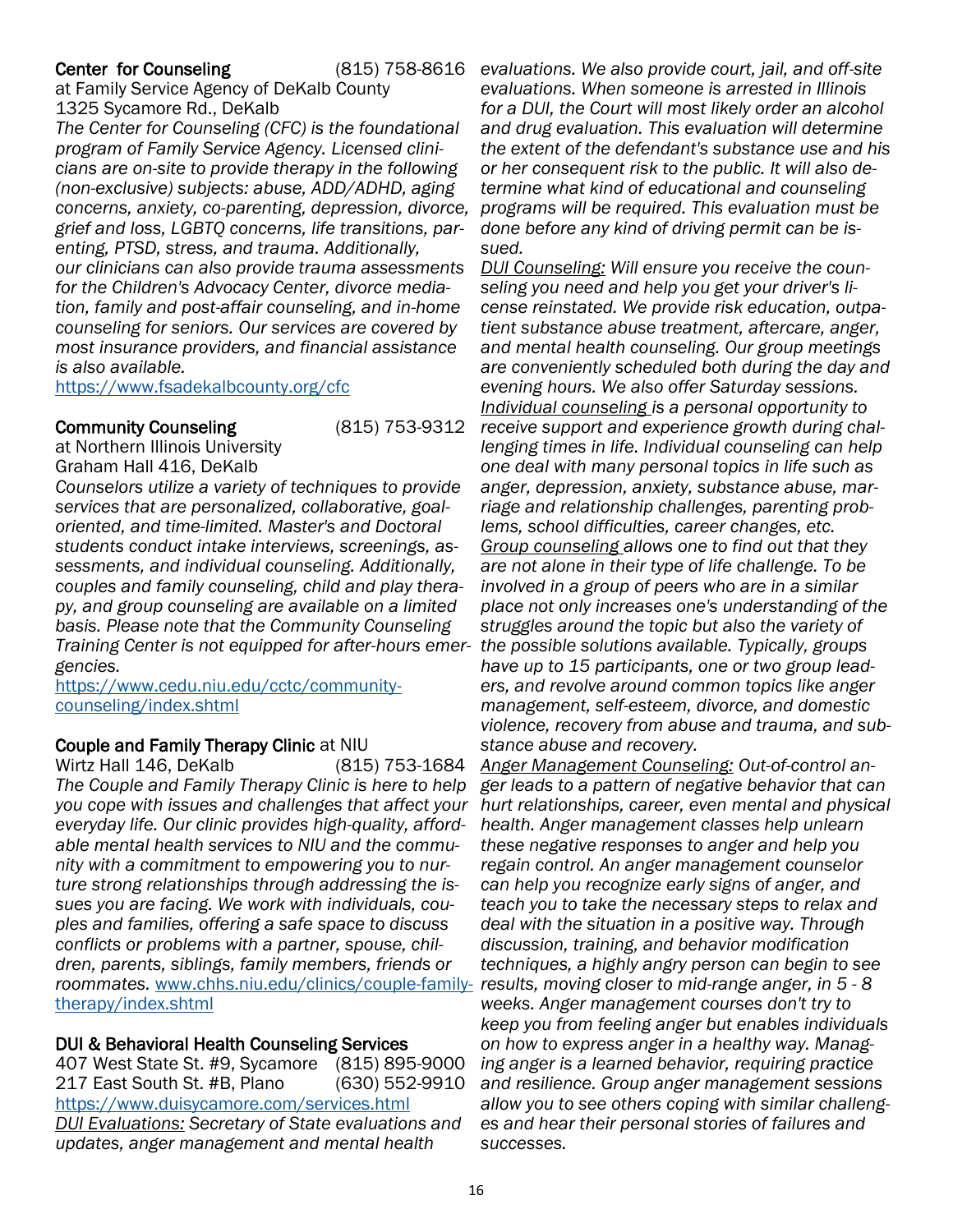1145 Rushmoore Dr., DeKalb

*Youth Trauma Program: Compared to non-homeless ly-supported treatments, in a safe and confidential children, homeless children dis proportionally experience childhood trauma at much higher rates. Trauma negatively effects the stress response system, rational thought, emotional and psychological presence, ability to trust and feel safe, coping skills, and emotional regulation. Hope haven provides group therapy to youth who have experienced childhood trauma through mutual support, talk therapy, and experiential therapy. Experiential therapy includes outdoor expeditions, nature, meditation, mindfulness, art, and other forms of healing through experiences. For therapeutic continuity, youth who start therapy at Hope Haven can continue in group therapy once they transition out of homelessness.* 

<https://www.hopehavendekalb.com/programs>

## LivingRite, Center for Behavioral Health

Therapy Office (779) 777-7335 1625 Bethany Rd., Sycamore Psychiatry Office **Fig. 31 and 33 and 33 am 777-7335** 1021 North Mulford Rd., Rockford 2540 Hauser Ross Dr., Suite 225, Sycamore *Our team has expertise treating a wide variety of needs and works together to ensure a comprehensive, collaborative approach to your care. We provide the personal touch of a small private practice combined with the support and professionalism of a large institution. Quality of care is our top priority, emphasizing empirically validated treatment approaches.* <https://livingrite.org/>

Lighthouse (815) 264-2431

2535 Bethany Road, Suite 210, Sycamore *Lighthouse Professional Counseling Center is a comprehensive counseling center providing a wide range of counseling services to the DeKalb/ Sycamore area, as well as downtown Chicago. With a dedicated, knowledgeable team of Licensed Counselors (LCPCs/ LPCs), as well as other experts, our team provides compassionate care, and professional assessments for many varying situations.*  <https://www.lpccillinois.com/>

## DeKalb County Mental Heath Board

(815) 899-7089

*2500 North Annie Glidden Road – Suite B The DeKalb County Mental Health Board supports access to high quality behavior healthcare services for DeKalb Count residents.*

240 Edward St., Sycamore

OakHeart (779) 201-6440

<span id="page-16-0"></span>Hope Haven, **Exercity 2014** (815) 758-5765 Center for Counseling, Mediation, and Consultation. *We are a value-based organization, using empiricalenvironment. We offer high quality outpatient mental health treatment for a wide-range of presenting problems, diagnoses, and symptoms. Our clinicians have training and experience in their areas of specialty and maintain the highest standards for competence.* [www.oakheartcenter.com/](https://www.oakheartcenter.com/)

## Psychological Services Center (815) 753-0591

at Northern Illinois University *We offer a full range of outpatient psychological services including evaluations in the form of psychological testing and diagnostic interviews. We also offer a variety of psychotherapies, including individual, couple, family and group therapy; parent education; and play-based therapy for children. We offer relaxation training, biofeedback and other methods for controlling stress and physical pain.* [www.niu.edu/](https://www.niu.edu/psychology/resources/psc/index.shtml) [psychology/resources/psc/index.shtml](https://www.niu.edu/psychology/resources/psc/index.shtml)

Rosecrance (815) 391-1000

*Hope is a powerful word. It brings people into treatment and helps keep them there – even when it's hard. At Rosecrance, we take great care in creating hopeful, supportive environments that foster healing. It's our mission to give our clients the best opportunity for lasting recovery. We are a private, notfor-profit organization offering comprehensive, nationally accredited, evidence-based addiction treatment and mental health treatment for children, teens, young adults, and adults.* [rosecrance.org/](https://rosecrance.org/)

## Youth Services Bureau, DeKalb County

330 Grove St., DeKalb (815) 748-2010 *Youth & Family Counseling offers individual and family counseling to youth aged 8-18 and their families. YFC is designed to address the specific needs of those experiencing difficult situations in their lives.* <https://dcysb.com/>

## Disability Services DHS Department of Rehabilitation Services (DRS)

[\(815\) 758-2471](https://www.google.com/search?rlz=1C1GCEA_enUS866US866&sxsrf=ALeKk03gghEML2zgTm5wY6EmfwJV7ByItw%3A1591125681465&ei=sabWXovnG5uE9PwPz_Gp4Aw&q=department+of+rehabilitation+services+dors+dekalb+il&oq=department+of+rehabilitation+services+dors+dekalb&gs_lcp=CgZwc) 

1330 Oakwood Ave, DeKalb, IL 60115 *Our Mission DHS's Division of Rehabilitation Services is the state's lead agency serving individuals with disabilities. DRS works in partnership with people with disabilities and their families to assist them in making informed choices to achieve full community participation through employment,* education, *and independent living opportunities.* <http://www.dhs.state.il.us/page.aspx?item=29764>

<https://www.niu.edu/disability/>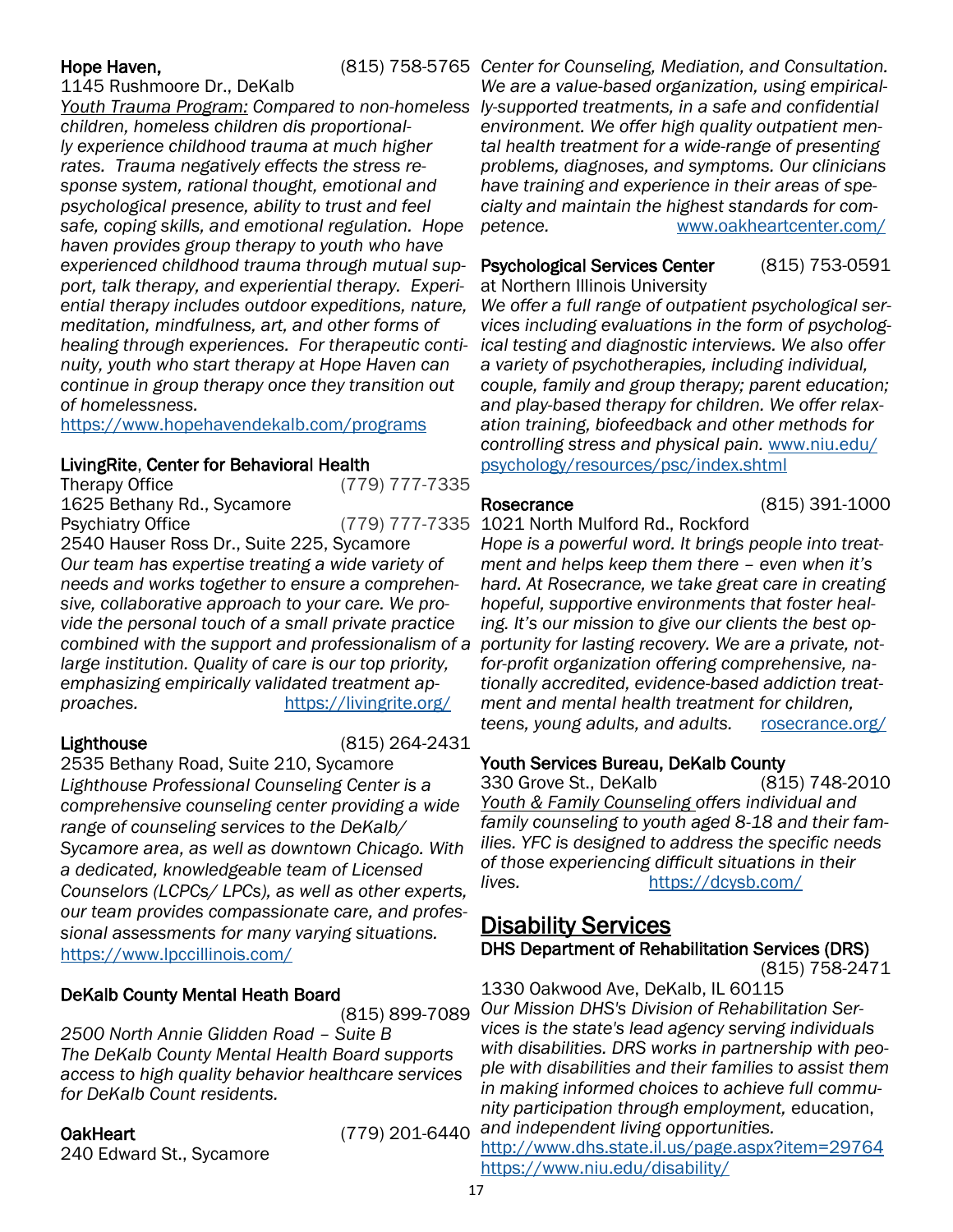## **Disability Resource Center**

Northern Illinois University Campus Life Building, Suite 180

*The Disability Resource Center (DRC) offers guidance, services and resources to help you succeed at NIU. We will work with you to determine your needs and develop a plan to meet them. Come prepared to discuss issues related to accessibility that may impact your success at NIU. Our office works to provide reasonable and appropriate accommodations for students and the campus community. Exam accommodations, classroom accommodations, reformatting of course materials and adaptive technology are a few of the accommodations we offer. Promoting self-advocacy and communication skills, we focus on helping students create collaborative relationships with faculty and staff. Faculty are integral to supporting students who are eligible for accommodations in the classroom. We work with faculty and department staff so accommodations are understood and implemented for student access and success. We work closely with and support the efforts of the [Presidential Commission on Persons](http://niu.edu/president/commissions/disabilities/index.shtml)  [with Disabilities.](http://niu.edu/president/commissions/disabilities/index.shtml) The students, faculty and staff who serve on the commission make recommendations to the president regarding people with disabilities at NIU.* <https://www.niu.edu/disability/>

## Kishwaukee Special Recreation Association

(779)777-7286 1403 Sycamore Rd, DeKalb *KSRA provides year-round Recreation Therapy opportunities for individuals with special needs by working with staff to mainstream participants into Park District sponsored recreation programs as well as providing their own unique programming. KSRA services help increase the overall quality of life for individuals with disabilities through active involvement in community leisure activities.*  <http://kishsra.org/>

## Kishwaukee United Way (815) 756-7522

115 N. First St., DeKalb P.O. Box 311 *Kishwaukee United Way's mission is to improve lives by sharing community resources. Vision Statement; Through collaboration, resource mobilization and voluntary giving, Kishwaukee United Way will work to provide a better quality of life for the communities we serve. Kishwaukee United Way works with others to create lasting changes in DeKalb County. We help support basic needs, prepare kids for success in school, give people the tools to become financially stable and improve the health and well being of residents. We invite YOU to be part of the change. Be part of the change. Inspire hope. Create opportunities for a better tomorrow. Reach out a hand to one. Influence the condition of* 

### Opportunity House (815) 895-5108

357 N. California St, Sycamore

*For over 50 years, our not-for-profit organization has helped persons with intellectual and developmental disabilities lead happy, healthy and productive lives. Serving DeKalb County, Illinois, we offer: 24 Hour Residential Care, Supported Community Living, Supported Community Employment, Sheltered Employment, Developmental Training, Recreation Activities, Participation in Special Olympics* <https://www.ohinc.org/>

## Paratransit (815)758-3932

1606 Bethany Rd. Sycamore

*The City of DeKalb provides transportation services required under the Americans with Disabilities Act (ADA). These services are funded by the State of Illinois, the Federal Transit Administration, Northern Illinois University, the Voluntary Action Center of DeKalb County, the City of Sycamore, and Kishwaukee College.The City of DeKalb contracts with the Voluntary Action Center of DeKalb County to provide Urban paratransit service within the DeKalb Urbanized Area.* 

<https://www.cityofdekalb.com/1259/Paratransit>

Allsup/True Help (800) 854-1418

*Choosing disability representation is especially important in the earliest stages of the SSDI approval process. Without help, your initial application may be denied and the delays associated with filing appeals are lengthy. With assistance from True Help, you get support wherever you are in the process and our approval rates are higher than the national aver-age. Many attorneys, however, don't accept disability claims until reaching the hearing level. If you choose a True Help expert like us, you will typically receive your benefits and income sooner and can avoid the appeal and hearing levels of the process.[www.Allsup.com](http://www.Allsup.com)*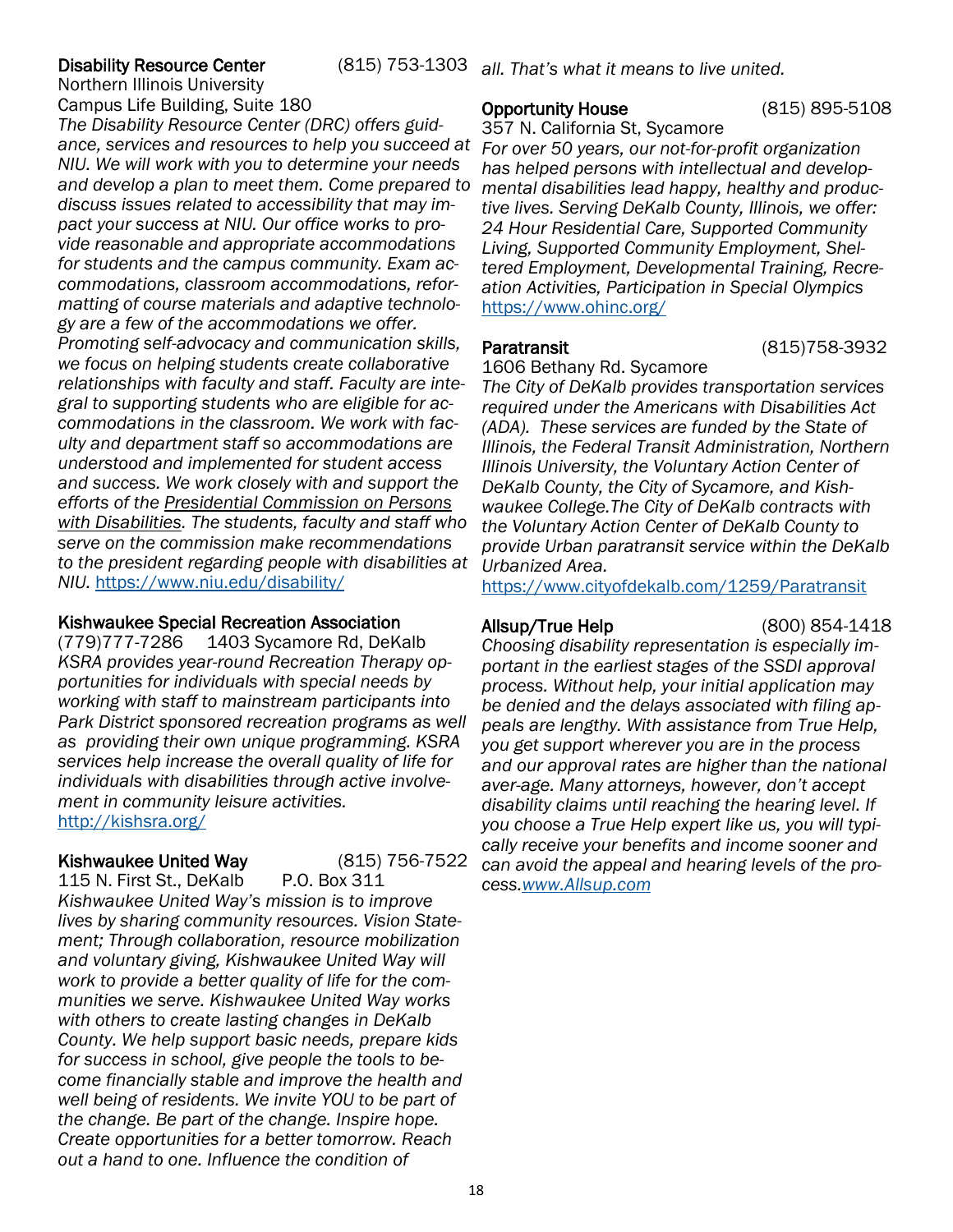## <span id="page-18-0"></span>The Law Offices of Michael P. Hellman, LLC.

*(630) 351-0222*

*515 James Street, Geneva, IL 60134 Michael P. Hellman has spent his entire 18-year legal career representing only the injured worker or injured party. Mr. Hellman has repeatedly achieved outstanding results for his clients in Workers' Compensation, Personal Injury, and Social Security Disability cases. A significant part of Michael's early legal career was spent with a large Personal Injury and Workers' Compensation law firm in Chicago where he gained extensive trial experience and successful-ly resolved over 1,000 cases recovering millions of dollars for his clients. Michael then transferred that knowledge and experience over to the founding of his law firm in 2016.*

## **Presidential Commission** [pcpd@niu.edu](mailto:pcpd@niu.edu) on Persons with Disabilities

*The students, faculty and staff who serve on the Presidential Commission on Persons with Disabilities (PCPD) make recommendations to the president regarding the needs of people with disabilities. Meetings are held monthly during the academic year to discuss current events and to plan activities to elevate awareness of important issues. View our united stance with other presidential commissions about hate speech posters on campus. Mission; The PCPD serves as a university-wide advocate promoting awareness, educating the university community and assisting individuals on disability-related issues. Vision; To be a university community characterized by dignity, respect and equal access where all individuals are valued members of NIU's living, learning and working environment.*

[https://www.niu.edu/president/commissions/](https://www.niu.edu/president/commissions/disabilities/index.shtml) [disabilities/index.shtml](https://www.niu.edu/president/commissions/disabilities/index.shtml) 

R.A.M.P. (815) 756-3556

115 N First Street, DeKalb *RAMP has an intimate understanding of the needs and solutions to advance the lives of people with disabilities. We have this understanding because the majority of our staff and board of directors have a disability. RAMP is a group of determined and caring individuals prepared to arm consumers with the tools and expectations necessary for them to guide their life now and in the future. A person with a disability who learns to navigate through daily activities in concert with their disability is free to pursue all possibilities of life.*  <https://rampcil.org/>

## **Discrimination**

## American Civil Liberties Union (312) 201-9740

150 N Michigan Ave #600, Chicago

*The ACLU of Illinois (ACLU), and its affiliated Roger Baldwin Foundation (RBF), are non-partisan, nonprofit organizations dedicated to protecting the liberties guaranteed by the U.S. Constitution, the state Constitution, and state/federal human rights laws. The ACLU accomplishes its goals through litigating, lobbying and educating the public on a broad array of civil liberties issues. Our advocacy is legendary in the areas of racial justice, religious liberty, freedom of expression, the rights of children and people with disabilities, criminal justice reform, fairness for lesbian, gay, bisexual, transgender individuals, and reproductive justice.* <https://www.aclu-il.org/en>

## Guardianship and Advocacy (815) 987-7657

4302 N Main St # 108, Rockford *The Illinois Guardianship and Advocacy Commission protects the rights and promotes the welfare of persons with disabilities. A board of eleven Commissioners, who serve without compensation, govern the agency. The Commission is an executive state agency created to safeguard the rights of persons with disabilities. By providing legal representation, investigating complaints of rights violations and providing state guardianship for Illinois' population with disabilities, the Commission has given voice to those who have previously gone unheard.* [https://www2.illinois.gov/sites/gac/Pages/](https://www2.illinois.gov/sites/gac/Pages/default.aspx)

[default.aspx](https://www2.illinois.gov/sites/gac/Pages/default.aspx)

## Human Relations Commission, DeKalb

(815) 748-2090

200 South Fourth St., DeKalb *It is the Policy of the City of DeKalb that discrimination based on race, creed, color, gender, religion, age, national origin, or ancestry, physical or mental disability, marital status, matriculation or sexual orientation is hereby prohibited. To foster a community that respects and supports the diversity and dignity of all people and promotes building strong relationships between its diverse citizens, groups, and organizations.* 

[https://www.cityofdekalb.com/327/Human-](https://www.cityofdekalb.com/327/Human-Relations-Commission)[Relations-Commission](https://www.cityofdekalb.com/327/Human-Relations-Commission)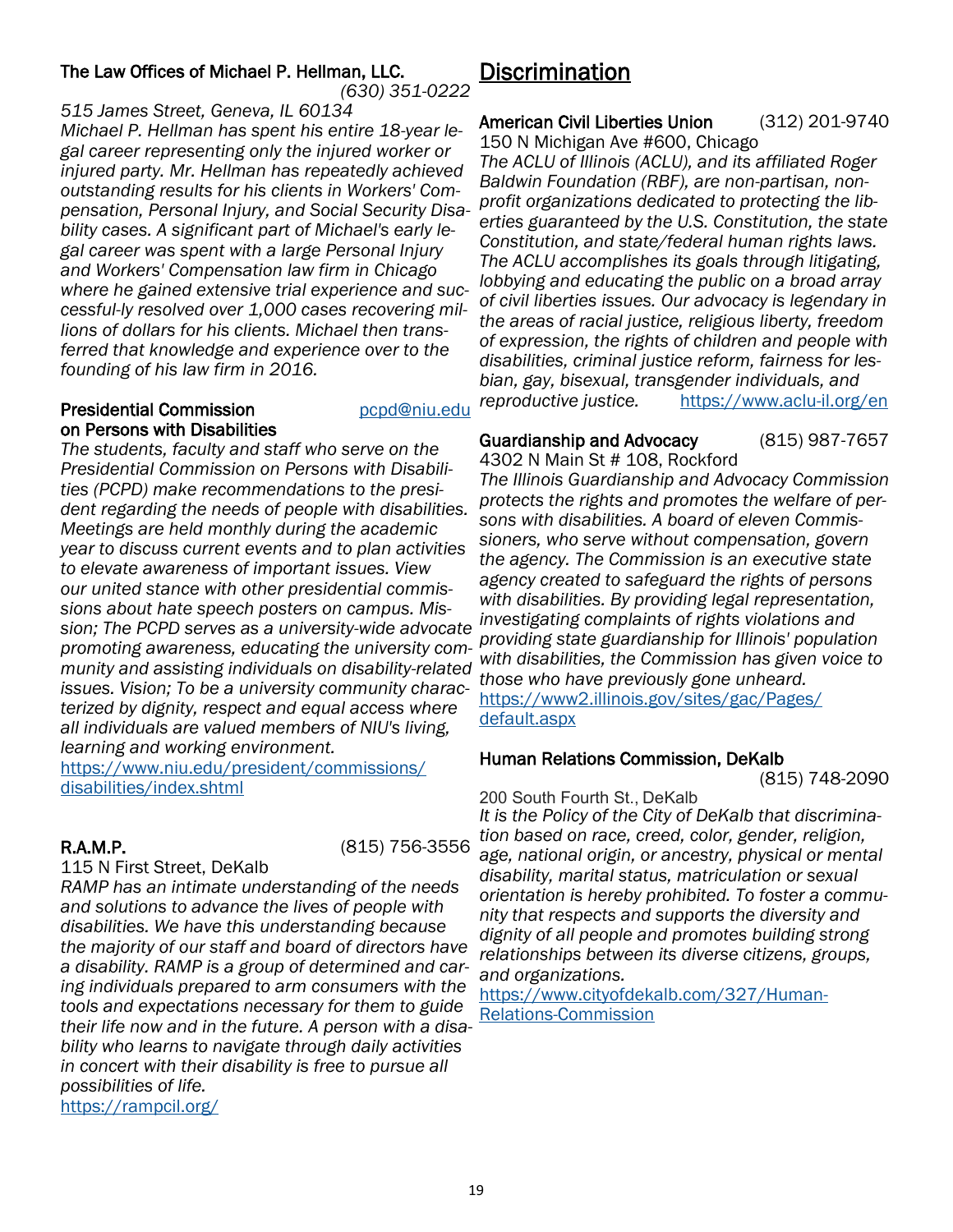## <span id="page-19-0"></span>Domestic Violence

## Dachsie's to Dane's (815) 453-2843

1751 Melugins Grove Rd., Steward Offers animal (pet) boarding for victims of domestic violence and their children.

## **Community Crisis Center**

P.O. Box 1390, Elgin

*Our mission statement is We provide Safety, Hope, Advocacy, Respite and Education for those impacted by crisis and violence in the Fox Valley Region in Illinois. Our services include a 24-hour crisis hotline, temporary shelter, individual and group counseling, medical assistance, legal assistance, financial assistance, and more. Remember, there is always hope.* <https://www.crisiscenter.org/index.html>

## DeKalb Area Women's Center

1021 State St., DeKalb

*We are a nonprofit, all-volunteer community center that was organized in late 1993 to develop a community supportive of women's culture, celebrating women and encouraging empowerment of women while working toward elimination of sexism and other discrimination. The effort is made to encourage personal growth, create opportunities for networking, facilitate support systems, and provide a place for women to share expertise and foster understanding and acceptance of diversity. DAWC offers a variety of quality programming, while functioning as a cultural, arts, educational, resource and and sexual violence. Our philosophy is to guide and service organization.* [www.dekalbawc.org/](https://www.dekalbawc.org/)

# Department of Children & Family Services (DCFS)<br>760 Peace Rd., DeKalb (815) 787-5300

760 Peace Rd., DeKalb Child Abuse Hotline (800) 252-2873 *The mission of Illinois DCFS is to protect children who are reported to be abused or neglected and to increase their families' capacity to safely care for them; provide for the well-being of children in our care; provide appropriate, permanent families as quickly as possible for those children who cannot safely return home; support early intervention and child abuse prevention activities and work in partnerships with communities to fulfill this mission.* <https://www2.illinois.gov/dcfs/Pages/default.aspx>

1701 E. Lincoln Hwy., DeKalb *We provide service to those who are aged 60 years and older. Often we find that we need help with some of life's changes. That's why our compassionate, trained, and licensed staff provides education and coordination of services to DeKalb County sen-*

*iors, their caregivers, and family members for free. Our goal is to enable seniors to remain safe, comfortable, and independent in their own homes for as long as possible.* 

<https://www.ecsdekalb.org/>

## H.O.P.E. of Ogle County (815) 562-8890

24-hour crisis hotline (815) 562-8890

*Our mission is to advocate on behalf of domestic abuse victims and their children in a welcoming environment. Our caring professionals provide safety planning, support, shelter, and referrals while empowering survivors to build a safe and peaceful future. We offer support, assistance, and resources to those who are contending with the effects of abusive relationships.*

<https://hopedv.org/index.html>

(815) 758-1351 Mutual Ground (630) 897-0084 24-Hr Domestic Violence Hotline (630) 897-0080 24-Hour Sexual Assault Hotline (630) 897-8383

*Mutual Ground is the safe place where people come together to break the cycle of domestic violence and sexual abuse. We are not just a shelter, we are a solution. Located in Aurora, Illinois, Mutual Ground serves the Greater Aurora area, Southern Kane and all of Kendall County. Our vision is to create a society free of domestic and sexual violence. Our mission is To provide education, awareness, and lifechanging services that empower individuals, families, and communities to end the cycle of domestic not dictate. We empower our client with the education and support they need to make informed choices. We are good stewards of the financial support we receive and work hard to ensure that every dollar helps us provide comprehensive services for victims of domestic violence and sexual assault in Greater Aurora, Southern Kane and Kendall Counties.* [www.mutualground.org/](https://www.mutualground.org/)

## Remedies Renewing Lives (815) 966-1285

24 Hr. Domestic Violence Hotline (815) 962-6102 Addiction and Treatment Phone (815) 962-0871 24 Hr. Gambling Addiction Hotline (815) 547-4502 220 Easton Parkway, Rockford

Elder Care Services (815) 758-6550 *abuse and to victims of domestic violence and their Remedies provides critical and often times lifesaving services to adults struggling with substance children, and works to end the cycle of abuse and addiction through education and community involvement. We provide a safe, supportive environment and critical, client-centered services designed to promote the healing of individuals and families.* <https://www.remediesrenewinglives.org/>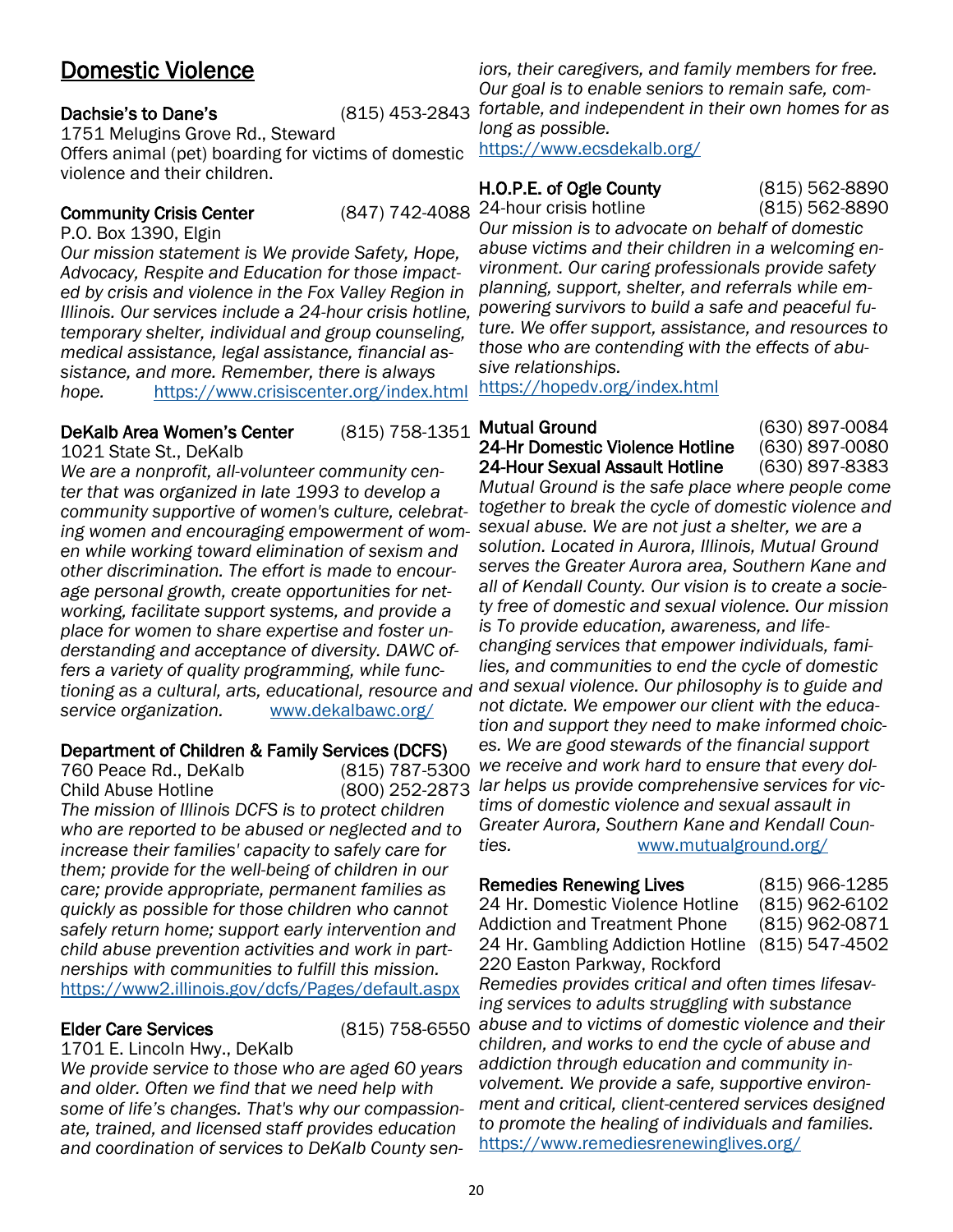*The mission of Safe Passage is to promote the right We work toward this mission through 5 lines of serof all to nonviolent and abuse-free relationships through advocacy, intervention and prevention in DeKalb County. Safe Passage is the domestic violence agency and rape crisis center serving DeKalb County. We started in 1981 as a grassroots organization, run mostly by volunteers wanting to create a safe place in the community for victims of domestic violence. The agency has continued to expand and add programs and services. The addition of our prevention program, transitional housing program, 24 hour emergency medical response, and expanded children's program, has ensured we're better equipped to empower a broad range of survivors.*  <https://www.safepassagedv.org/>

Salvation Army (815) 756-4308 721 N Lasalle St, Chicago, IL 60654

830 Grove St., DeKalb The Cascade Women's and Children's Center *We provide immediate assistance to victims of domestic violence and put them on the path to independence at this 24-hr shelter specifically designed for women and children escaping domestic abuse. The center provides everything from health referrals, counseling, and transportation to GED certification programs, parenting classes, employment assistance, and permanent housing placement. We also offer children a nurturing environment in a therapeutic preschool program. The location of the facility is kept private for the safety of our clients.*  The Phoenix Elim House *This refuge offers a safe*  haven to families of up to eight and children 17 and rights and responsibilities; that social structures *under. Elim House empowers victims of domestic abuse through personal goal and safety plan development. They also offer crisis counseling and recreational activities, such as field trips, games, and arts and crafts, for children escaping domestic violence.* 

Northwest Division Center *We put victims of domestic abuse on the road to recovery with this extensive program. In addition to providing confidential emergency and transitional shelters, we help them take steps toward recovery and living independently.* [www.salvationarmyusa.org/usn/stop](https://www.salvationarmyusa.org/usn/stop-domestic-abuse/)[domestic-abuse/](https://www.salvationarmyusa.org/usn/stop-domestic-abuse/)

<span id="page-20-0"></span>Safe Passage (815) 756-7930 *tion of people and resources and the provision of*  24-Hour Hotline (815) 756-5228 *community, workplace, and school-based training. vice: Disaster Relief, Blood Services, Service to the Armed Forces, International services and Preparedness, Health & Safety. This region delivers Community Disaster Education, First Aid/CPR and other types of life-saving health and safety training to thousands of people to help individuals prevent, prepare, and respond to emergencies. Every day, the Red Cross provides 24/7 global emergency communication services and support in military and veteran health care facilities across the country and around the world. The Red Cross is also the largest supplier of blood products in the country.* <https://www.redcross.org/> *.*

## Catholic Charities USA (312) 655-7700

*Catholic Charities fulfills the Church's role in the mission of charity to anyone in need by providing compassionate, competent and professional services that strengthen and support individuals, families and communities based on the value and dignity of human life. In order to remain faithful to our mission, Catholic Charities is guided by these core values: Respect, Compassion, Competence and Stewardship. Our mission and values are based on the firm foundation of Catholic Social Teaching, a collection of themes developed in papal and other writings over the course of the Church's history. These themes include the belief that human life is sacred; that all humans have inherent dignity, like marriage and the family must be supported; that the needs of the poor and vulnerable must be met; and that we must be responsible stewards of God's creation. Far from limiting our focus, our Catholic identity and values enable us to truly be "universal," which is what "catholic" really means. The tenets of Catholic Social Teaching call us to serve everyone, regardless of their belief or background, and to employ anyone, not just Catholics, who commits to our mission. Christ reached out to people of all faiths, and Catholic Charities does the same, with the goal of transforming lives for the better.* 

<https://www.catholiccharities.net/>

## Emergency Assistance

## American Red Cross (815) 963-8471

727 N Church St, Rockford *Our mission; As reflected in the Red Cross mission, the Illinois Region seeks to help people prevent, prepare for, and respond to natural and humancaused disasters through the immediate mobiliza-*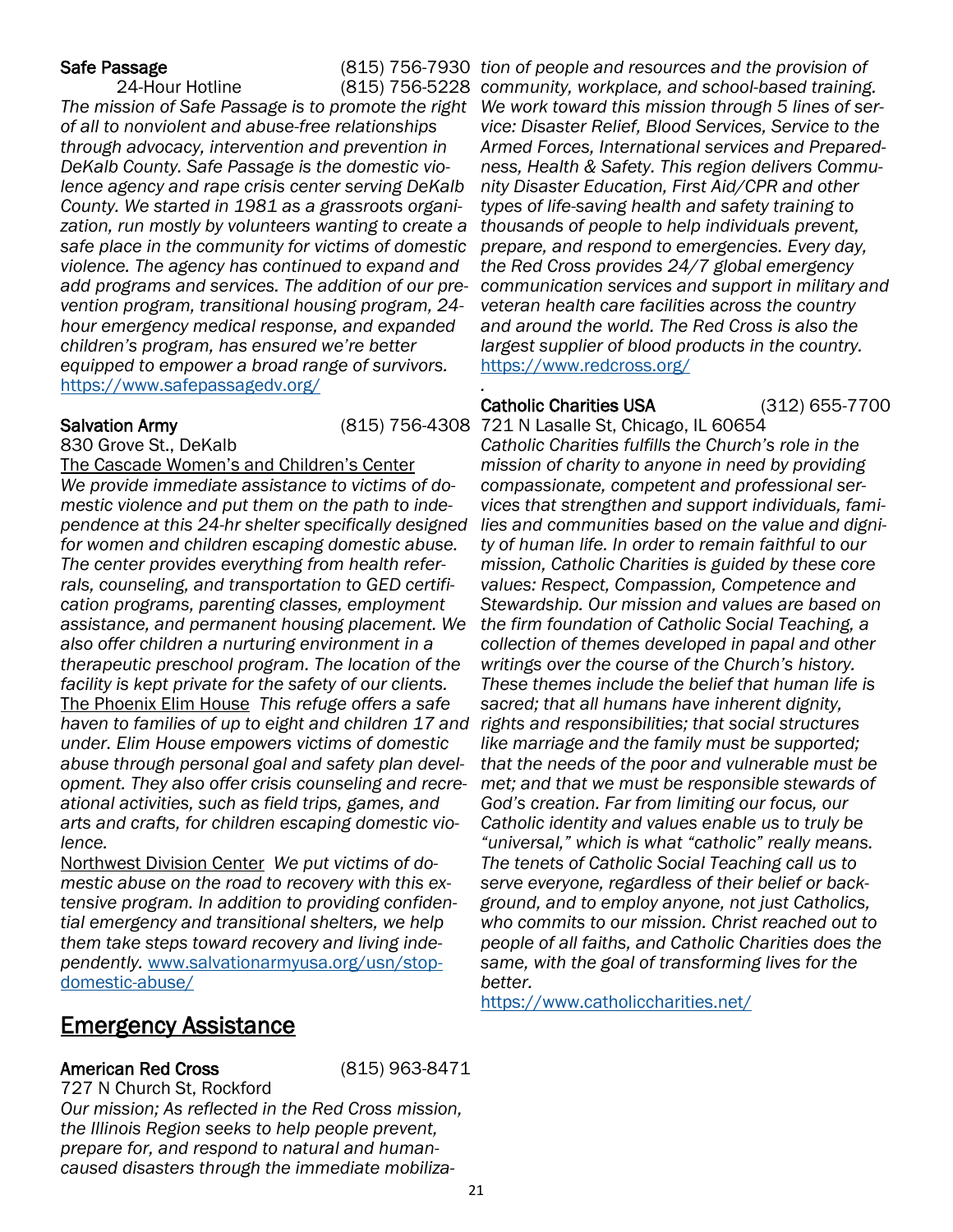## **Christ Community Church**

2350 Pride Ave, DeKalb

*In order to accomplish our mission, we put great emphasis on four key values. The first is Belonging. There is a place for you at Christ Community Church. A second key value is Growing. The Bible is taught here in a way that is relevant to your everyday life. Heart-felt worship will move you closer to God. Interaction with others who are pursuing God will stimulate your own spiritual growth. Serving is a third key value. You can choose from dozens of ministries at Christ Community Church that will tap the unique gifts and abilities that God has given you. And beyond our walls, we are serving alongside area-wide partners who are ministering to the poor, unwed mothers, inmates, and the elderly - people with distressing needs. Finally, we are a church that values Reaching. We want to reach out to friends and neighbors who are looking for a personal relationship with God.* 

<https://ccclife.org/dekalb/>

### **Community Action Program**

at Family Service Agency of DeKalb County 1325 Sycamore Rd., DeKalb

*Community Action Program (CAP) strives to help low -income families achieve and maintain their highest level of self-sufficiency by providing a variety of programs. We have two primary purposes: to provide*  essential anti-poverty programs, and to advocate for nent housing as quickly as possible. Relocation and *the needs of the poor in their communities. This program networks with various social service agencies, community groups, and businesses in the county to better serve the low-income population in DeKalb County. Please contact us with any questions, comments, or concerns you may have so we can better serve the low-income citizens of DeKalb County. Our mission is to provide access to opportunities for all low-income individuals and families in DeKalb County by providing education and empowering them with effective community resources and support to increase self-sufficiency and household stability. The promise of Community Action Program; Community Action changes people's lives, embodies the spirit of hope, improves communities, and makes American a better place to live. We care tions. Case managers assist residents of the emerabout the entire community and we are dedicated to helping people help themselves and each other.*  [www.fsadekalbcounty.org/](https://www.fsadekalbcounty.org/community-action-program)

[community-action-program](https://www.fsadekalbcounty.org/community-action-program)

#### (815) 787-6161 Crossroads Community Church (815) 756-6212 1930 Sycamore Rd, DeKalb

*Financial assistance on a case by case basis, assistance with food as well. One time basis for financial assistance.* 

<https://www.crossroadschurch.us/>

## First United Methodist Church (815)756-6301

317 N 4th St, DeKalb *Gas vouchers one time basis*  <http://firstumc.net/>

Hope Haven, (815) 758-5765

1145 Rushmoore Dr., DeKalb

### <https://www.hopehavendekalb.com/programs>

*Homeless Prevention Program: Assistance designed to prevent the incidence of homelessness, including, but not limited to: (1) emergency rent assistance for families in imminent danger of eviction; (2) security deposits or first month's rent to help a family move into permanent housing in order to divert homelessness; (3) emergency financial assistance to prevent housing foreclosure and (3) referrals to services designed to prevent the incidence of* homelessness

> *Rapid Re-housing Program is geared to help homeless families and individuals transition to permastabilization services are offered in the shelter for residents needing only temporary assistance. Those residents will receive case management services that follow them into permanent housing for a limited time. The goal of the program is to identify the homeless who have low housing barriers therefore need only limited assistance in order to successfully transition back to permanent housing. Emergency Shelter Program: The shelter on Rushmoore Drive is open year round and offers food, shelter, and supportive services for individuals and families from DeKalb County who need emergency access to food, shelter, and safety. Breakfast and sack lunches are provided each morning and dinner is delivered by area churches and organizagency shelter in developing an individualized "plan of action" addressing goals to move to permanent housing, access or increase income, apply for eligible benefits, minimize the days in shelter and reduce the recidivism of homelessness*.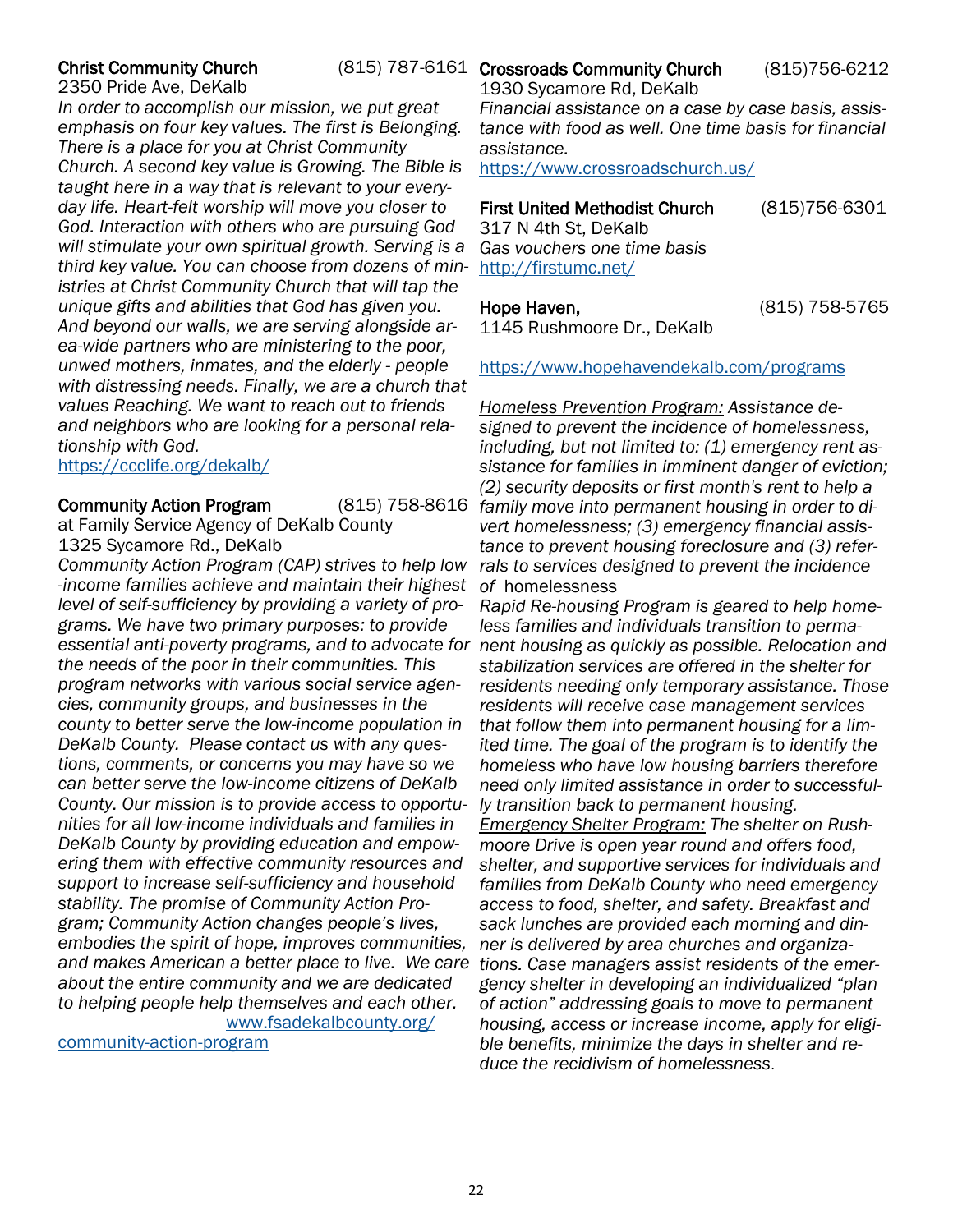## *Permanent Housing Programs*

Dresser Court *is a twenty-six unit, subsidized apartment complex that provides permanent housing with intensive on-site programs and services for people with disabilities and a history of chronic homelessness. Hope Haven is responsible for screening residents for eligibility and providing sup*portive services. The goal of the program is to assist St. Vincent DePaul Society (815) 761-0430 *residents in maintaining permanent housing.*  Housing First Program, *located on Rushmoore Drive, provides subsidized housing to twelve individuals who have been chronically homeless due to a diagnosed mental illness. Housing is in single rooms, with a shared kitchen and living space. Hope Haven provides intensive supportive services. The goal of this program is to secure housing for the homeless who are considered the "hardest to house."* 

<https://www.hopehavendekalb.com/programs>

PO Box 172, Sycamore Hours: Tues, Wed, & Fri 9:00am—11:45am *Our mission at Love INC DeKalb/Sycamore is to mobilize the church to transform lives and communities in the name of Christ. Provides items from clothing to bikes to furniture and even kitchen items*  ther information on your township. *and lamps for DeKalb County residents. Application process required.*

<https://loveincdeksyc.org/services/>

Salvation Army (815) 756-4308

830 Grove St., DeKalb

Immediate Emergency Response

*Our disaster assistance includes providing food, water, and shelter to survivors, lending a hand with cleanup, and putting people in touch with their loved ones.*

Emergency Preparedness

*We educate other first responders and the public about how to prepare for and respond to natural disasters and aid in the development of emergency disaster plans.* 

## Long-Term Disaster Recovery

*We collaborate with local, state, and federal governments to develop and execute a long-term disaster relief and recovery plan, including restoration and rebuilding initiatives, meeting basic needs, covering medical expenses, cutting funeral costs, and distributing in-kind donations to help survivors rebuild their lives.* 

## Spiritual and Emotional Care

*Not all aftermath of natural disasters is visible to the naked eye. The Salvation Army helps treat the emotional stress and trauma of disaster survivors and first responders with emotional support and* 

*spiritual comfort. Whether it's lending a listening ear, offering a hug, joining together in prayer, or simply being present, Salvation Army counselors are ready to help.* 

[https://www.salvationarmyusa.org/usn/help](https://www.salvationarmyusa.org/usn/help-disaster-survivors/)[disaster-survivors/](https://www.salvationarmyusa.org/usn/help-disaster-survivors/)

at St. Mary Church

302 Fisk Ave., DeKalb

*Our conference adheres to the Rule of St. Vincent de Paul, which calls us to be the hands and feet of Christ within our local community. We strive to serve God's people within the Northern DeKalb County communities of DeKalb, Sycamore, Cortland, Hinckley, Kirkland, Malta, Genoa, Kingston, Lee, and Waterman regardless of religious affiliation, race, sex, age, or social status.* <https://www.svdpdekalb.org/>

## Love INC (815) 517-1928 Township Assistance

The office of your township supervisor administers the General Assistance Program of financial assistance for residents who are not eligible for any other federal or state assistance. Please refer to TOWNSHIP page for fur-

TOWNSHIP Information on page  $4$ 

Fellowship of DeKalb 158 N. Fourth St, DeKalb

Unitarian Universalist (815) 756-7089

*Our mission: Together as a religious community, we put our liberal faith in action; striving to nurture our families and our spiritual lives, protect the Earth, eliminate poverty, and stop oppression; while offering love and hope for all.* <https://uufdekalb.org/>

23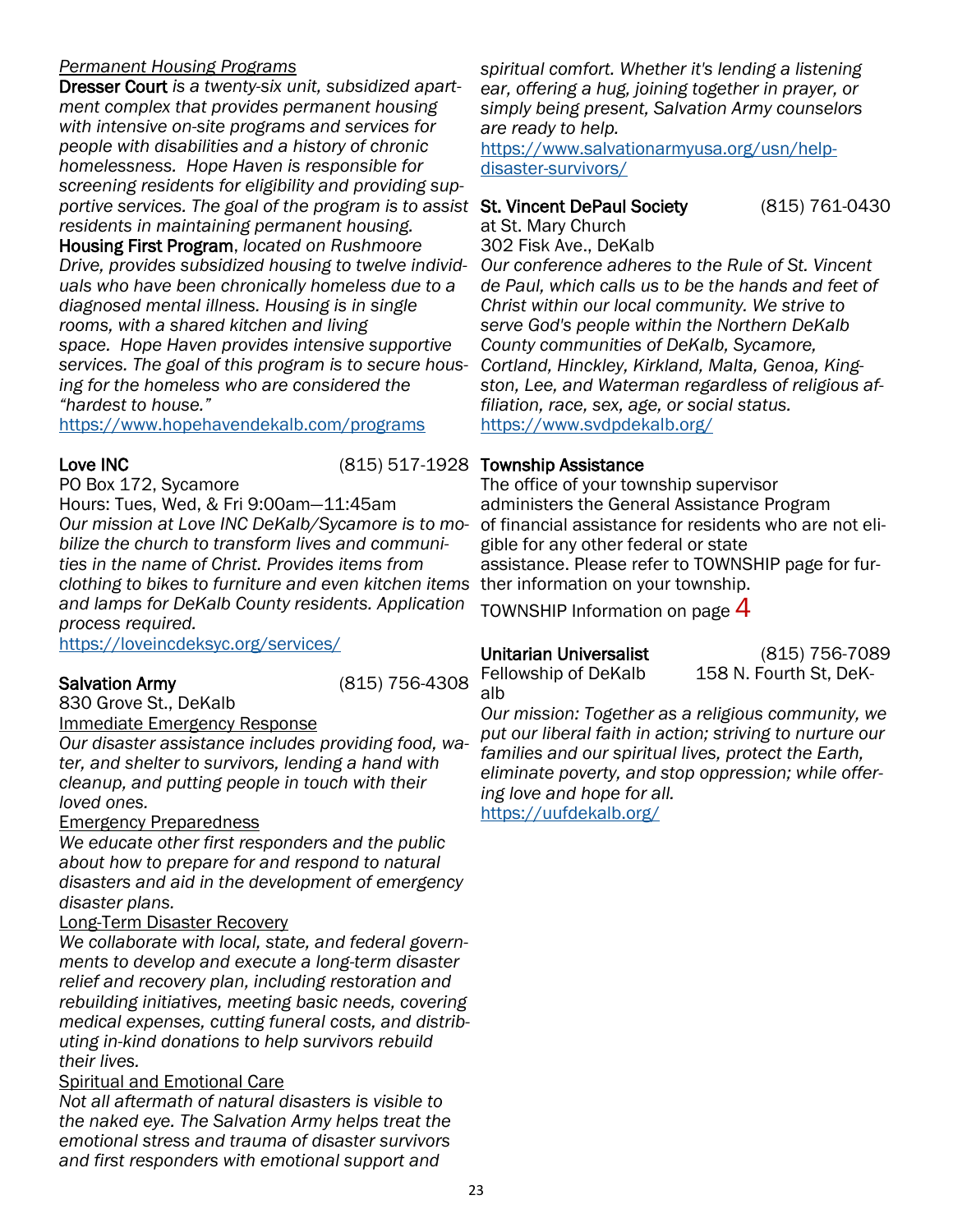## <span id="page-23-0"></span>**Employment**

## The Association for Individual Development (AID)

304 N.Sixth St., Ste. C, DeKalb Employment Services

*AID Employment Specialists assist clients seeking jobs by providing necessary skills and guidance. The goal is ensure the right match for both employers and clients.*

*AID encourages individuals to explore what they want out of life and chart their own journey to success. Whether it's finding a job or becoming a volunteer, the ultimate goal is to assist individuals in leading a full and active life.*

*<https://www.aidcares.org/employment-services/>*

### Community Action Program (815) 758-8616

at Family Service Agency of DeKalb County 1325 Sycamore Rd., DeKalb

*Community Action Program (CAP) strives to help low -income families achieve and maintain their highest level of self-sufficiency by providing a variety of programs. We have two primary purposes: to provide essential anti-poverty programs, and to advocate for the needs of the poor in their communities. This program networks with various social service agencies, community groups, and businesses in the county to better serve the low-income population in DeKalb County. Please contact us with any questions, comments, or concerns you may have so we can better serve the low-income citizens of DeKalb County. Our mission is to provide access to opportunities for all low-income individuals and families in DeKalb County by providing education and empowering them with effective community resources and support to increase self-sufficiency and household stability. The promise of Community Action Program; Community Action changes people's lives, embodies the spirit of hope, improves communities, and makes American a better place to live. We care about the entire community and we are dedicated to helping people help themselves and each other.* [www.fsadekalbcounty.org/community-action](https://www.fsadekalbcounty.org/community-action-program)[program](https://www.fsadekalbcounty.org/community-action-program)

#### IL Dept. of Employment Security (800) 244-5631 1 Smoketree Plaza, North Aurora

(877) 243-0001 *knowledge of the Illinois workforce to inform sound Mission:To serve Illinois workers and employers to the best of our ability every time and to use our policy decision making*

*Vision: The Illinois Department of Employment Security will encourage economic growth and stability in Illinois by providing vital Employment Services to Illinois residents and employers, analyzing and disseminating actionable Labor Market Information, and administering Unemployment Insurance programs.*

## What We Do:

- IDES administers the Unemployment Insurance Trust Fund, collecting roughly \$2 billion in employer taxes and disbursing roughly \$2 billion to unemployed claimants each year.
- IDES provides employment services to employers and job seekers throughout Illinois.
- IDES provides employment and wage data for research and the development of sound public workforce policy.

<https://www2.illinois.gov/ides/Pages/default.aspx>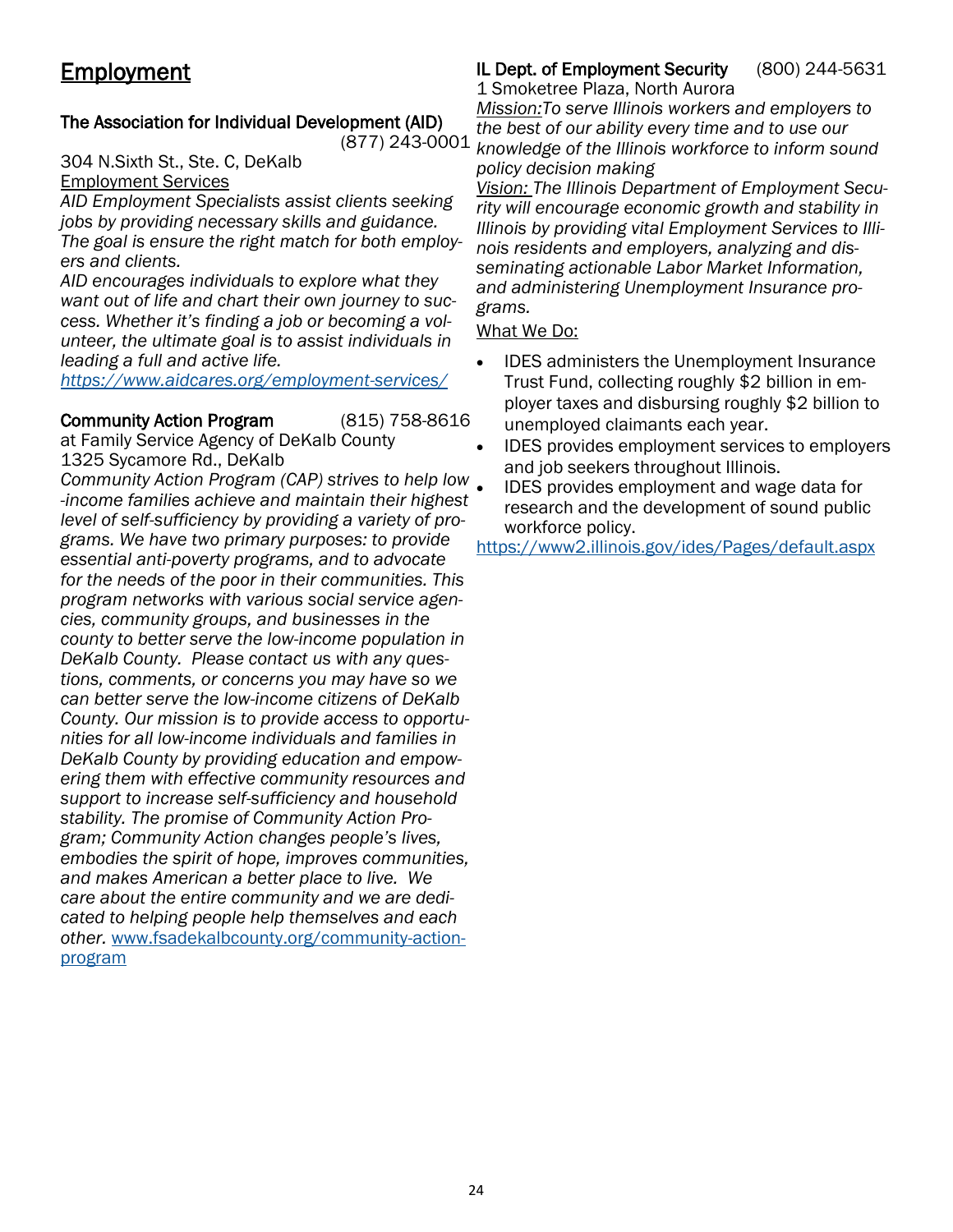## DeKalb Workforce Development Office (DWDO)

650 N. Peace Rd. Suite B, DeKalb

*The Workforce Development Division provides services to ready the workforce for employment through federally-funded programs under the Work-*• Workshop Services *force Innovation and Opportunity Act (WIOA). The DeKalb Workforce Development Office works close-their efforts on youth between the ages of 16-24. ly with WIOA core partners, such as Adult Education, Vocational Rehabilitation, Illinois Department of Employment Security, Perkins Postsecondary Ed-receive a diploma, obtain a GED or get a job. ucation and the Kishwaukee College Career Services. WIOA provides the framework for a unique national workforce preparation and employ-ment system designed to meet both the needs of the nation's businesses and the needs of job seekers and source Center Representatives. those who want to further their careers. Our program serves the residents of Kane, Kendall and DeKalb Counties, and is overseen by a local Workforce Development Board, which includes representatives from across the three-county area. All services at the DeKalb Workforce Development Office are open to the public.* 

Job Seeker Services: *We provide a host of services to eligible adults who need assistance in seeking and obtaining new employment or enhancing their job skills.* 

- Career Resource Center with computer access for job search
- Financial assistance for training through the
- Workforce Innovation and Opportunity Act (contains eligibility and suitability requirements)
- Career exploration through Career Pathways
- Job search assistance through individual and group activities, comprehensive and specialized skills assessments, industry sector and labor market information
- On-site job placement
- Computer literacy classes
- High School Equivalency and ESL class schedules
- Kishwaukee College and financial aid information
- Remote Office Hours

Business Services: *Building and maintaining a skilled workforce is critical to the success of any business -- let us help with your hiring and training needs! We offer a variety of services and programs to benefit local businesses, including recruitment assistance and grants to train new hires or your existing workforce.* 

Business/Employer Services:

- Free advertising & marketing for available positions within your company
- Assistance with finding qualified applicants
- Pre-employment assessments in math & reading

or utilize your company's pre-employment process

- (815) 901-0177 Onsite employee recruitment
	- Space for conducting interviews
	- Customized training
	- On-the-job training program
	-

Youth Services: *Our youth representatives focus The youth we serve have been identified as needing an extra push to help them complete high school to*  Resources: *The Workforce Development Division hosts a variety of workshops in the one-stop centers. If you are interested in participating in any of the workshops, please contact one of our Career Re-*

• [www.countyofkane.org/WDD/Pages/Default.aspx](https://www.countyofkane.org/WDD/Pages/Default.aspx)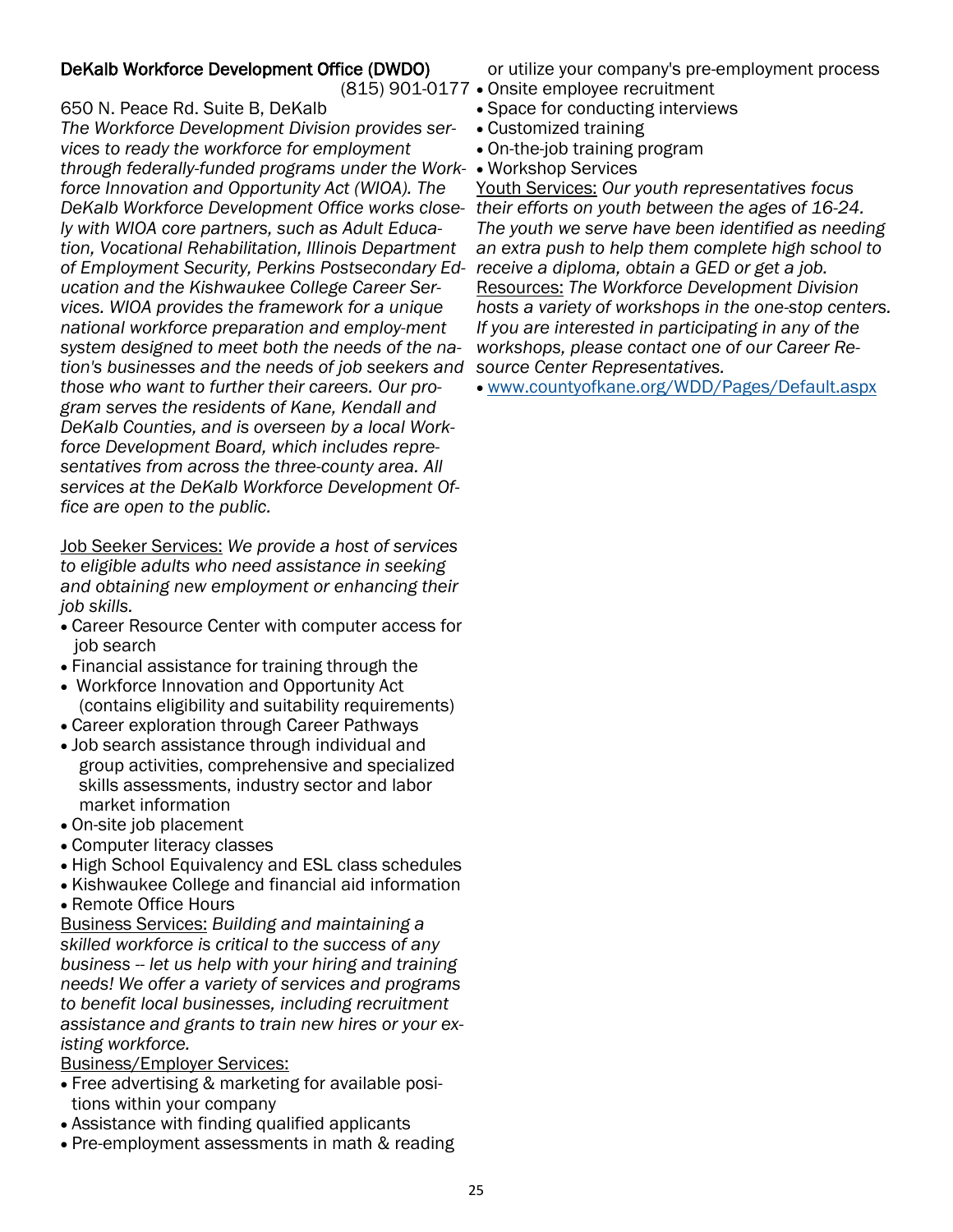## <span id="page-25-0"></span>Salvation Army (815) 758-3814

1814 Sycamore Rd., DeKalb

Skill-Set Evaluations: *We identify the strengths and abilities of the individual for a better job match.*  Educational and Skill Supplementation: *By helping people pursue and complete educational requirements, training, certifications, and other prerequisites for gainful employment, we tear down the qualification barriers standing in their way. For those with mental health or substance-abuse issues, we help them find the treatment and/or medication they need to perform at their best.*  Placement Assistance: *By giving those in need résumé, interview, and job placement assistance, we* 

*help them find productive work for sustainable wages.* 

Employment Assistance: *We believe in a comprehensive approach to helping families pull themselves above the poverty line. This includes equipping parents with educational resources, career coaching, and opportunities for job placement. When people are better prepared for stable and gainful employment, we can reduce the need for bill, food, and shelter assistance.* 

[www.salvationarmyusa.org/usn/assist-the](https://www.salvationarmyusa.org/usn/assist-the-unemployed/)[unemployed/](https://www.salvationarmyusa.org/usn/assist-the-unemployed/)

## City of DeKalb Human Resources Department

(815) 748-2094 (815) 748-2398

164 East Lincoln Highway, DeKalb Employment

*The City of DeKalb is committed to providing equal opportunity to all qualified persons without regard to race, color, national origin, citizenship, ancestry, sex, sexual orientation, pregnancy, age, disability, genetic information or background, religious affiliation, marital status, military status, order of protection status, arrest record, or any other legally protected status.* 

<https://www.cityofdekalb.com/254/Employment>

## Energy/Utility Assistance

## Catholic Charities USA (312) 655-7700

721 N Lasalle St, Chicago, IL 60654 *Catholic Charities fulfills the Church's role in the mission of charity to anyone in need by providing compassionate, competent and professional services that strengthen and support individuals, families and communities based on the value and dignity of human life. In order to remain faithful to our mission, Catholic Charities is guided by these core values: Respect, Compassion, Competence and Stewardship. Our mission and values are based on the firm foundation of Catholic Social Teaching, a collection of themes developed in papal and other writings over the course of the Church's history. These themes include the belief that human life is sacred; that all humans have inherent dignity, rights and responsibilities; that social structures like marriage and the family must be supported; that the needs of the poor and vulnerable must be met; and that we must be responsible stewards of God's creation. Far from limiting our focus, our Catholic identity and values enable us to truly be "universal," which is what "catholic" really means. The tenets of Catholic Social Teaching call us to serve everyone, regardless of their belief or background, and to employ anyone, not just Catholics, who commits to our mission. Christ reached out to people of all faiths, and Catholic Charities does the same, with the goal of transforming lives for the better.*  <https://www.catholiccharities.net/>

## Christ Community Church (815) 787-6161

2350 Pride Ave, DeKalb *In order to accomplish our mission, we put great emphasis on four key values. The first is Belonging. There is a place for you at Christ Community Church. A second key value is Growing. The Bible is taught here in a way that is relevant to your everyday life. Heart-felt worship will move you closer to God. Interaction with others who are pursuing God will stimulate your own spiritual growth. Serving is a third key value. You can choose from dozens of ministries at Christ Community Church that will tap the unique gifts and abilities that God has given you. And beyond our walls, we are serving alongside area -wide partners who are ministering to the poor, unwed mothers, inmates, and the elderly - people with distressing needs. Finally, we are a church that values Reaching. We want to reach out to friends and neighbors who are looking for a personal relationship with God.*  <https://ccclife.org/dekalb/>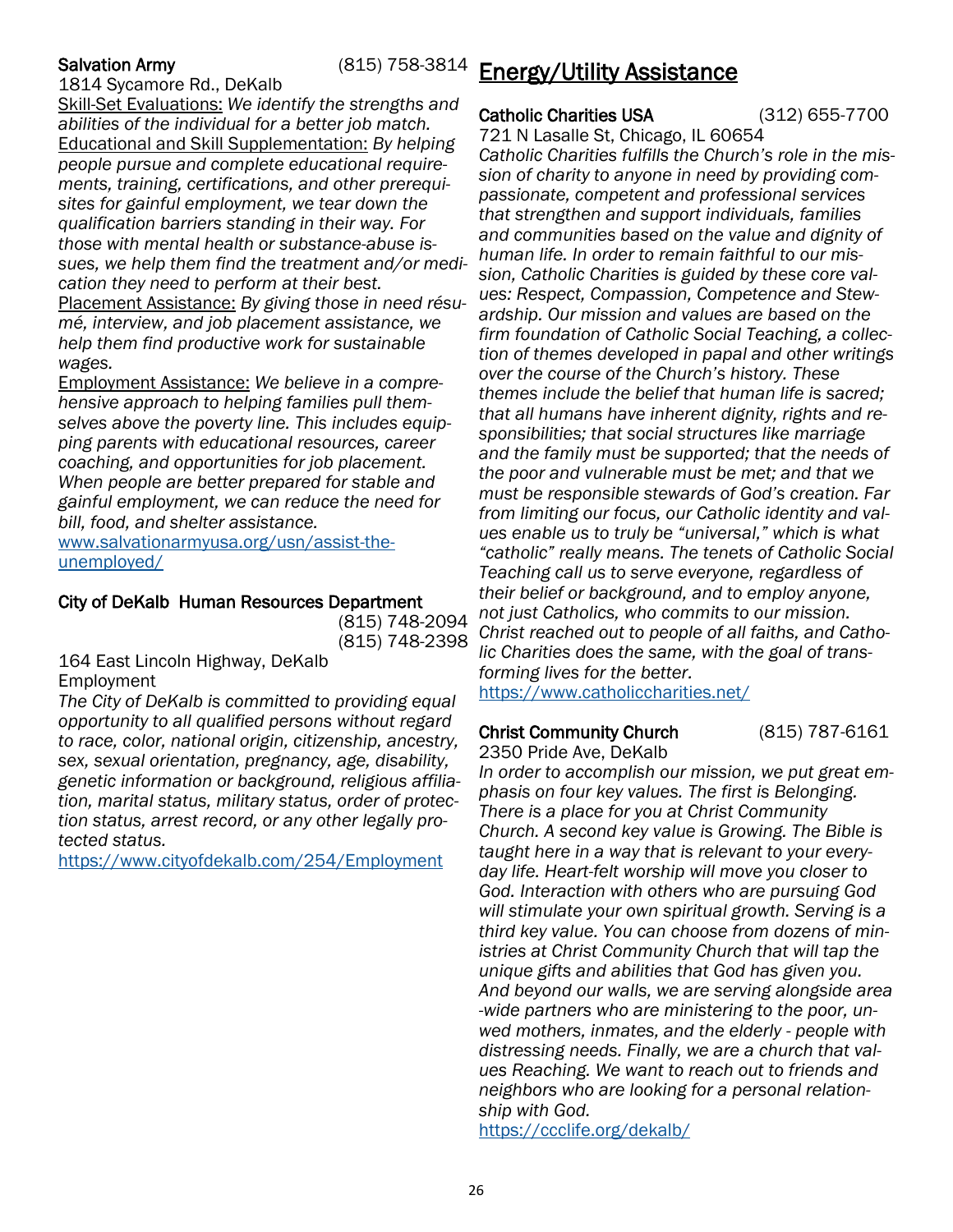### Community Contacts, Inc.

(847) 697-4400 Illinois Home Weatherization Assistance Program

151 West Lincoln Hwy., Suite E, DeKalb *We are dedicated to helping low and moderate income families attain and maintain safe and affordable housing. CCI seeks to provide utility bill assistance, weatherization and housing rehabilitation for formed on every home to ensure smoke detectors eligible households. We do this through a variety of programs that focus on energy conservation and the affordability of local housing stock. Our mission is to make affordable housing a reality for local, elderly, economically disadvantaged and disabled individuals and families.*

<http://cci-hci.org/>

Low Income Home Energy assistance (LIHEAP):

*LIHEAP is designed to assist eligible households pay for assistance on utility bills. LIHEAP provides one-time benefit for heat and electric bills. The benefit amount is determined by income, household size, and heating fuel type.*

*There are four components to the LIHEAP program: 1. The Regular Program – Is a one-time assistance with the heat and electric bills, with the payment going directly to the utility.*

*2. Reconnection Assistance – Designed for those households who are disconnected from their heat or electricity. Or if the delivered fuel is less than 25% in tank or if supplier refuses to deliver, the household may be eligible for this program.*

*3. Emergency Furnace – Designed for homeowners whose furnace is non-operational and who fall within the income guidelines.*

4. *PIPP – The Percentage of Income Payment Program (PIPP) is designed for those households to pay a percentage of their income and receive a monthly benefit toward their utility bill. (When funding is available).*

*A past due bill or disconnection notice is not required to be eligible. Assistance is available for natural gas, propane, heating oil and electricity. In some cases, if the heat and electricity are included in the rent, the household may be eligible for some assistance. Community Contacts, Inc operates the LIHEAP program throughout Kane and Dekalb counties. Funding is provided by the Us Dept. of Health and Human Services and by the State of Illinois Supplemental Low Income Energy Assistance Fund. The program is administered throughout the state by the Illinois Department of Commerce and Economic Opportunity.*

[http://cci-hci.org/affordable-housing-low-income](http://cci-hci.org/affordable-housing-low-income-home-energy-assistance-program/)[home-energy-assistance-program/](http://cci-hci.org/affordable-housing-low-income-home-energy-assistance-program/)

*IHWAP is designed to help eligible households conserve energy and save money, while increasing the comfort of their homes. This is done by air sealing (tightening) the home. Safety checks are also perand carbon monoxide detectors are properly working.* 

Program eligibility depends upon:

- Annual household income.
- Received LIHEAP assistance in last 12 months.
- Someone in the household receives SSI, AABD or TANF.

Depending upon the type, age, and condition of the home some of the following energy saving measures may be performed.

- Air sealing with 2 part foam.
- Insulation blown into the attic or walls.
- Weather-strip and door sweeps.
- Caulk of windows and doors.
- Replacement of existing heating system with a more efficient system.

*Community Contacts' Weatherization staff determines if the household is income eligible and notifies them within 30 days after all of the documentation has been received. If the household is eligible, one of the agency's trained staff will assess the home and conduct an energy audit that will determine what work can be done in order to save the most energy. The work to be done on the home is scheduled and the contractor contacts the applicant to arrange a time for the weatherization work to be done. The contractors, using the work order generated from the computerized audit, install the appropriate materials in the home. After the work is completed, the home is inspected to make sure the work is complete, correct and answer any questions. All work comes with a one year warranty. This program is administered by the Department of Commerce and Economic Opportunity, Office of Energy Assistance. Community Contacts, Inc. provides weatherization services throughout Kane and DeK*alb counties. [cci-hci.org/affordable-housing](http://cci-hci.org/affordable-housing-illinois-home-weatherization-assistance-program/)[illinois-home-weatherization-assistance-program/](http://cci-hci.org/affordable-housing-illinois-home-weatherization-assistance-program/)

## Crossroads Community Church (815)756-6212

1930 Sycamore Rd, DeKalb *Financial assistance on a case by case basis, assistance with food as well. One time basis for financial assistance.* [www.crossroadschurch.us/](https://www.crossroadschurch.us/)

## SafeLink (800) 977-3768

Free phone service for people already receiving governmental assistance. 60-200 minutes of cellular service per month.[www.safelinkwireless.com](https://www.safelinkwireless.com/Enrollment/Safelink/en/Web/www/default/index.html#!/newHome)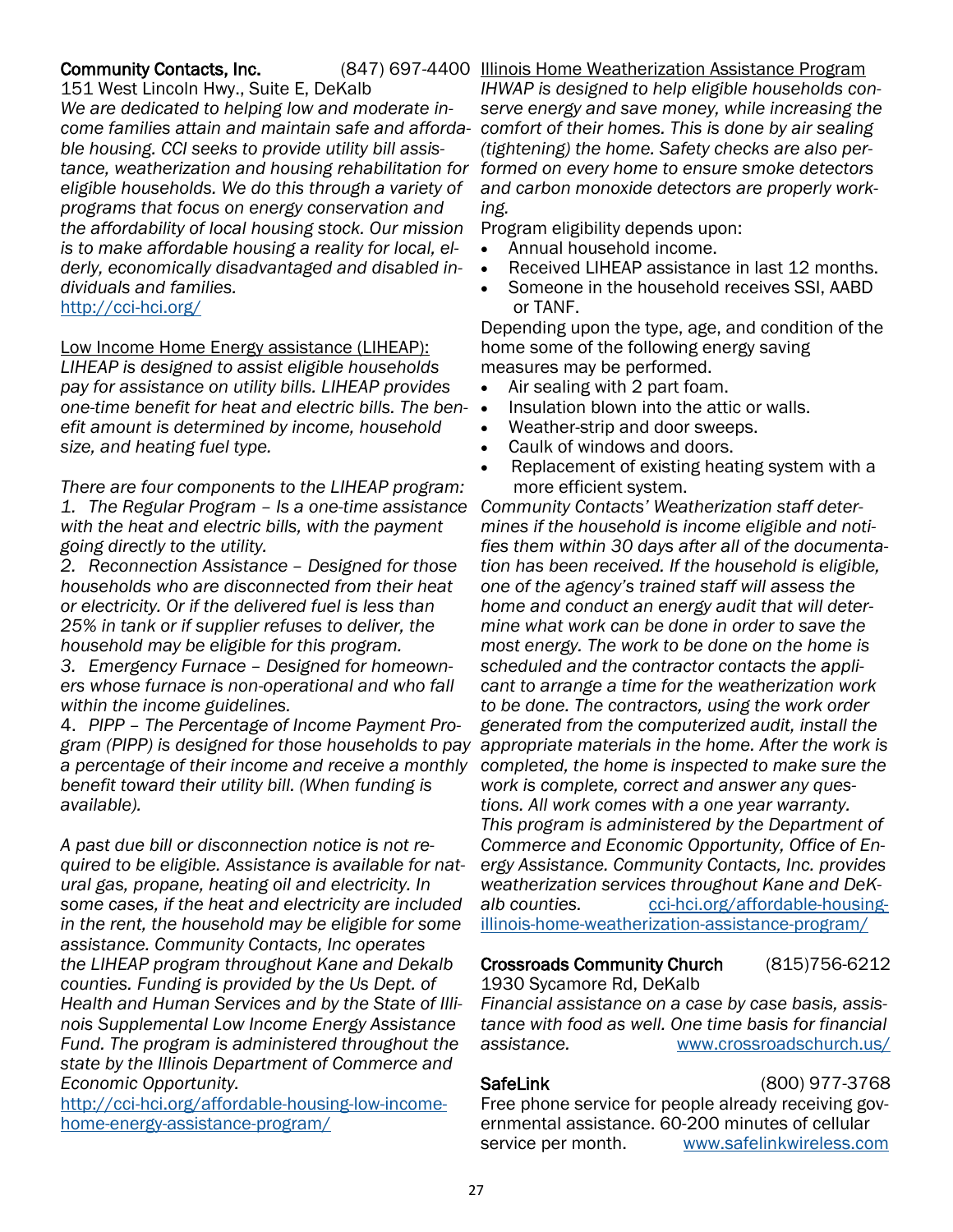830 Grove St., DeKalb EXT: 4311

<span id="page-27-0"></span>Salvation Army **Compact Armoration Contract Control** (815) 756-4308 City of DeKalb Finance Department

(815) 748-2000

Pathway of Hope: *Provides individualized services to*  164 East Lincoln Highway, DeKalb *families with children who desire to take action to break the cycle of crisis and vulnerability that repeats generation after generation. It seeks to address the root causes of poverty in addition to The Army's history of compassionate serving. By helping families overcome challenges like unemployment, unstable housing, and lack of education, we can lead families down a path toward increased stability and, ultimately, self-sufficiency.* 

[centralusa.salvationarmy.org/usc/pathway-of-hope/](https://centralusa.salvationarmy.org/usc/pathway-of-hope/) Catholic Charities USA (312) 655-7700

## **St. Vincent DePaul Society**

*Our conference adheres to the Rule of St. Vincent de Paul, which calls us to be the hands and feet of* 

*God's people within the Northern DeKalb County communities regardless of religious affiliation, race, sex, age, or social status.* [www.svdpdekalb.org/](https://www.svdpdekalb.org/)

## Township Assistance

The office of your township supervisor administers the General Assistance Program of financial assistance for residents who are not eligible for any other federal or state assistance. Please refer to TOWNSHIP page for further information on your township. TOWNSHIP Information on page 4

## Financial Assistance

## Christ Community Church (815) 787-6161

2350 Pride Ave, DeKalb

*In order to accomplish our mission, we put great emphasis on four key values. The first is Belonging. There is a place for you at Christ Community Church. A second key value is Growing. The Bible is taught here in a way that is relevant to your everyday life. Heart-felt worship will move you closer to God. Interaction with others who are pursuing God will stimulate your own spiritual growth. Serving is a third key value. You can choose from dozens of ministries at Christ Community Church that will tap the unique gifts and abilities that God has given you. And beyond our walls, we are serving alongside area-wide partners who are ministering to the poor, unwed mothers, inmates, and the elderly - people with distressing needs. Finally, we are a church that values Reaching. We want to reach out to friends and neighbors who are looking for a personal relationship with God.*  <https://ccclife.org/dekalb/>

The Finance Department has the responsibility to account for all municipal resources, and to maintain a fiscally sound government organization that adheres to legal requirements and financial management principles, and to apply such resources in a manner, which is most beneficial to the residents and businesses of DeKalb.

*<https://www.cityofdekalb.com/266/Finance>*

at St. Mary Church 302 Fisk Ave., DeKalb *mission of charity to anyone in need by providing*  Christ within our local community. We strive to serve lies and communities based on the value and digni-721 N Lasalle St, Chicago, IL 60654 *Catholic Charities fulfills the Church's role in the compassionate, competent and professional services that strengthen and support individuals, famity of human life.* 

[www.catholiccharities.net/](https://www.catholiccharities.net/)

Hope Haven (815) 758-5765

1145 Rushmoore Dr, DeKalb

*Hope Haven will advocate for the rights of the homeless, and those at risk for becoming homeless, while working in collaboration with others to end homelessness in DeKalb County.* <https://www.hopehavendekalb.com/>

## DHS Family Community Resource (IDHS)

(815) 895-8667

1629 Afton Rd, Sycamore, IL 60178 *The Illinois Department of Human Services (IDHS) offers a comprehensive and coordinated array of social services to help improve the quality of life for thousands of individuals, families and communities across the state. IDHS administers community health and prevention programs, oversees interactive provider networks that treat persons with developmental disabilities, mental health and substance abuse challenges and provides rehabilitation services. IDHS also aids eligible, low-income individuals and families with essential financial support, locating training and employment opportunities and obtaining child care in addition to other family services.* 

*[https://www.dhs.state.il.us/page.aspx?](https://www.dhs.state.il.us/page.aspx?item=72594) [item=72594](https://www.dhs.state.il.us/page.aspx?item=72594)*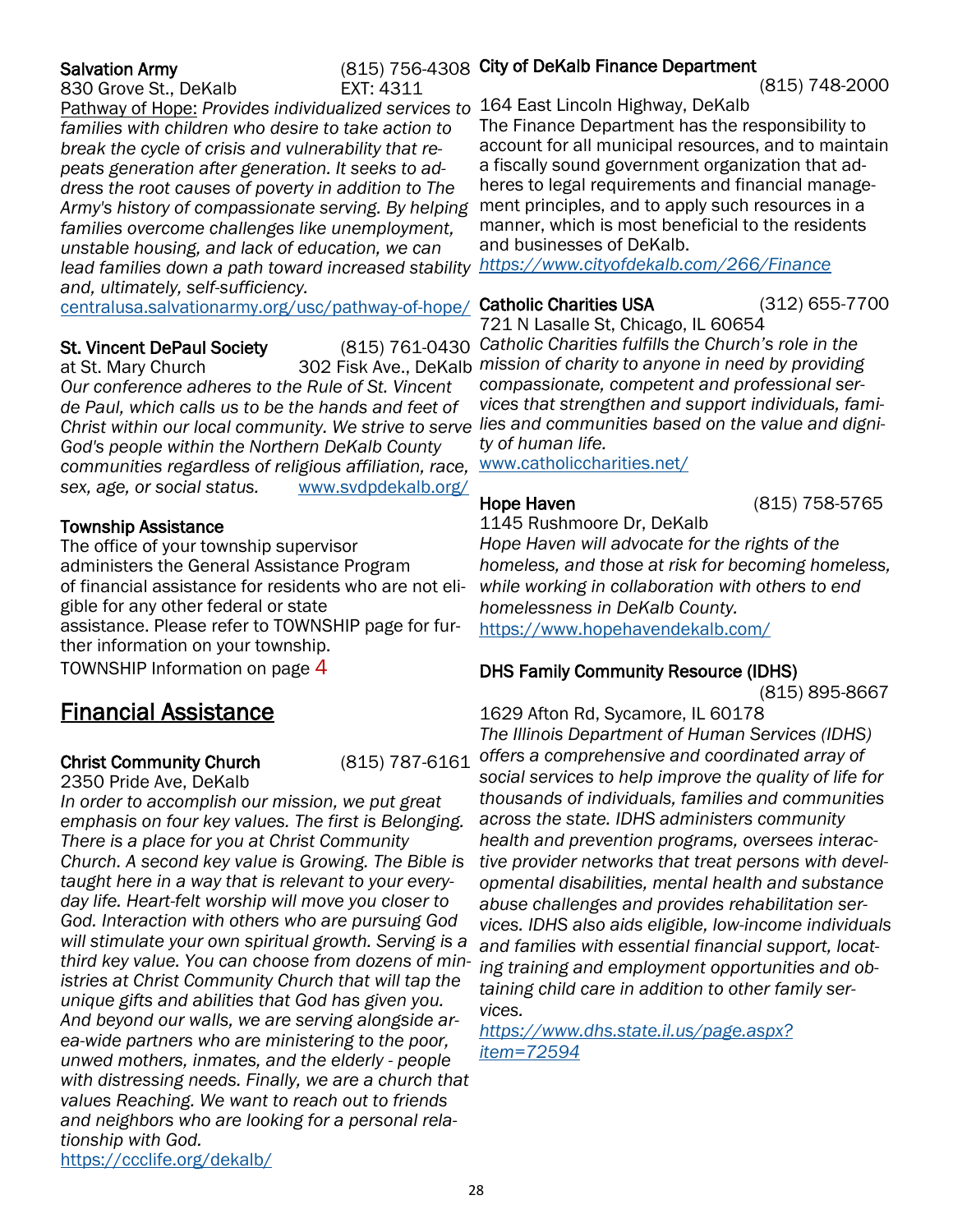## <span id="page-28-0"></span>**Catholic Charities USA**

## (312) 655-7700 Food Resources

721 N Lasalle St, Chicago, IL 60654 *Catholic Charities fulfills the Church's role in the mission of charity to anyone in need by providing compassionate, competent and professional services that strengthen and support individuals, families and communities based on the value and dignity of human life.* 

[www.catholiccharities.net/](https://www.catholiccharities.net/)

Hope Haven (815) 758-5765

1145 Rushmoore Dr, DeKalb

*Hope Haven will advocate for the rights of the homeless, and those at risk for becoming homeless, while working in collaboration with others to end homelessness in DeKalb County.* <https://www.hopehavendekalb.com/>

Salvation Army (815) 756-4308 830 Grove St., DeKalb **EXT: 4311** Pathway of Hope: *Provides individualized services to families with children who desire to take action to break the cycle of crisis and vulnerability that repeats generation after generation. It seeks to address the root causes of poverty in addition to The Army's history of compassionate serving. By helping families overcome challenges like unemployment, unstable housing, and lack of education, we can lead families down a path toward increased stability and, ultimately, self-sufficiency.* 

## [centralusa.salvationarmy.org/usc/pathway-of-hope/](https://centralusa.salvationarmy.org/usc/pathway-of-hope/)

## St. Vincent DePaul Society (815) 761-0430

at St. Mary Church

302 Fisk Ave., DeKalb

*Our conference adheres to the Rule of St. Vincent de Paul, which calls us to be the hands and feet of Christ within our local community. We strive to serve God's people within the Northern DeKalb County communities regardless of religious affiliation, race, sex, age, or social status.*  [www.svdpdekalb.org/](https://www.svdpdekalb.org/)

## Township Assistance

The office of your township supervisor administers the General Assistance Program of financial assistance for residents who are not eligible for any other federal or state assistance. Please refer to TOWNSHIP page for further information on your township. TOWNSHIP Information on page 4

# Free Hot Meals

Cathedral of Praise (815) 758-6557 1126 S. First St., DeKalb Free hot meals served every other Tuesday.

Real Community Meal (815) 756-6301 First United Methodist Soup Kitchen 317 N. 14th St, DeKalb Free hot meal every 4th Sunday.

## Food Programs

## Voluntary Action Center (815) 758-3932 Senior Nutrition Program

1606 Bethany Rd, Sycamore *Meals, activities, & educational* 

*programs for seniors.*

Open to senior citizens 60 years of age or older and their spouses. Persons with disabilities may also be eligible.

## Meal Sites

| DeKalb Community Center<br>330 Grove St, DeKalb                                       | (815) 758-1678 |
|---------------------------------------------------------------------------------------|----------------|
| <b>Taylor Street Plaza</b><br>507 E. Taylor St., DeKalb                               | (815) 748-5994 |
| Sandwich-VAC Office<br>at Fox Valley Older Adult Services<br>1406 Suydam Rd, Sandwich | (815) 787-6219 |

## Voluntary Action Center (815) 758-3932 Meals on Wheels

1606 Bethany Rd, Sycamore, <https://vacdk.com/register-meals-wheels/>

## SNAP/Link

## IL Dept. of Human Services (815) 895-8667

1629 Afton Rd., Sycamore, Hours: Monday—Friday 8:30am to 5:00pm Eligibility requirements based upon Department of Human Services standards.

## Women, Infants, & Children (WIC)

at DeKalb County Health Department 2550 N. Annie Glidden Rd, DeKalb A nutritional program for pregnant women and children under the age of five years.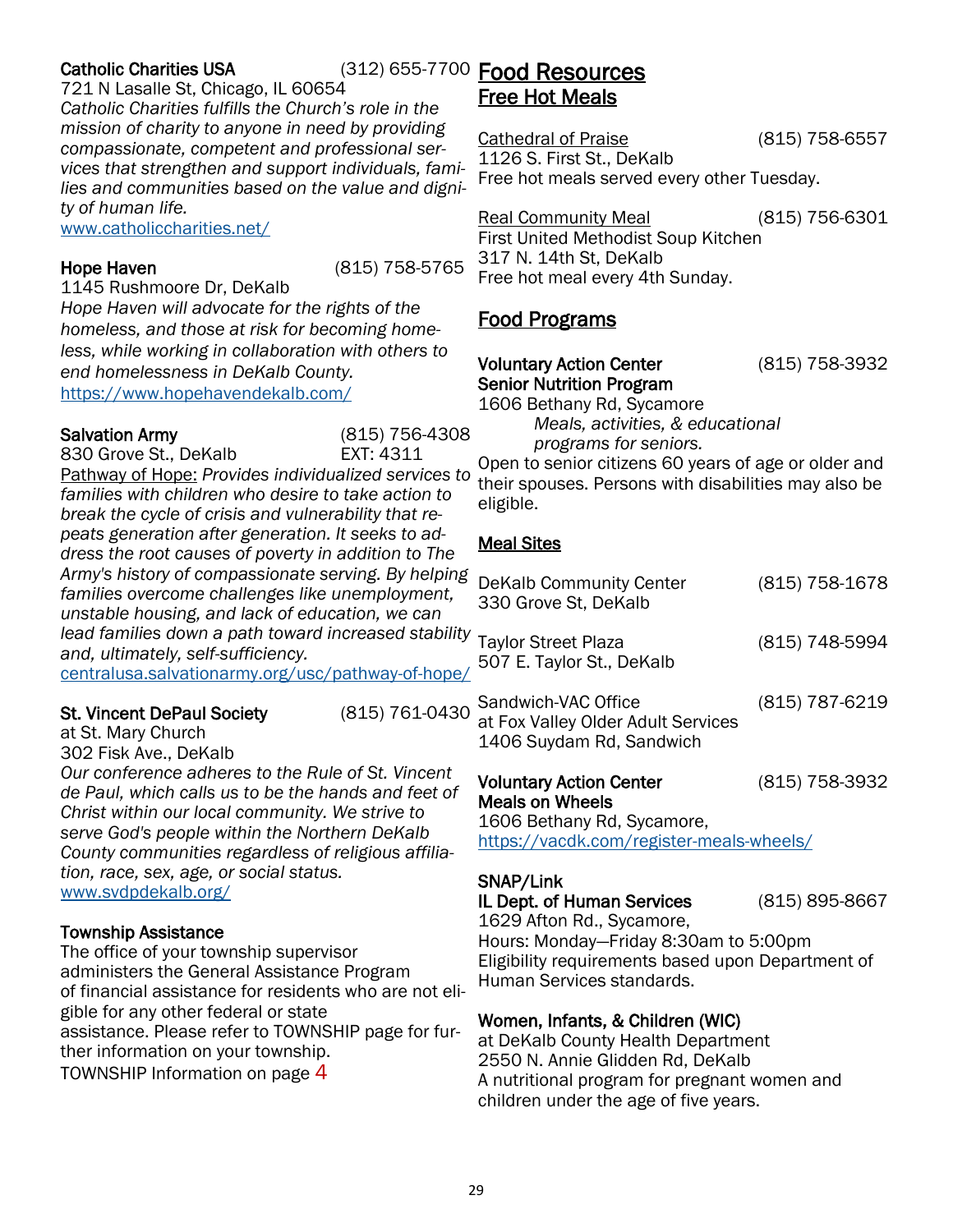<span id="page-29-0"></span>Food Resources-continued... Please call individual pantries to verify described information. *Emergency food available at these sites.*

## ONLINE RESOURCE for locating food pantries—<https://www.foodpantries.org/>

PICK UP Food Pantry Service <https://www.mypantryexpress.org/>

Northern Illinois Food Bank (630) 443—6914 multiple locations, see site for details

## Food Pantries

## DeKalb and Northern DeKalb County

| Barb Food Mart<br>Thursdays 4:30pm-6:00pm                                                                                        | (815) 596-0141 | 1515 S. Fourth St., DeKalb<br>(Door #28) |
|----------------------------------------------------------------------------------------------------------------------------------|----------------|------------------------------------------|
| Open to CUSD 428 families including KEC and Camelot. First time visit must present verification letter<br>from school secretary. |                |                                          |
| "Feed My Sheep"<br>(Bethlehem Lutheran Church)                                                                                   | (815) 758-5432 | 1915 N. First St., DeKalb                |
| Tuesdays 3:00pm-5:00pm & Thursdays 9:30am-11:30am<br>No restrictions on visits per month, or proofs required.                    |                |                                          |
| <b>Blessing Well Food Pantry</b><br>Wednesday 10:00am-3:00pm                                                                     | (815) 758-1588 | 1051 S. 4th St, DeKalb                   |

DeKalb County Community Gardens (779) 212-9543 2280 Bethany Rd, DeKalb DCCG provides fresh locally grown vegetable to ten food pantries and three community meal sites. Connect with DCCG by following them on Facebook, calling number listed above, or filling out form on their website at [https://www.dekalbgardens.org/connect-with-us/.](https://www.dekalbgardens.org/connect-with-us/)

*GROW MOBILE* is a joint program with VAC, DeKalb County Health Department, the DeKalb County Community Action Program, NIU, and Kish Health. It delivers fresh healthy foods into the food deserts of DeKalb County and eventually will be expanded to be a traveling health oasis delivering a range of healthrelated services and information.

*Box of Hope* provides wholesome, fresh, local sustainably grown vegetables for individuals and families over the 20 week growing season. DCCG grows thousands of pounds of vegetable for DeKalb County families in need. DCCG also provides access to land, tools, and know-how for people to grow their own food. Those who subscribe to a weekly, bi-weekly, or monthly box of vegetables provide revenue, which goes to support DCCG's efforts to provide healthy vegetables to those in need and to add funding for maintaining the Garden Paths of Hope Program.

Faith United Methodist Church (815) 784-5143 325 S. Stott St., Genoa 3rd Monday of each month 9:00am—11:00am *Must live within Genoa-Kingston School District. Bring photo ID and two proofs of residency. One visit per month.* 

Family Service Agency: Club 55 (815) 758-8616 330 Grove St., DeKalb 4th Tuesday of every month 10:00am to 11:30am *For residents of DeKalb county age 60 and up. Pre-registration is required. Arrangements can be made for those with transportation concerns. Please contact agency for delivery set-up.*

Huskies Student Food Pantry (815) 753-6511 1050 Lucinda Ave., DeKalb Thursdays 5:30pm—7:30pm (Chick Evans Field House) *Must be an NIU student. Need NIU ID, student #, and photo ID.*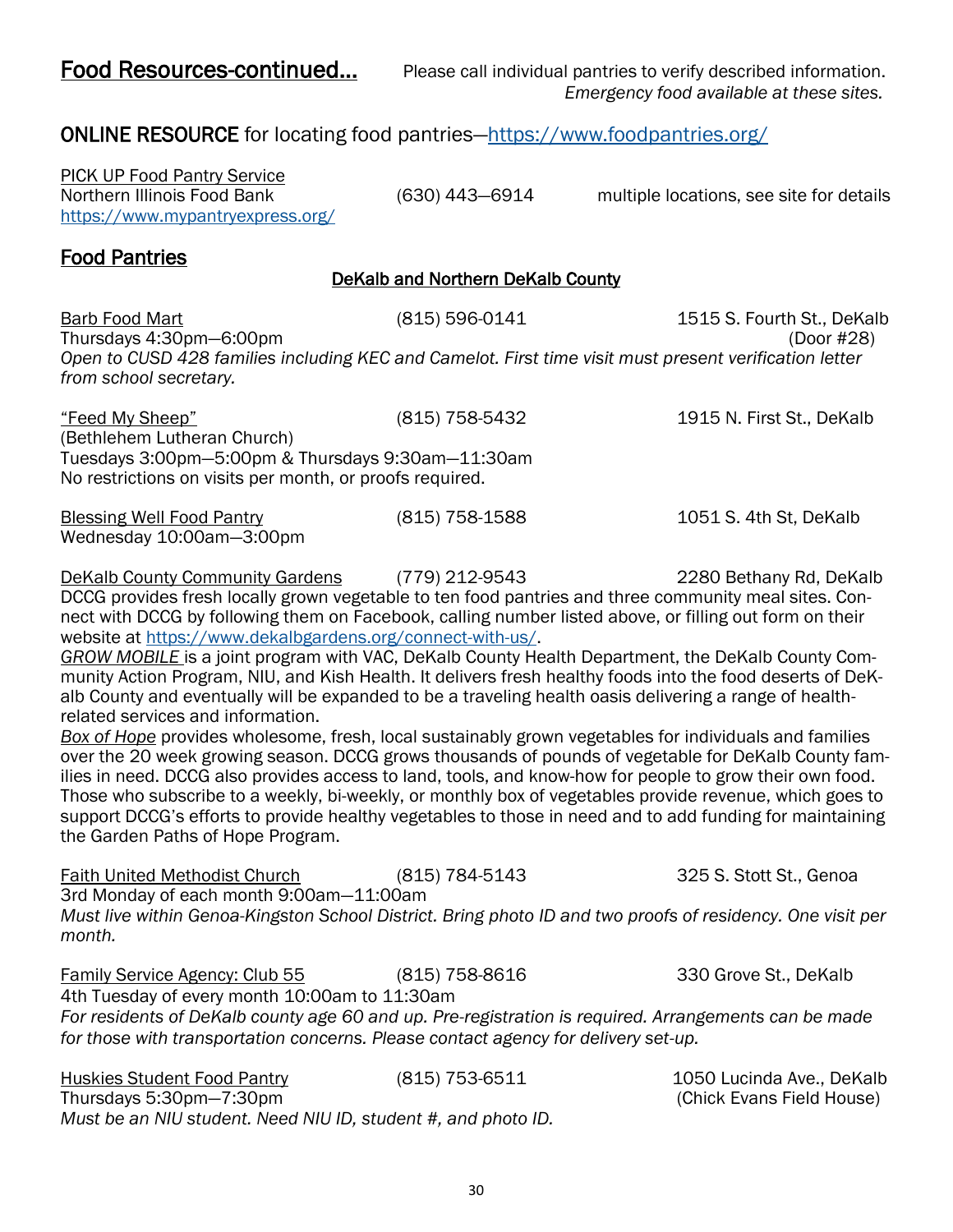Food Resources continued... Please call individual pantries to verify described information. *Emergency food available at these sites.*

## Food Pantries

## DeKalb and Northern DeKalb County continued…

| <b>Kirkland Food Pantry</b><br>Tuesdays 12:00pm-2:00pm, & last Tuesday of every month 3:00pm-5:30pm                                                                                                                                                                                                                                                                                                       | (815) 885-4035                | 510 W. South St., Kirkland |
|-----------------------------------------------------------------------------------------------------------------------------------------------------------------------------------------------------------------------------------------------------------------------------------------------------------------------------------------------------------------------------------------------------------|-------------------------------|----------------------------|
| For residents of Kirkland, Kingston, Fairdale, Esmond, Malta, and rural areas: Monroe Center, Clare, and<br>Irene.                                                                                                                                                                                                                                                                                        |                               |                            |
| <b>New Hope Missionary Baptist Church</b><br>Mondays 4:30pm-6:30pm<br>No restrictions closed on holidays.                                                                                                                                                                                                                                                                                                 | (815) 756-7906                | 1201 Twombly Rd., DeKalb   |
| <b>Salem Lutheran Church</b><br>Tuesday-Thursday 9:00am-11:45am<br>Must be a resident of DeKalb County, bring a photo ID, and mail to verify residency. One visit per month.                                                                                                                                                                                                                              | $(815) 895 - 9171$            | 1145 DeKalb Ave., Sycamore |
|                                                                                                                                                                                                                                                                                                                                                                                                           |                               |                            |
| <b>Salvation Army</b>                                                                                                                                                                                                                                                                                                                                                                                     | (815) 756-4308                | 830 Grove St., DeKalb      |
| Mon-Thurs 9:00am-12:00pm, & Thurs 5:00pm-6:45pm<br>Must be a resident of DeKalb County. Need photo ID and proof of residency. Income guidelines apply.<br>One visit per month.                                                                                                                                                                                                                            |                               |                            |
| <b>Spartan Food Pantry</b><br>(West Elementary School)                                                                                                                                                                                                                                                                                                                                                    | (815) 899-8194                | 240 Fair St., Sycamore     |
| 1st & 3rd Wednesday of every month 4:30-pm-6:30pm                                                                                                                                                                                                                                                                                                                                                         |                               |                            |
| <b>St. Vincent DePaul's</b><br>(St. Mary Church)                                                                                                                                                                                                                                                                                                                                                          | (815) 758-5432                | 320 Fisk Ave., DeKalb      |
| Tuesdays 3:00pm-6:00pm<br><b>St. Vincent DePaul's Supply Closet</b><br>Beginning October 12th, 2nd Tuesday of each month.                                                                                                                                                                                                                                                                                 | 4pm-6pm                       |                            |
| Limited supply of personal and household items (toothpaste, soap, dish detergent, deodorant, laundry detergent, garbage<br>bags, toilet paper, paper towels) will be offered on a first come first served basis to those needing such assistance and resid-<br>ing within the Northern Dekalb County communities of Dekalb, Sycamore, Cortland, Hinckley, Kirkland, Kingston, Malta, Lee<br>and Waterman. |                               |                            |
| Please bring state issued ID or Drivers license to outdoor attendants.                                                                                                                                                                                                                                                                                                                                    |                               |                            |
| Face masks and the use of on site hand sanitizer will be required for everyone wishing to enter the Supply Closet (no excep-<br>tions)                                                                                                                                                                                                                                                                    |                               |                            |
| <b>United Methodist Church</b><br>Mondays 12:30pm-4:00pm, & 2nd Monday of every month 12:30pm-7:00pm                                                                                                                                                                                                                                                                                                      | (815) 895-9113                | 160 Johnson Ave., Sycamore |
| Must be resident of Sycamore, bring photo ID, and proof of residency. One visit per month.                                                                                                                                                                                                                                                                                                                |                               |                            |
| <b>Unitarian Universalist</b><br><b>Fellowship of DeKalb</b>                                                                                                                                                                                                                                                                                                                                              | (815) 756-7089                | 158 N. Fourth St, DeKalb   |
| Last Saturday of every month 9:30am-11:30am<br>Includes non-food essentials. All are welcome, no ID required.                                                                                                                                                                                                                                                                                             |                               |                            |
| <b>Vineyard Church</b><br>Wednesdays 10:00am-3:00pm                                                                                                                                                                                                                                                                                                                                                       | (815) 758-1588                | 1051 S. Fourth St., DeKalb |
|                                                                                                                                                                                                                                                                                                                                                                                                           | <b>Southern DeKalb County</b> |                            |
| <b>Cornerstone Church</b>                                                                                                                                                                                                                                                                                                                                                                                 | (815) 786-6300                | 17347 Pratt Rd., Sandwich  |
| 1st & 3rd Tuesday of every month 12:30pm-2:00pm                                                                                                                                                                                                                                                                                                                                                           |                               |                            |
| Must live in Sandwich, Somonauk, Sheridan, or Plano. Bring photo ID and current utility bill for proof of<br>residency.                                                                                                                                                                                                                                                                                   |                               |                            |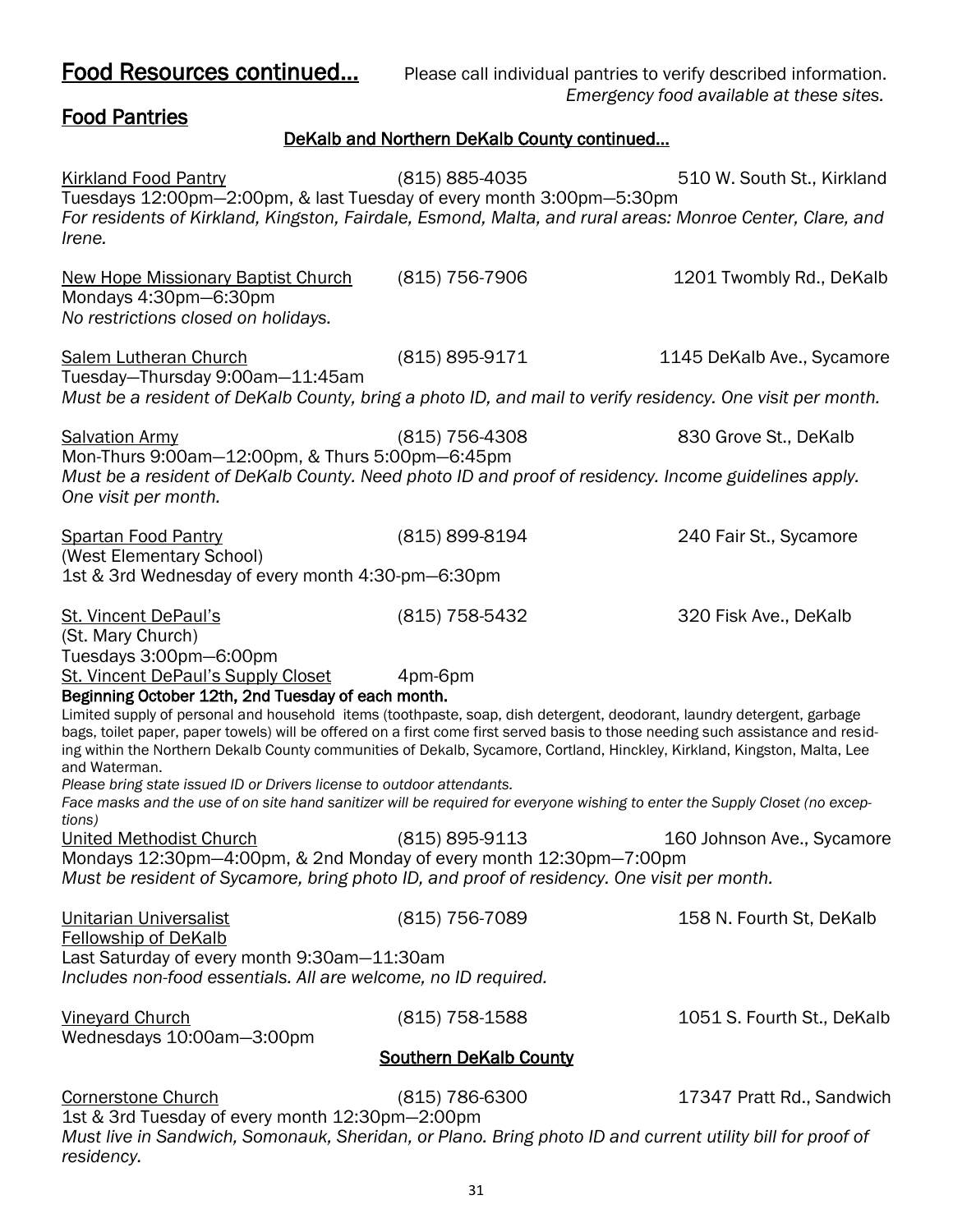| 2nd Saturday of every month 9:00am-11:00am. No residency restrictions.                                                                                                                                                                                                                                                           |                                            |                                  |
|----------------------------------------------------------------------------------------------------------------------------------------------------------------------------------------------------------------------------------------------------------------------------------------------------------------------------------|--------------------------------------------|----------------------------------|
| Hinckley Area Food Pantry<br>Must be resident of Hinckley, Big Rock, Maple Park, or Waterman. Bring photo ID and current utility bill<br>as proof of residency. No income restrictions.                                                                                                                                          | (815) 286-7275                             | 324 McKinley Ave., Hinckley      |
| <b>Our Sharing Pantry</b><br>(St. John's Church)<br>Thursdays 8:30am-10:30am & 3rd Monday of every month 4:00pm-6:00pm<br>Must be resident of Sandwich, Somonauk, or Leland. Bring photo ID and current utility bill as proof of res-                                                                                            | (815) 498-2742                             | 235 S. Green St., Somonauk       |
| idency. One visit per month.                                                                                                                                                                                                                                                                                                     |                                            |                                  |
| The Store at Harvest Chapel<br>2nd & 4th Saturdays of every month 9:00am-11:00am<br>No residency requirements.                                                                                                                                                                                                                   | (815) 786-8669                             | 725 S. County Line Rd., Sandwich |
|                                                                                                                                                                                                                                                                                                                                  | <b>Bordering Counties of DeKalb County</b> |                                  |
| Aurora Area Interfaith Food Pantry (630) 897-2127<br>Mondays, Tuesdays, & Thursdays 10:00am-2:00pm<br>Must be resident of Kane, DuPage, Kendall, Will, or DeKalb county. Bring photo ID and current utility bill                                                                                                                 |                                            | 1110 Jericho Rd, Aurora          |
| or lease/mortgage statement with your name or the name of someone in your household for residency<br>verification. One visit per week.                                                                                                                                                                                           |                                            |                                  |
| <b>Ashton Care Pantry</b><br>3rd Thursday of every month 9:00am-11:00am<br>Must be resident of Ashton or Franklin. Bring photo ID and piece of mail as proof of residency.                                                                                                                                                       | $(815)$ 453-2241                           | 810 Main St, Ashton              |
| Burlington-Hampshire Area Food Pantry (847) 683-3071<br>3rd Monday 8:30am-10:00am & 3rd Saturday 11:00am-12:30pm of every month<br>Must be resident of Burlington/Hampshire 300 & 301 school district areas. Members of local churches<br>are also eligible. Bring photo ID and current utility bill for residency verification. |                                            | 147 Mill Ave., Hampshire         |
| <b>Bread of Life Food Pantry</b><br>(Valley Covenant Church)<br>2nd Tuesday of every month 3:00pm-5:00pm<br>Must be resident of Ogle County or Meridian School District.                                                                                                                                                         | (815) 645-8872                             | 103 S. Maple, Stillman Valley    |
| <b>Countryside Food Pantry</b><br>(Elburn Community Center)<br>Thursdays 6:00pm-7:00pm                                                                                                                                                                                                                                           | (630) 448-1069                             | 525 N. Main St., Elburn          |
| Must be resident of Kaneland School District. Bring photo ID and mail as proof of residency.                                                                                                                                                                                                                                     |                                            |                                  |
| <b>Emmanuel Lutheran Good Samaritan</b><br>1st four Saturdays of the month 9:00am-11:00am<br>Must be resident of Esmond, Creston, Chana, Lindenwood, or Fairdale. Bring photo ID and current utility<br>bill as proof of residency. One visit per month.                                                                         | $(815)$ 393-4500                           | 16060 Lindenwood Rd., Lindenwood |
| <b>First Baptist Food Pantry</b><br>1st & 3rd Saturday of every month 9:00am-12:00pm                                                                                                                                                                                                                                             | (815) 440-2078                             | 24 N. Mason Ave, Amboy           |

Food Resources continued... Please call individual pantries to verify described information. *Emergency food available at these sites.*

## Food Pantries

## Southern DeKalb County continued…

Five Loaves Two Fishes (877) 786-4822 235 E. Lundy Ln., Leland

32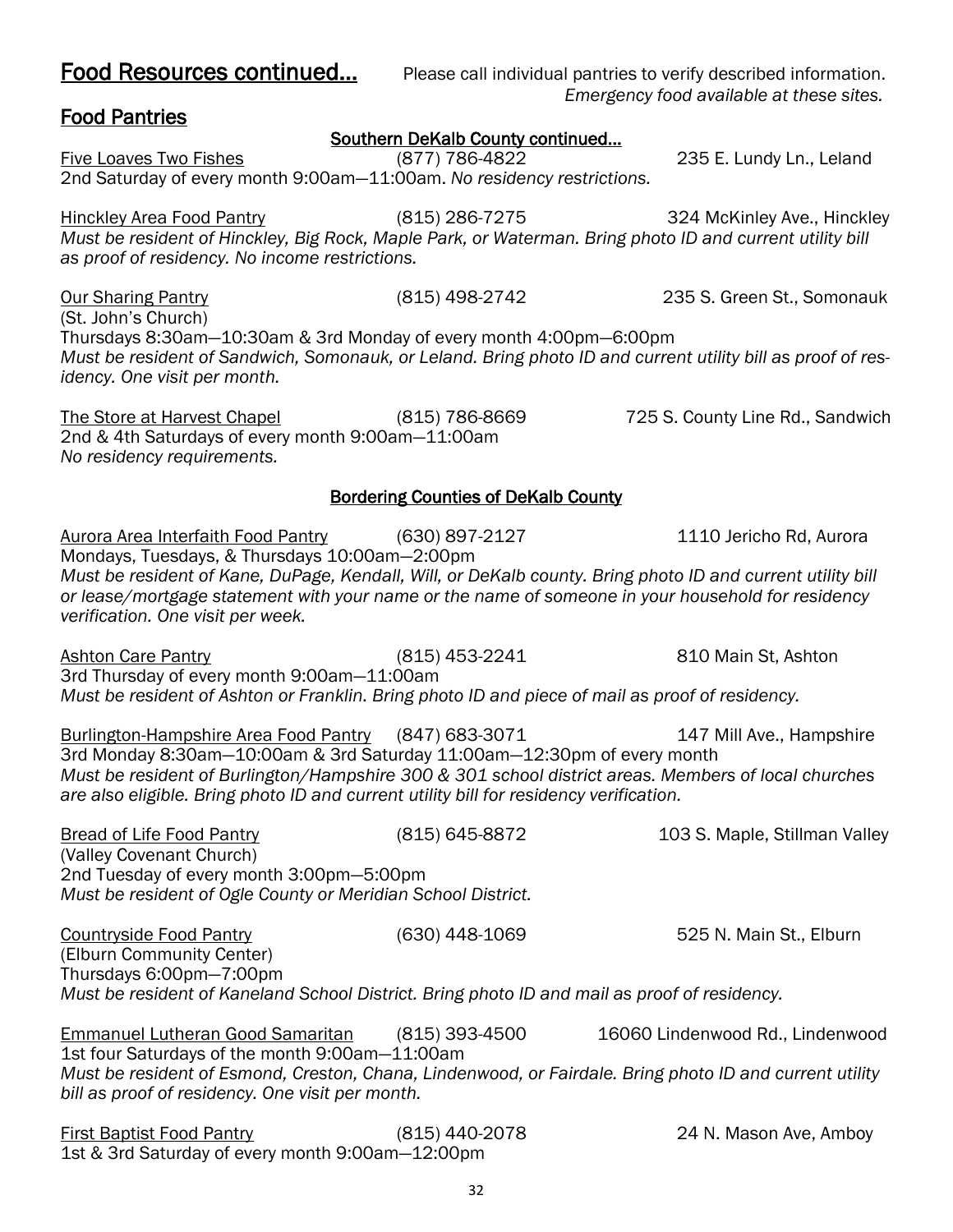## Food Resources continued…

| <b>Food Pantries</b>                                                                                                                                                                                                                                                                                                                                                       | Emergency food available at these sites.                          | Please call individual pantries to verify described information. |
|----------------------------------------------------------------------------------------------------------------------------------------------------------------------------------------------------------------------------------------------------------------------------------------------------------------------------------------------------------------------------|-------------------------------------------------------------------|------------------------------------------------------------------|
|                                                                                                                                                                                                                                                                                                                                                                            | <b>Bordering Counties of DeKalb County continued</b>              |                                                                  |
| Hand in Hand Pantry (815) 561-1470 or (815) 561-1420<br>Mondays 9:00am-12:00pm & 12:30pm-2:00pm, Wednesdays 2:00pm-4:00pm<br>No residency requirements. Bring photo ID. Two visits per month.                                                                                                                                                                              |                                                                   | 414 Cherry Ave., Rochelle                                        |
| <b>Helmar Lutheran Church</b><br>2nd Friday 5:00pm-7:00pm & 4th Monday 3:00pm-5:00pm of every month                                                                                                                                                                                                                                                                        | (815) 695-5489                                                    | 11935 Lisbon Rd., Newark                                         |
| Kendall County Community Food Pantry (630) 553-0473<br>Thursdays 12:00pm-2:00pm (for seniors, veterans, & disabled) 2:00pm-6:00pm (for everyone else)<br>Must be resident of Kendall, DeKalb, or LaSalle county. Bring photo ID or regular ID & piece of mail show-<br>ing same address and provide license plate number. Pre-registration required. Two visits per month. |                                                                   | 208 Beaver St, Yorkville                                         |
| <b>Lifeline Food Pantry</b><br>(Conover Square Mall)<br>Tuesdays 1:30pm-4:00pm & Fridays 1:30pm-4:30pm<br>CLOTHING ONLY Thursdays 1:30pm-4:00pm & Saturdays 10:30am-1:30pm<br>Must be resident of Oregon, Chana, or North Grand Detour. Bring photo ID and a current utility bill for<br>proof of residency.                                                               | (815) 732-7891                                                    | 201 N. 3rd St, Oregon                                            |
| <b>Neighbors In Christ Ecumenical</b><br>Saturdays 8:00am-11:00am<br>Income eligibility guidelines apply to receive assistance. Two visits per month. Clothing is also available.                                                                                                                                                                                          | $(815)$ 756-5610                                                  | 346 S. County Line Rd, Lee                                       |
| Polo Lifeline Food Pantry<br>Tuesdays & Saturdays 9:00am-11:30am<br>Must be resident of Polo School District.                                                                                                                                                                                                                                                              | (815) 946-2552                                                    | 113 N. Green St, Polo                                            |
| <b>Rochelle Christian Pantry</b><br>Tuesdays & Fridays 1:00pm-3:30pm<br>Must be resident of Rochelle Township High School district area. Bring photo ID and a piece of mail as<br>proof of residency. One visit per month.                                                                                                                                                 | (815) 562-6654                                                    | 770 W. Lincoln Ave., Rochelle                                    |
| <b>St. Patrick's Food Pantry</b><br>3rd Wednesday of every month 9:00am-10:00am                                                                                                                                                                                                                                                                                            | $(815)$ 718-3801                                                  | 32 N. James Ave, Amboy                                           |
| <b>Two Rivers Head Start Agency</b><br><b>Aurora Central Office</b><br>Mondays 2:00pm-4:00pm, Wednesdays & Fridays 9:00am-11:00am<br>Must be resident of Kane County. Bring photo ID and piece of mail for proof of residency.<br><b>River Ridge</b><br>Tuesdays & Wednesday 1:00pm-3:30pm and Thursdays 9:00am-12:00pm & 1:00pm-3:30pm                                    | two locations: Aurora & Elgin<br>(630) 264-1444<br>(847) 717-6048 | 1661 Landmark Rd, Aurora<br>418 Airport Rd, Elgin                |
| <b>PICK UP Food Pantry Service</b><br>Northern Illinois Food Bank<br>https://www.mypantryexpress.org/                                                                                                                                                                                                                                                                      | (630) 443-6914                                                    | multiple locations, see site for details                         |

ONLINE RESOURCE for locating food pantries—<https://www.foodpantries.org/>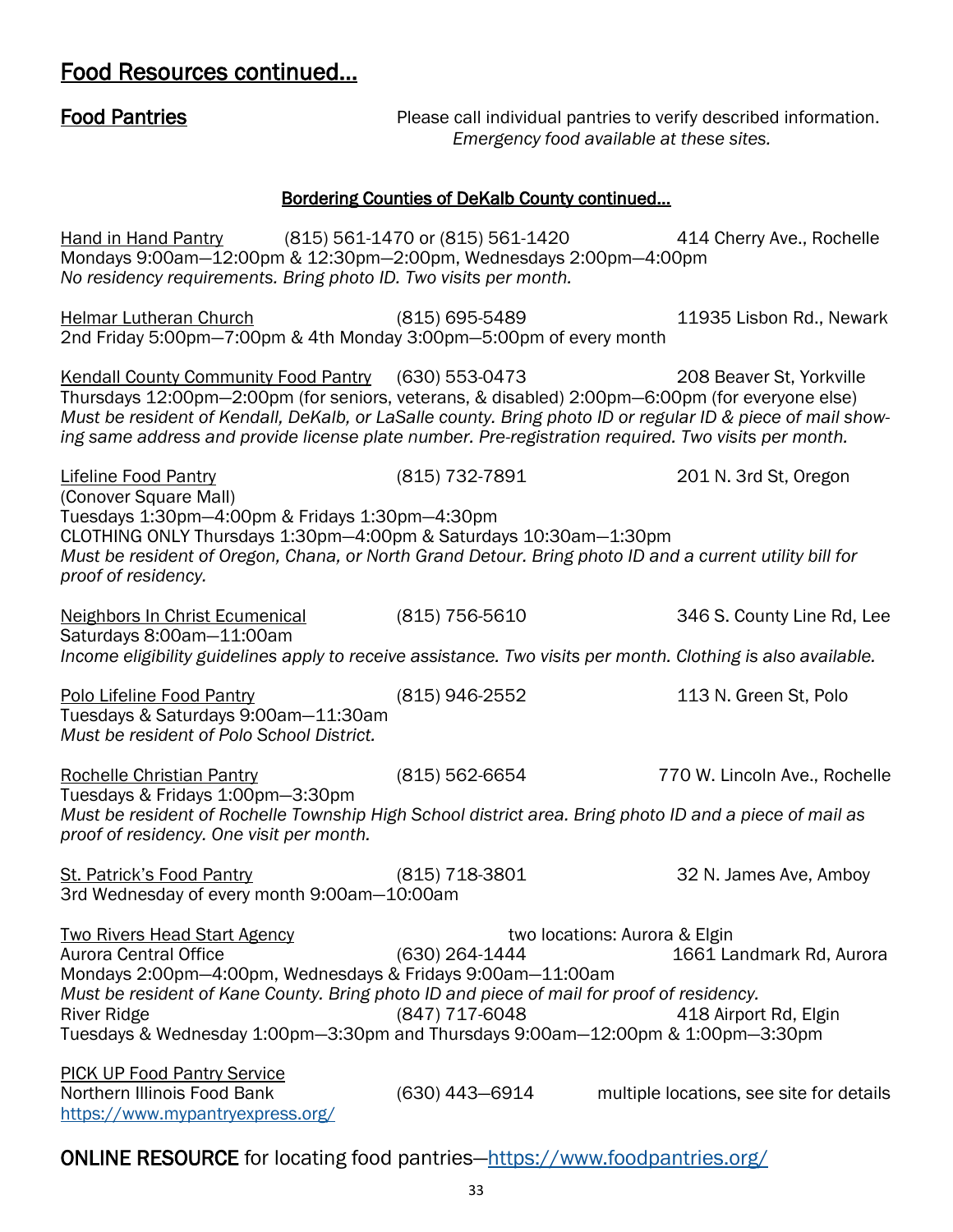## <span id="page-33-0"></span>Health Services

## Ben Gordon Center NM (815) 756-4875

12 Health Services Dr., DeKalb

*The professionals here believe that counseling is a collaborative effort between the provider and the patient. During your first session, you and your provider will get to know each other and if possible, determine the best plan for your care. In the initial session, it is important that you feel comfortable to ask questions regarding your provider's approach, education, and training. Your provider will also ask you questions about your reasons for coming, your personal and family history, and other healthcare information.* [https://www.nm.org/](https://www.nm.org/locations/behavioral-health-services-ben-gordon-dekalb?utm_source=yext&utm_medium=gmb%20location&utm_campaign=online%20listings) [locations/behavioral-health-services-ben-gordon](https://www.nm.org/locations/behavioral-health-services-ben-gordon-dekalb?utm_source=yext&utm_medium=gmb%20location&utm_campaign=online%20listings)[dekalb?utm\\_source=yext&utm\\_medium=gmb%](https://www.nm.org/locations/behavioral-health-services-ben-gordon-dekalb?utm_source=yext&utm_medium=gmb%20location&utm_campaign=online%20listings) [20location&utm\\_campaign=online%20listings](https://www.nm.org/locations/behavioral-health-services-ben-gordon-dekalb?utm_source=yext&utm_medium=gmb%20location&utm_campaign=online%20listings)

Braden Counseling Center (815) 787-9000 2600 DeKalb Ave., Suite J, Sycamore P*rovides quality outpatient behavioral health programs and services. We have been a leading provider of behavioral health services by responding to the needs of our community through our comprehensive counseling programs for substance abuse, chemical dependency and mental health services. Our practice is committed to assisting others in strengthening relationships, promoting change and building foundations of hope.* 

<https://www.bradencenter.com/about-us/>

## Behavioral Health Services NM (815) 748-8334

760 Foxpointe Dr., Sycamore

*Northwestern Medicine facilities offer access to world-class patient care across the greater Chicagoland area and Northern Illinois. Anchored by Northwestern Memorial Hospital, the No. 1 hospital in Illinois by [U.S. News & World Report,](https://health.usnews.com/best-hospitals/area/il/northwestern-memorial-hospital-6430545?utm_medium=gmb%2520location&utm_source=yext) our clinical and administrative staff and medical and science faculty come together every day with a shared commitment to superior quality, academic excellence, scientific discovery and patient safety. With Northwestern Memorial HealthCare, we're dedicated to consistently providing high-quality, cost-effective, patient-focused care. We seek to improve the health of the communities, individuals, family and friends we serve by delivering a broad range of services with leading medicine and compassion. Because what makes us better, makes you better.* [https://www.nm.org/locations/sycamore-behavioral](https://www.nm.org/locations/sycamore-behavioral-health?utm_source=yext&utm_medium=gmb%20location&utm_campaign=online%20listings) [-health?utm\\_source=yext&utm\\_medium=gmb%](https://www.nm.org/locations/sycamore-behavioral-health?utm_source=yext&utm_medium=gmb%20location&utm_campaign=online%20listings) [20location&utm\\_campaign=online%20listings](https://www.nm.org/locations/sycamore-behavioral-health?utm_source=yext&utm_medium=gmb%20location&utm_campaign=online%20listings)

## Couple and Family Therapy Clinic at NIU

Wirtz Hall 146, DeKalb (815) 753-1684 *The Couple and Family Therapy Clinic is here to help you cope with issues and challenges that affect your everyday life. Our clinic provides high-quality, affordable mental health services to NIU and the community with a commitment to empowering you to nurture strong relationships through addressing the issues you are facing. We work with individuals, couples and families, offering a safe space to discuss conflicts or problems with a partner, spouse, children, parents, siblings, family members, friends or roommates.* [www.chhs.niu.edu/clinics/couple](https://www.chhs.niu.edu/clinics/couple-family-therapy/index.shtml)[family-therapy/index.shtml](https://www.chhs.niu.edu/clinics/couple-family-therapy/index.shtml)

## DeKalb County Health Department

(815) 758-6673 2550 North Annie Glidden Road <https://health.dekalbcounty.org/>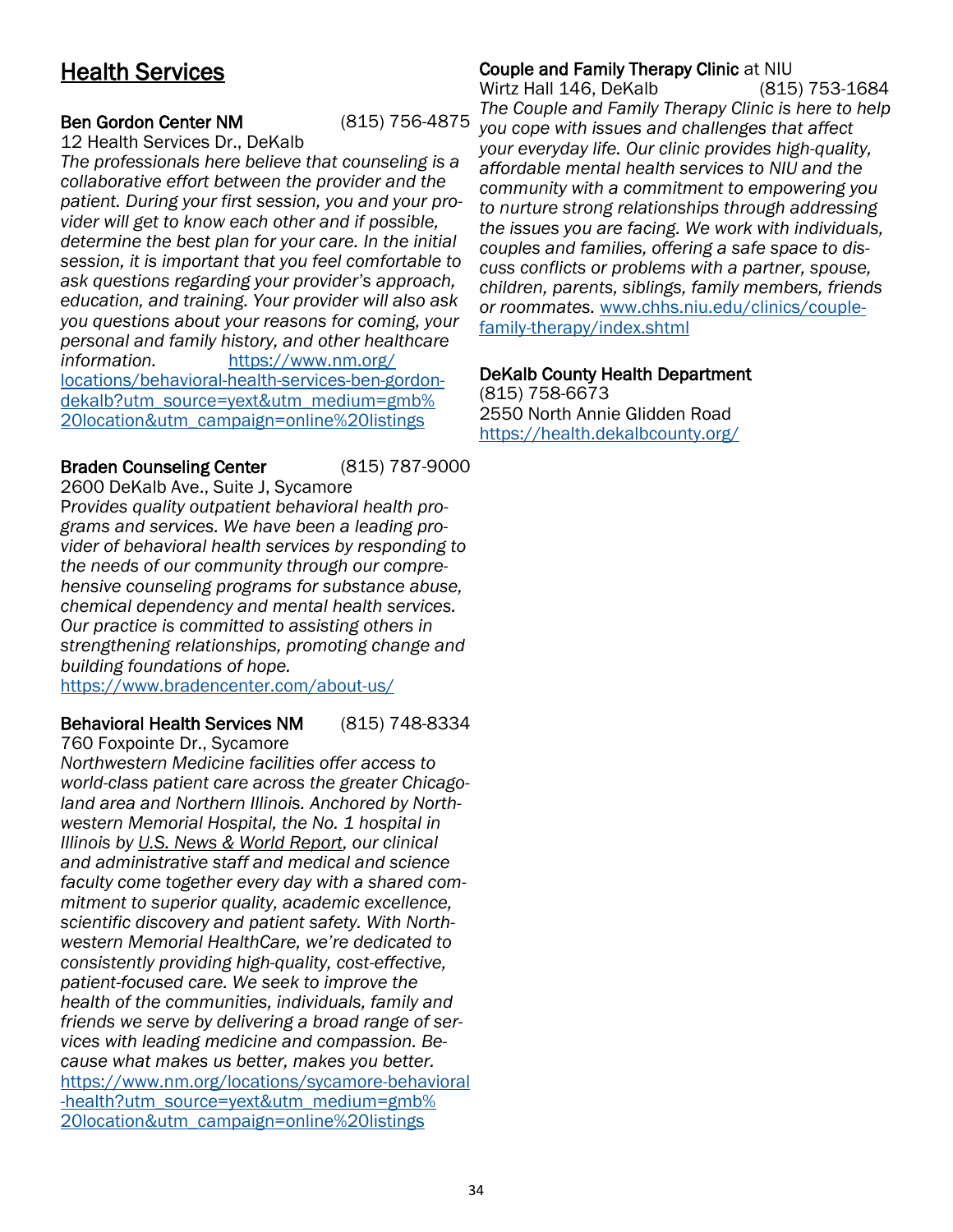## <span id="page-34-0"></span>Holiday Assistance

## Goodfellows

## 107 W. Exchange St, Sycamore

*Goodfellows is a local non-profit organization that provides shoes and clothes for over 900 children in our local community! Goodfellows Creed: "The Christmas season is at hand. Let us link our hands in warm friendship. Let us seek out the less blessed. Let us be 'Goodfellows'. Let us plant the seeds of cheer where cheer has not grown before. You are needed and blessings await all who answer. Be with us."*

*Goodfellows Motto: "No child left without Christmas"*

## <https://www.facebook.com/goodfellows.syc/>

830 Grove St., DeKalb

[https://www.salvationarmyusa.org/usn/brighten](https://www.salvationarmyusa.org/usn/brighten-the-holidays/)[the-holidays/](https://www.salvationarmyusa.org/usn/brighten-the-holidays/)

## Angel Tree Program

*We put new clothes and toys under the tree for 1 million children who usually have to go without Christmas gifts. Anonymous donors adopt these little "angels" in an expanding Christmas tradition that makes the season brighter for both the gift giver and receiver.* 

### Bill Pay Assistance

*The Salvation Army helps struggling households pay hours. their utility bills, offsetting the added financial burdens that come with Christmas expenses and keeping the heat on during those cold winter nights. This Salvation Army allows low-income families to maintain self-dignity and stability while keeping up with their bills.*  Grocery and Food Assistance

*From hosting sit-down Christmas dinners to delivering meals to stocking food pantries, we give the gift of a full stomach to many. The Salvation Army makes sure low-income families, struggling seniors, help regardless of race, gender, ethnicity, or sexual and those without a home for the holidays have something to eat.* 

## Holiday Events

*We spread Christmas cheer each holiday season through traditions such as hospital visits, nursing home events, meal delivery, bell ringing, gifting programs, and clothing and Christmas toy donations. This gives the gift of hope and relief to low-income families, shut-ins, children of prisoners, and those without a home for the holidays.* 

Toys for Tots DeKalb (779) 777-5896 <https://www.facebook.com/toysfortots60115>

## Homeless Shelters

1145 Rushmoore Dr, DeKalb

*The shelter on Rushmoore Drive is open year round and offers food, shelter, and supportive services for individuals and families from DeKalb County who need emergency access to food, shelter, and safety. Breakfast and sack lunches are provided each morning and dinner is delivered by area churches and organizations. Case managers assist residents of the emergency shelter in developing an individualized "plan of action" addressing goals to move to permanent housing, access or increase income, apply for eligible benefits, minimize the days in shelter and reduce the recidivism of homelessness.* 

Salvation Army (815) 756-4308 *<https://www.hopehavendekalb.com/>*

## PADS of Elgin (847) 608-9744

1730 Berkley Street, Elgin, IL

*Public Action to Deliver Shelter (PADS) of Elgin provides safe shelter, comprehensive case management and advocacy to homeless men, women and families in northern Kane County and Hanover and Dundee Townships.*

*The shelter is open 24 hours a day, 365 days a year.*

*Due to COVID Restrictions, please call for Office* 

<https://www.padsofelgin.org/>

830 Grove St., DeKalb Homeless Shelter

*Each of our homeless shelters, transitional housing programs, permanent supportive housing services, and re-entry resources are available to anyone in need, according to their need and our capacity to orientation. Period. And because a majority of homeless LGBTQ people are under 18, we take special care of that vulnerable community.*

35

(815) 758-5765

(815) 756-4308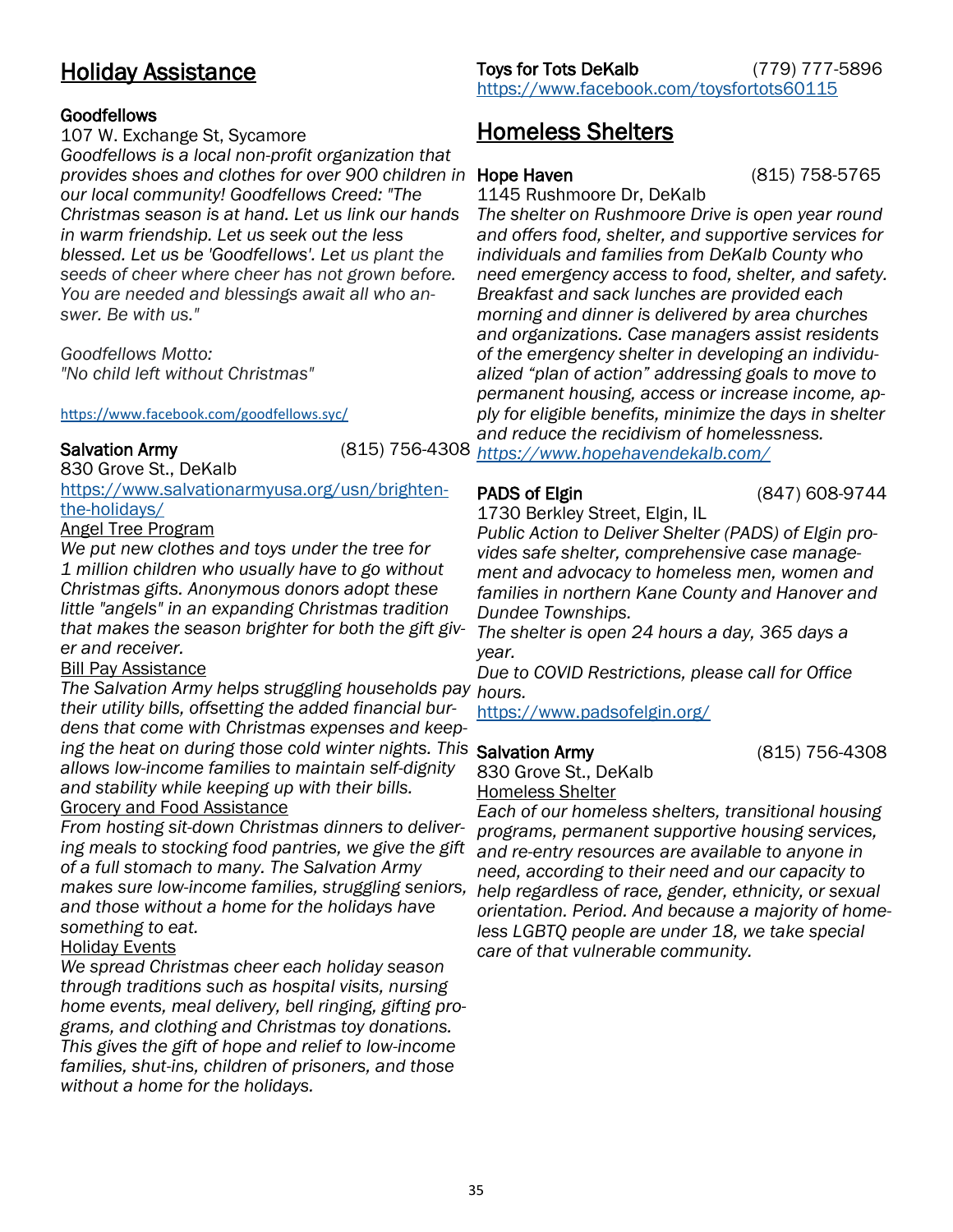## <span id="page-35-0"></span>**Hospitals**

## Kindred Healthcare (815) 895-2144

225 Edward Street, Sycamore

*Kindred Hospital - Sycamore is a 69-bed transitional care hospital offering the same in depth care you would receive in a traditional hospital, but for an extended recovery period. We partner with your physician and offer 24-hour clinical care seven days a week so you can start your journey to wellness. We are nestled within a neighborhood close to schools, and not far from Blumen gardens, Reston Ponds and the Sycamore sports center.*  [https://www.kindredhealthcare.com/locations/](https://www.kindredhealthcare.com/locations/transitional-care-hospitals/kindred-hospital-sycamore) [transitional-care-hospitals/kindred-hospital](https://www.kindredhealthcare.com/locations/transitional-care-hospitals/kindred-hospital-sycamore)[sycamore](https://www.kindredhealthcare.com/locations/transitional-care-hospitals/kindred-hospital-sycamore) 

## Northwestern Medicine Kishwaukee Hospital

(815) 756-1521

1 Kish Hospital Dr, DeKalb

*Northwestern Medicine Kishwaukee Hospital is a short-term, acute-care community hospital in DeKalb, Illinois, with more than 150 physicians on the medical staff. The Emergency Department at Kishwaukee Hospital provides 24-hour access to boardcertified emergency physicians. As part of the Northwestern Medicine network, Kishwaukee Hospital offers patients access to the resources and advantages of world-class care and leading-edge clinical trials at locations across the region.*  [https://www.nm.org/locations/kishwaukee](https://www.nm.org/locations/kishwaukee-hospital?utm_source=yext&utm_medium=gmb+location&utm_campaign=online+listings&y_source=1_ODIyOTg4Mi03MTUtbG9jYXRpb24uZ29vZ2xlX3dlYnNpdGVfb3ZlcnJpZGU%3D)[hospital?](https://www.nm.org/locations/kishwaukee-hospital?utm_source=yext&utm_medium=gmb+location&utm_campaign=online+listings&y_source=1_ODIyOTg4Mi03MTUtbG9jYXRpb24uZ29vZ2xlX3dlYnNpdGVfb3ZlcnJpZGU%3D)

[utm\\_source=yext&utm\\_medium=gmb+location&ut](https://www.nm.org/locations/kishwaukee-hospital?utm_source=yext&utm_medium=gmb+location&utm_campaign=online+listings&y_source=1_ODIyOTg4Mi03MTUtbG9jYXRpb24uZ29vZ2xlX3dlYnNpdGVfb3ZlcnJpZGU%3D) [m\\_campaign=online+listings&y\\_source=1\\_ODIyOTg](https://www.nm.org/locations/kishwaukee-hospital?utm_source=yext&utm_medium=gmb+location&utm_campaign=online+listings&y_source=1_ODIyOTg4Mi03MTUtbG9jYXRpb24uZ29vZ2xlX3dlYnNpdGVfb3ZlcnJpZGU%3D) [4Mi03MTUtbG9jYXRpb24uZ29vZ2xlX3dlYnNpdGVf](https://www.nm.org/locations/kishwaukee-hospital?utm_source=yext&utm_medium=gmb+location&utm_campaign=online+listings&y_source=1_ODIyOTg4Mi03MTUtbG9jYXRpb24uZ29vZ2xlX3dlYnNpdGVfb3ZlcnJpZGU%3D) [b3ZlcnJpZGU%3D](https://www.nm.org/locations/kishwaukee-hospital?utm_source=yext&utm_medium=gmb+location&utm_campaign=online+listings&y_source=1_ODIyOTg4Mi03MTUtbG9jYXRpb24uZ29vZ2xlX3dlYnNpdGVfb3ZlcnJpZGU%3D)

## Physicians Immediate Care DeKalb/Sycamore

(815) 757-1122

## 2496 DeKalb Ave., Sycamore

*A convenient urgent care located across from Kishwaukee Community Hospital for walk-in urgent care services, with extended hours 7 days a week, no appointment needed.* 

[https://physiciansimmediatecare.com/clinic/](https://physiciansimmediatecare.com/clinic/dekalb-sycamore/?utm_source=google_local&utm_medium=organic&utm_campaign=gmb) [dekalb-sycamore/?](https://physiciansimmediatecare.com/clinic/dekalb-sycamore/?utm_source=google_local&utm_medium=organic&utm_campaign=gmb)

[utm\\_source=google\\_local&utm\\_medium=organic&](https://physiciansimmediatecare.com/clinic/dekalb-sycamore/?utm_source=google_local&utm_medium=organic&utm_campaign=gmb) [utm\\_campaign=gmb](https://physiciansimmediatecare.com/clinic/dekalb-sycamore/?utm_source=google_local&utm_medium=organic&utm_campaign=gmb)

## SwedishAmerican Hospital

(779) 696-4400

## 1401 E State St, Rockford

*For more than a century, Swedes has cared for our community and the great people who live here. That's why we're dedicated to delivering high quality healthcare and strategies to keep you and your family well. As a division of UW Health, we offer patients local access to many world-class specialists right here in Rockford.*

*At Swedes, we care for people throughout northern Illinois and southern Wisconsin with: A dedicated and caring staff A major acute care hospital A medical center in Belvidere The only heart hospital in the region The largest regional cancer center A network of primary care, immediate care and multi-specialty clinics A home healthcare agency A full spectrum of outpatient, wellness and education programs <https://www.swedishamerican.org/>*

## Housing Assistance

## The Association for Individual Development (AID)

(877) 243-0001

304 N.Sixth St., Ste. C, DeKalb Community Living Services Supervised Community Living Supported Community Living Services Provided

- *Support in activates of daily living including: cooking, self-care, laundry, budgeting, housekeeping, etc.*
- *Community integration opportunities including: banking, shopping, barber/hair salon services, dining out, sporting events, etc*
- *Support to develop socialization and communication skills*
- *Transportation services that meet specialized needs of individual served*
- *Nursing services including assessment, and monitoring medications*
- *Registered Dietician develops menus and recipes to accommodate a variety of dietary guidelines*
- *Mental health professionals and behavior analysts provide behavior support services including developing strategies to teach adaptive behavior replacement.*
- *Individual and group counseling*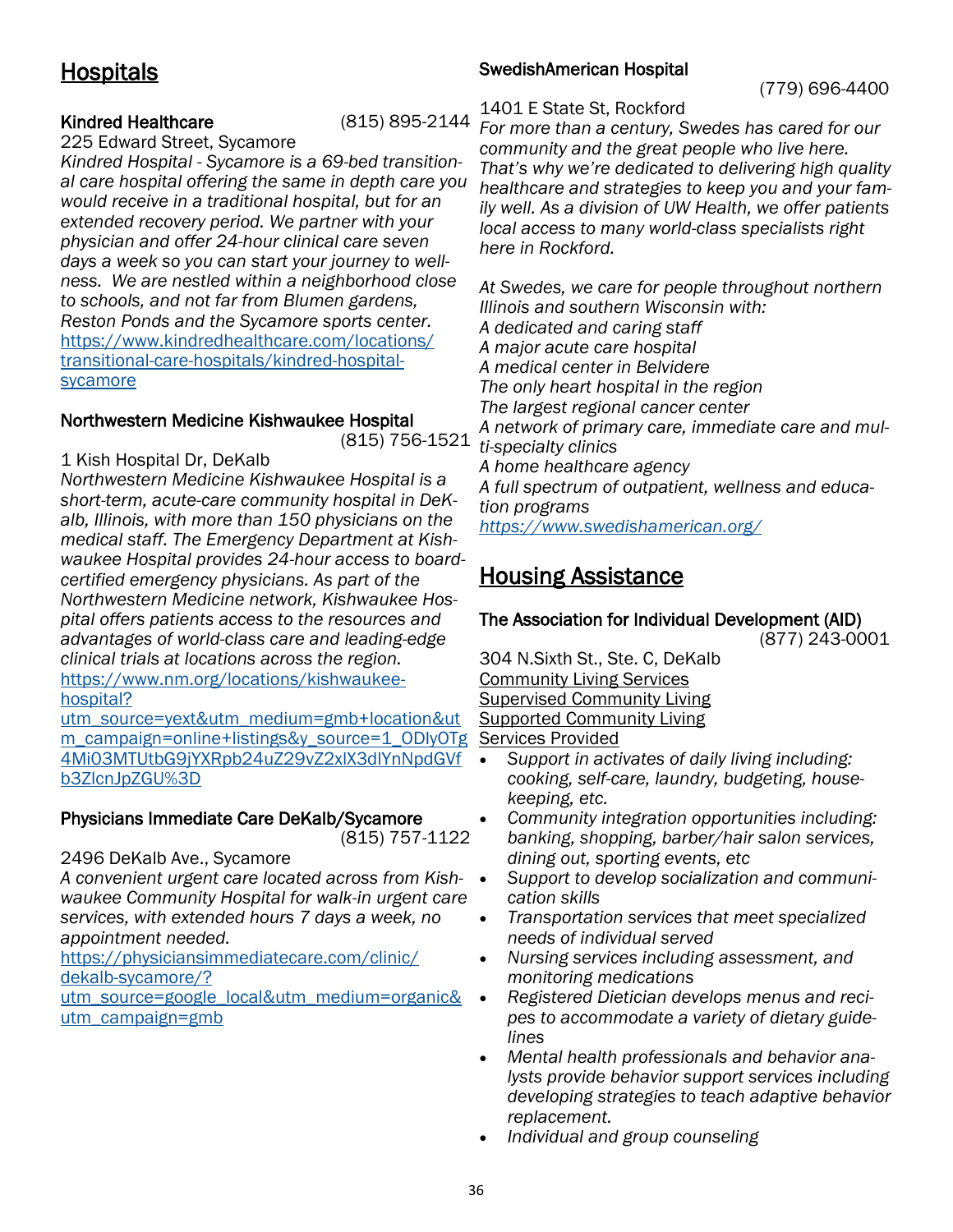## Community Contacts, Inc.

(847) 697-8800 Community Contacts, Inc. will:

- Assess the need.
- Inspect the property.
- Write the work order.
- Bid the jobs.
- Supervise the contractors.
- Inspect the job sites.
- Handle the paperwork.

[http://cci-hci.org/affordable-housing-illinois-home](http://cci-hci.org/affordable-housing-illinois-home-weatherization-assistance-program/)[weatherization-assistance-program/](http://cci-hci.org/affordable-housing-illinois-home-weatherization-assistance-program/)

Program eligibility depends upon:

151 West Lincoln Hwy., Suite E, DeKalb

Illinois Home Weatherization Assistance Program *IHWAP is designed to help eligible households conserve energy and save money, while increasing the comfort of their homes. This is done by air sealing (tightening) the home. Safety checks are also performed on every home to ensure smoke detectors and carbon monoxide detectors are properly work-*

• Annual household income.

*ing.* 

- Received LIHEAP assistance in last 12 months.
- Someone in the household receives SSI, AABD or TANF.

Depending upon the type, age, and condition of the home some of the following energy saving measures may be performed.

- Air sealing with 2 part foam.
- Insulation blown into the attic or walls.
- Weather-strip and door sweeps.
- Caulk of windows and doors.
- Replacement of existing heating system with a more efficient system.

*Community Contacts' Weatherization staff determines if the household is income eligible and notifies them within 30 days after all of the documentation has been received. If the household is eligible, one of the agency's trained staff will assess the home and conduct an energy audit that will determine what work can be done in order to save the most energy. The work to be done on the home is scheduled and the contractor contacts the applicant to arrange a time for the weatherization work to be done. The contractors, using the work order generated from the computerized audit, install the appropriate materials in the home.* 

*After the work is completed, the home is inspected to make sure the work is complete, correct and answer any questions. All work comes with a one year warranty.*

*This program is administered by the Department of Commerce and Economic Opportunity, Office of Energy Assistance. Community Contacts, Inc. provides weatherization services throughout Kane and DeKalb counties.*

Housing Rehabilitation Program: *DeKalb County Single Family Rehabilitation Program is designed to enable income eligible homeowners to undertake necessary repairs to their homes to bring them up to building code standards. It provides a FORGIVA-BLE five year no-interest loan to qualifying households for that purpose. The maximum amount a homeowner may borrow is \$35,000. The minimum amount which can be spent on a house is \$4,000.*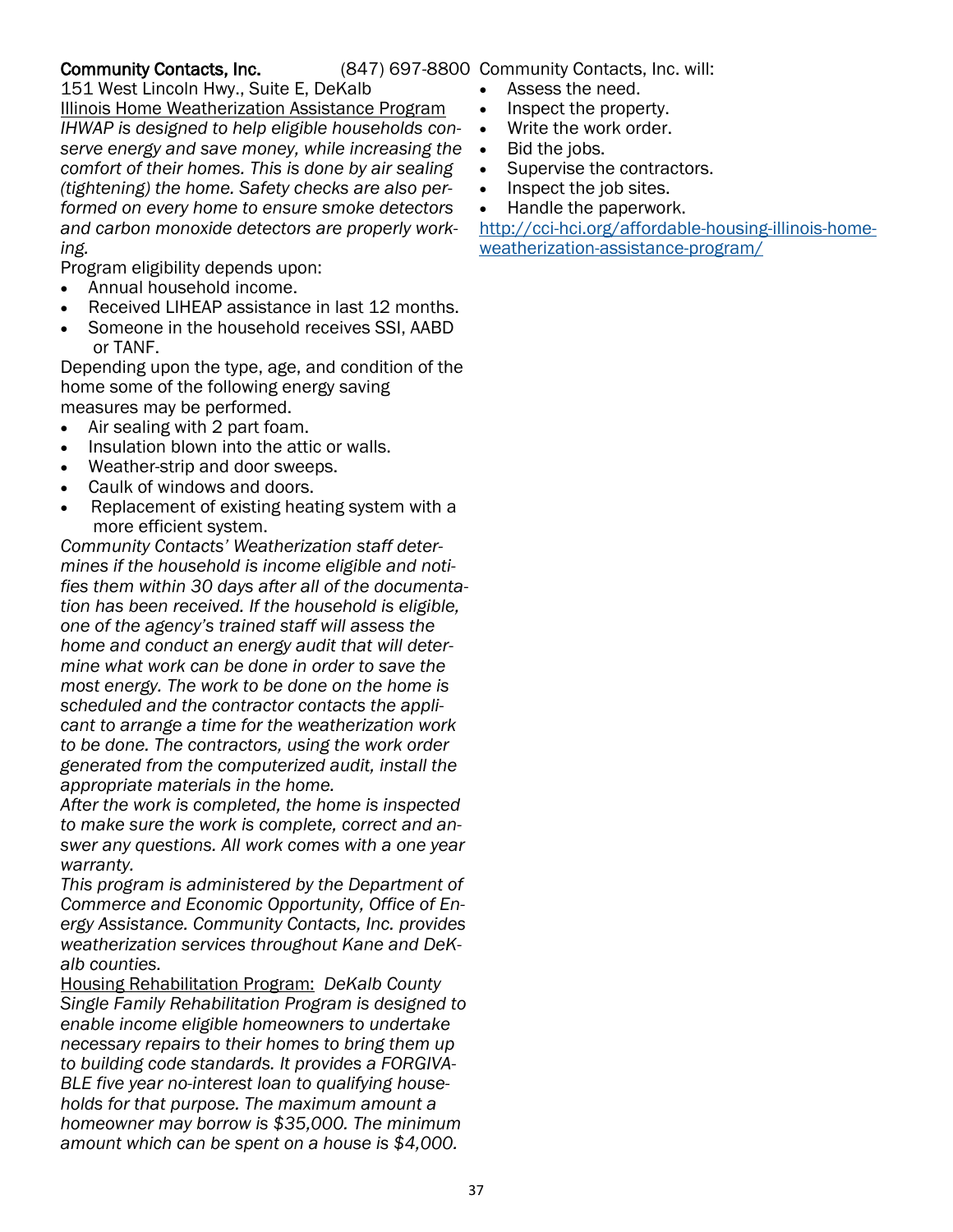## 1145 Rushmoore Dr., DeKalb <https://www.hopehavendekalb.com/programs>

*Homeless Prevention Program: Assistance designed to prevent the incidence of homelessness, including, but not limited to: (1) emergency rent assistance for families in imminent danger of eviction; (2) security deposits or first month's rent to help a family move into permanent housing in order to divert homelessness; (3) emergency financial assistance to prevent housing foreclosure and (3) referrals to services designed to prevent the incidence of homelessness.* 

*Rapid Re-housing Program is geared to help homeless families and individuals transition to permanent housing as quickly as possible. Relocation and stabilization services are offered in the shelter for residents needing only temporary assistance. Those residents will receive case management services that follow them into permanent housing for a limited time. The goal of the program is to identify the homeless who have low housing barriers therefore need only limited assistance in order to successfully transition back to permanent housing.* 

*Emergency Shelter Program: The shelter on Rushmoore Drive is open year round and offers food, shelter, and supportive services for individuals and families from DeKalb County who need emergency access to food, shelter, and safety. Breakfast and sack lunches are provided each morning and dinner is delivered by area churches and organizations. Case managers assist residents of the emergency shelter in developing an individualized "plan of action" addressing goals to move to permanent housing, access or increase income, apply for eligible benefits, minimize the days in shelter and reduce the recidivism of homelessness*.

*Permanent Housing Programs*

Dresser Court *is a twenty-six unit, subsidized apartment complex that provides permanent housing with intensive on-site programs and services for people with disabilities and a history of chronic homelessness. Hope Haven is responsible for screening residents for eligibility and providing supportive services. The goal of the program is to assist residents in maintaining permanent housing.* 

Housing First Program, *located on Rushmoore Drive, provides subsidized housing to twelve individuals who have been chronically homeless due to a diagnosed mental illness. Housing is in single rooms, with a shared kitchen and living space. Hope Haven provides intensive supportive services. The goal of this program is to secure housing for the homeless who are considered the* 

# <https://www.hopehavendekalb.com/programs>

### Housing Authority of DeKalb Co. (815) 758-2692 310 N. 6th St., DeKalb

*The Housing Authority of the County of DeKalb was incorporated in 1946 as an Illinois Municipal Corporation. The mission of the Housing Authority is to positively impact lower income people by providing affordable housing. The Housing Authority of the County of DeKalb was not very active until 1969 at which time the Housing Authority embarked on a building campaign to construct housing in DeKalb County.*

*http://dekcohousing.com/*

## Salvation Army (815) 756-4308

830 Grove St., DeKalb Transitional Housing

*Our transitional housing programs offer hope to the temporarily displaced, chronically homeless population, and many young adults who have aged out of the foster care system. For those experiencing a recent eviction, domestic breakup, addiction issue, or any other housing crisis, our temporary shelters provide homeless individuals with food and lodging while equipping them with the resources and support needed to regain stability.* 

**Permanent Supportive Housing** 

*The Salvation Army's long-term housing services range from supportive facilities for the elderly and affordable housing programs for low-income seniors to apartment assistance for vulnerable young adults and dedicated living complexes for homeless adults and families. Across our thousands of local branches, we assist those on fixed incomes, those struggling to rise above the poverty line, and those fighting to give their kids a safe place to call home.* Re-Entry Resources

*In addition to providing food and lodging, our centers offer educational support, counseling and vocational services to homeless people, destitute individuals and families, and vulnerable youth. Our dedicated on-site caseworkers equip clients to embrace responsibility, meet goals, and gain self-sufficiency. In fact, even after residents secure permanent housing, we continue to help them maintain stability via emergency food and utility assistance.* 

*[https://www.salvationarmyusa.org/usn/provide](https://www.salvationarmyusa.org/usn/provide-shelter/)[shelter/](https://www.salvationarmyusa.org/usn/provide-shelter/)*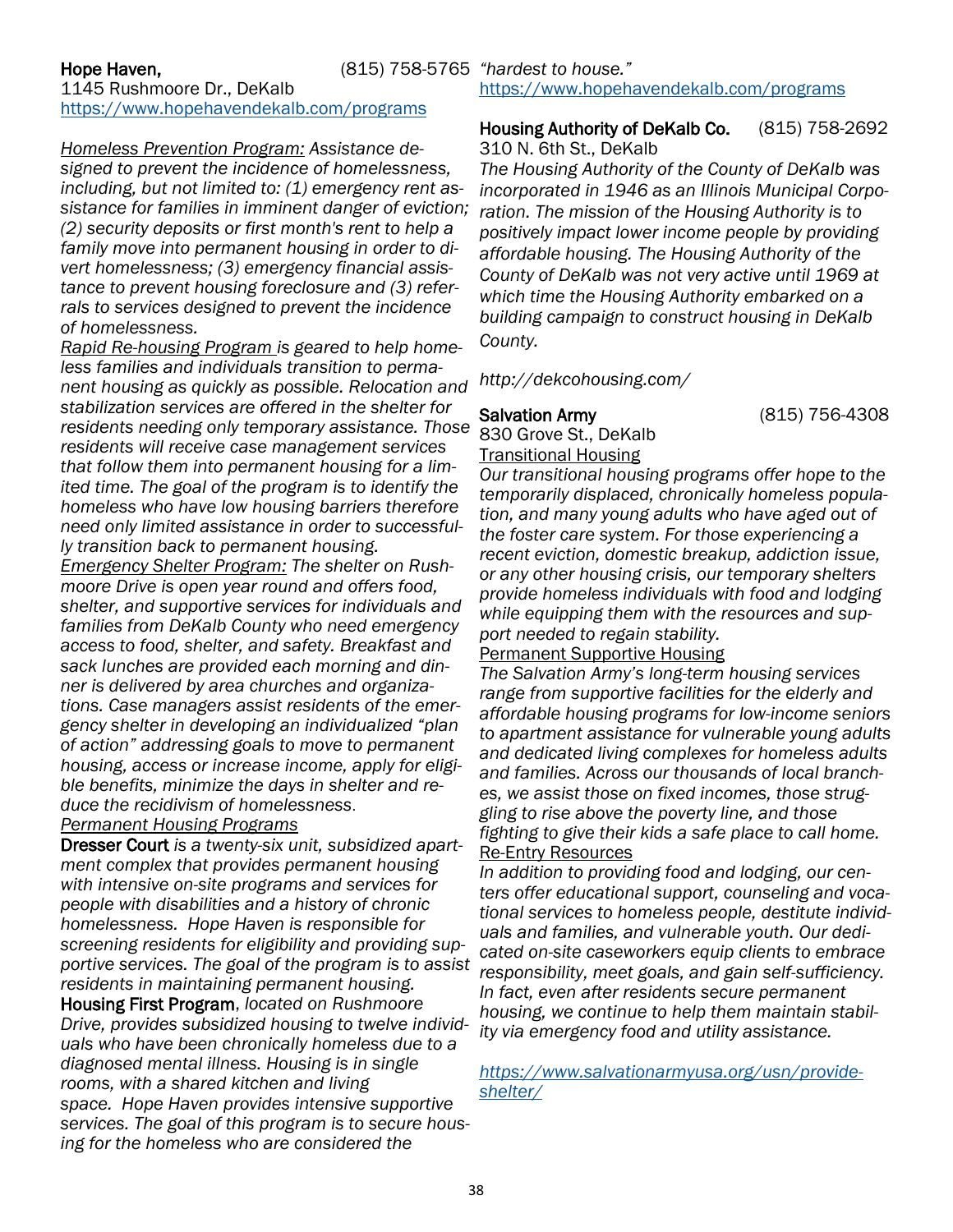## <span id="page-38-0"></span>Housing-Subsidized

## Hope Haven, (815) 758-5765

1145 Rushmoore Dr., DeKalb <https://www.hopehavendekalb.com/programs>

*Permanent Housing Programs* Dresser Court *is a twenty-six unit, subsidized apartment complex that provides permanent housing with intensive on-site programs and services for people with disabilities and a history of chronic homelessness. Hope Haven is responsible for screening residents for eligibility and providing supportive services. The goal of the program is to assist*  200 North Main Street, Sycamore *residents in maintaining permanent housing.*  Housing First Program, *located on Rushmoore Drive, provides subsidized housing to twelve individ-*Illinois Legal Aid Online *uals who have been chronically homeless due to a diagnosed mental illness. Housing is in single rooms, with a shared kitchen and living space. Hope Haven provides intensive supportive services. The goal of this program is to secure housing for the homeless who are considered the "hardest to house."* 

<https://www.hopehavendekalb.com/programs>

## Housing Authority of County DeKalb

(815) 758-2692 *grams.* 

310 N 6th Street, DeKalb

Mon-Fri; 8:30 AM—4:30 PM

*The Housing Authority of the County of DeKalb was incorporated in 1946 as an Illinois Municipal Corporation. The mission of the Housing Authority is to positively impact lower income people by providing affordable housing. The Housing Authority of the County of DeKalb was not very active until 1969 at which time the Housing Authority embarked on a building campaign to construct housing in DeKalb County.* 

<http://dekcohousing.com/about-hacd/>

## Government Services

City of DeKalb (815) 748-2000

164 East Lincoln Highway, DeKalb <https://www.cityofdekalb.com/>

## DeKalb County Illinois

200 North Main Street, Sycamore <https://dekalbcounty.org/departments/>

## DeKalb County Courthouse (815) 895-7138

133 W State St, Sycamore [https://dekalbcounty.org/departments/circuit](https://dekalbcounty.org/departments/circuit-clerk/)[clerk/](https://dekalbcounty.org/departments/circuit-clerk/)

## Information Sources

City of DeKalb (815) 748-2000

164 East Lincoln Highway, DeKalb <https://www.cityofdekalb.com/>

## DeKalb County Illinois

<https://dekalbcounty.org/departments/>

<https://www.illinoislegalaid.org/>

## Need Help Paying Bills

*There are a few non-profits and charities to contact in the DeKalb area for financial help. However, all resources are limited., whether it is rent help, grants to pay energy bills, or free medical. Families may need to call different agencies, ranging from churches to charities, to see who has funding and to find who offers the most financial assistance pro-*

[https://www.needhelppayingbills.com/html/](https://www.needhelppayingbills.com/html/dekalb_county_assistance_progr.html) [dekalb\\_county\\_assistance\\_progr.html](https://www.needhelppayingbills.com/html/dekalb_county_assistance_progr.html)

## PATH

*PATH's online database is available to anyone looking for basic needs, crisis and mental health services, financial assistance, health care, support groups, etc.* 

<https://www.navigateresources.net/path/>

## Single Mother Assistance

*SingleMomAssistance.org is about providing helpful resources for single Mothers. There are many non profit, government, and private corporations that help single Mothers.*

*SingleMomAssistance.org does not directly provide assistance. We provide the listings that provide the assistance. Many of these resources do not readily show up on the Internet which is why we created this directory. Please contact the single mother resources directly to obtain assistance. We always provide phone numbers and websites (if the resources provide them) for you to find help.* [https://www.singlemomassistance.org/city/il](https://www.singlemomassistance.org/city/il-dekalb)[dekalb](https://www.singlemomassistance.org/city/il-dekalb)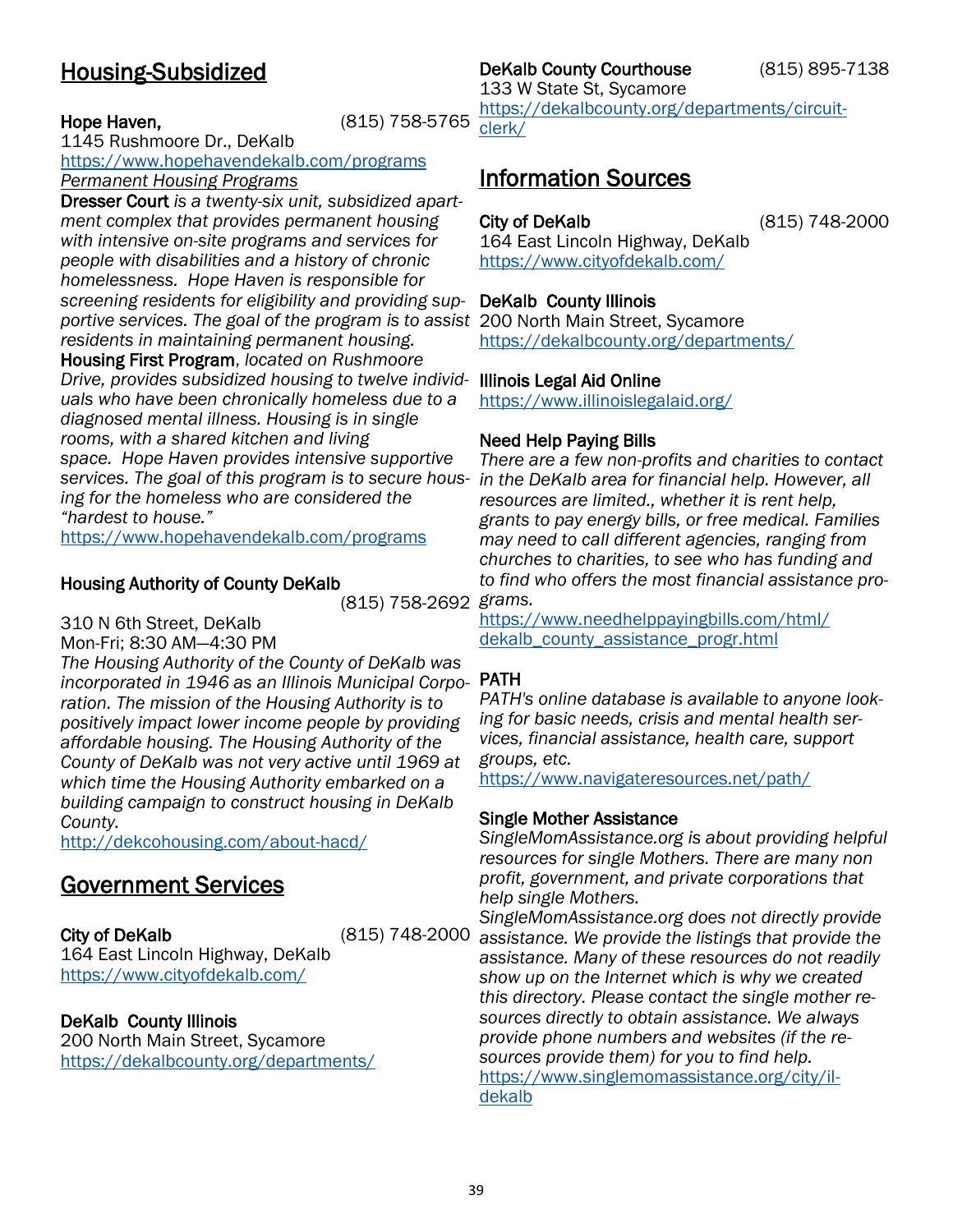## <span id="page-39-0"></span>Legal Aid

## Illinois Legal Aid Online

<https://www.illinoislegalaid.org/>

## The Law Offices of Michael P. Hellman, LLC.

*(630) 351-0222*

*515 James Street, Geneva, IL 60134 Michael P. Hellman has spent his entire 18-year legal career representing only the injured worker or injured party. Mr. Hellman has repeatedly achieved outstanding results for his clients in Workers' Compensation, Personal Injury, and Social Security Disa -bility cases. A significant part of Michael's early legal career was spent with a large Personal Injury and Workers' Compensation law firm in Chicago where he gained extensive trial experience and successful-ly resolved over 1,000 cases recovering millions of dollars for his clients. Michael then transferred that knowledge and experience over to the founding of his law firm in 2016.*

### **Prairie State Legal Services**

303 North Main Street, Suite 600, Rockford *Prairie State Legal Services offers free legal services for low-income persons and those age 60 and over who have serious civil legal problems and need legal help to solve them. There are 11 office locations serving 36 counties in northern Illinois.* 

*Every day, people across Illinois are denied the basic rights to which they are entitled under the law from an engaged business owner dedicated to dosimply because they can't afford a lawyer. It's our mission to change that.*

*Prairie State Legal Services provides free legal help to people who need it most and can afford it least. The availability of civil legal aid can make all the difference to our neighbors who are fighting to stay in their homes, escape domestic violence, secure benefits for veterans or people with disabilities, or address many other legal challenges that go to the heart of their security and well-being.*

*Approximately 690,000 people in our service area live in poverty. They have families, hopes and dreams. They are your neighbors. They live in the communities you call home. Our communities are a better place for all of us when help is available when it's needed.*

<https://www.pslegal.org/>

## Legislators

## DeKalb County Illinois: Elected Officials

https://dekalbcounty.org/government/electedofficials/

Elected County Board:

- *County Board Members*
- *Forest preserve District Commissioners* Elected County Department Officials:
- *23rd Judicial Circuit*
- *Circuit Clerk*
- *Coroner*
- *County Clerk Recorder & Election*
- *Emergency Services Disaster Agency*
- *Regional Office of Education*
- *Sheriff*
- *State's Attorney*
- *Treasurer*

### Jeff Keicher, State Representative District 70 (815) 748-3494

158 W. State Street Suite C, Sycamore *Representative Keicher is motivated to serve the citizens of the 70th House District in the Illinois General Assembly. He has built strong community relationships based on trust and personal commitment and seeks to carry that reputation for thoughtful consideration to Springfield. Jeff has been called to lead in many organizations with a strong understanding of the value of dialog and seeking first to listen and understand. He feels strongly that the citizens of the 70th District need representation ing the right thing, not looking for employment as a legislator.* 

<https://repkeicher.com/>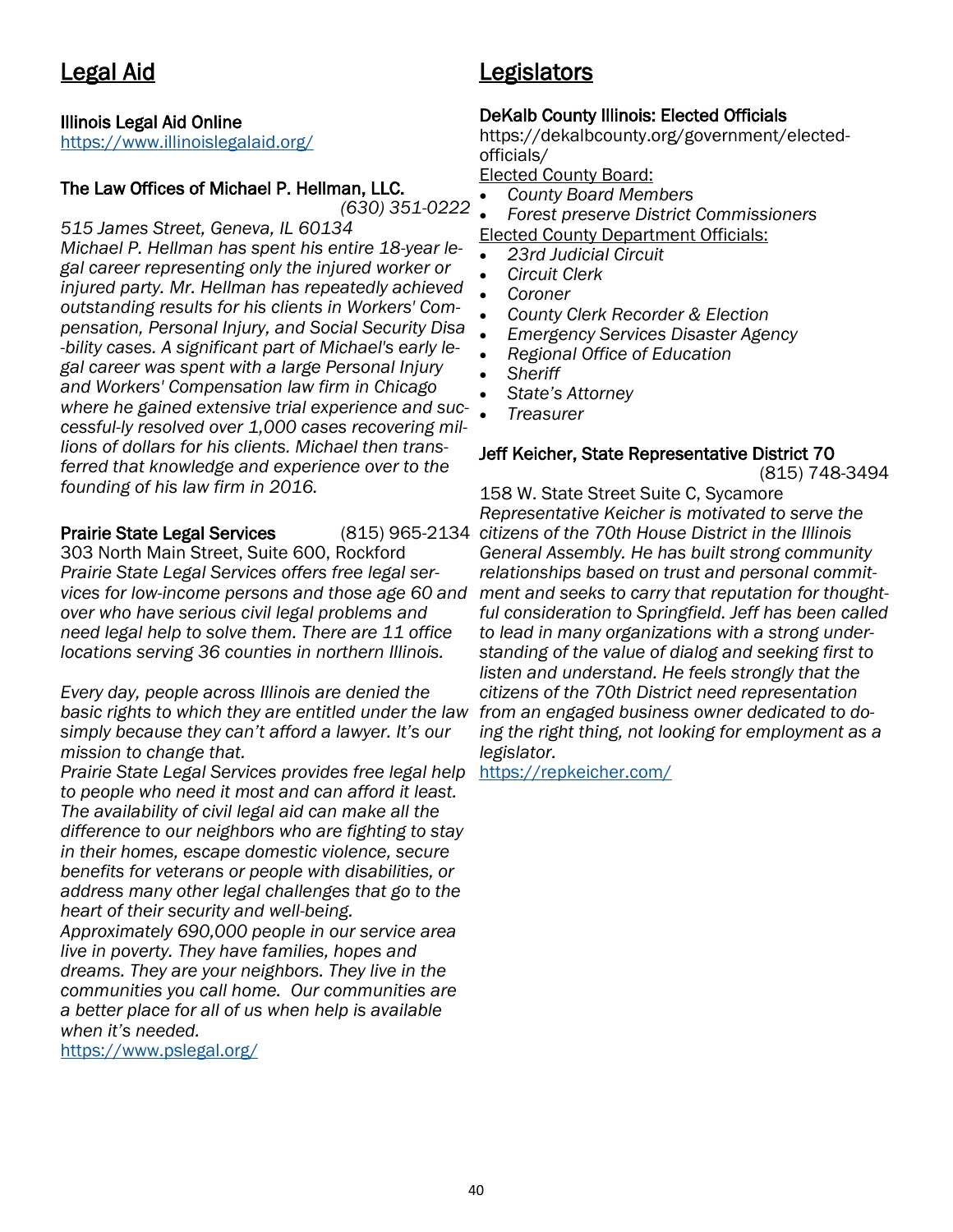## <span id="page-40-0"></span>LGBTQ Support

830 Grove St., DeKalb Teenage Suicide

*LGBTQ youth contemplate suicide at almost three times the rate of heterosexual youth. With a presence in every ZIP code in the nation, we're committed to providing spiritual and emotional care to those in need regardless of race, gender, ethnicity, sexual orientation, or gender identity.* 

## Food Insecurity

*More than a quarter of LGBTQ Americans are food insecure and rely on the Supplemental Nutrition Assistance Program (SNAP). As one of the nation's largest providers of social services, we understand the importance of helping people maintain their dignity when looking for nutritious food by providing options.* 

### Job Training

*Despite progress toward hiring equality, LGBTQ Americans often lack access to educational resources, counseling services, and vocational training to help them obtain well-paying jobs. Our unique programs help LGBTQ individuals cultivate vital life skills needed for successful and stable careers.*  Help with Substance Abuse

*According to the Substance Abuse and Mental Health Services Administration, LGBTQ adults are more likely than their straight counterparts to abuse substances. The Salvation Army recognizes the need for all people, regardless of income, to have access to rehabilitation programs. Our LGBTQfriendly programs provide housing, food, counseling, community, and employment as we work to treat the symptoms and, ultimately, the root causes of prolonged alcohol and drug dependence.* Homeless Shelter

*programs, permanent supportive housing services, and re-entry resources are available to anyone in need, according to their need and our capacity to help regardless of race, gender, ethnicity, or sexual orientation. Period. And because a majority of homeless LGBTQ people are under 18, we take special care of that vulnerable community.*

American Civil Liberties Union (312) 201-9740 150 N Michigan Ave #600, Chicago

*The ACLU of Illinois (ACLU), and its affiliated Roger Baldwin Foundation (RBF), are non-partisan, nonprofit organizations dedicated to protecting the liberties guaranteed by the U.S. Constitution, the state Constitution, and state/federal human rights laws. The ACLU accomplishes its goals through litigating,* 

Salvation Army (815) 756-4308 *the areas of racial justice, religious liberty, freedom lobbying and educating the public on a broad array of civil liberties issues. Our advocacy is legendary in of expression, the rights of children and people with disabilities, criminal justice reform, fairness for lesbian, gay, bisexual, transgender individuals, and reproductive justice. With a growing membership in Illinois and across the country, the ACLU protects freedom, liberty, equality and justice through litigation, lobbying and education.* <https://www.aclu-il.org/en>

Youth Outlook (815)754-5331

615 N. 1st Street, DeKalb

*Our Drop-In Centers meet weekly and are a social setting for youth to meet other LGBTQ+ young people and talk about a variety of topics that really matter to them. Whatever the topic, Youth Outlook's Drop-In centers provide a place for LGBTQ+ Youth to feel safe, supported, and celebrated. All groups welcome youth ages 12-20. Mondays 6:30-9:00pm*

## Gender and Sexuality Resource Center

(815)753-4772

105 Normal Road, DeKalb

We acknowledge the historical impacts of women and lesbian, gay, bisexual, transgender and/or queer identities. We are your home away from home, inclusive of sexual and gender identities, and all forms of masculinity and femininity.

*Each of our homeless shelters, transitional housing ing discrimination based on their sexual orientation,*  Immigration Equality (212) 714-2904 *For over 25 years, we have worked to secure safe haven, freedom to live openly, and equality for individuals and families in our community. Through direct legal services, policy advocacy, and impact litigation, we advocate for immigrants and families facgender identity, or HIV status.* 

<https://www.immigrationequality.org/>

## Libraries

| <b>DeKalb Public Library</b><br>309 Oak Street, DeKalb | (815) 756-9568 |
|--------------------------------------------------------|----------------|
| Genoa Public Library<br>240 W Main Street, Genoa       | (815) 784-2627 |
| Sycamore Library<br>103 E. State Street, Sycamore      | (815) 895-2500 |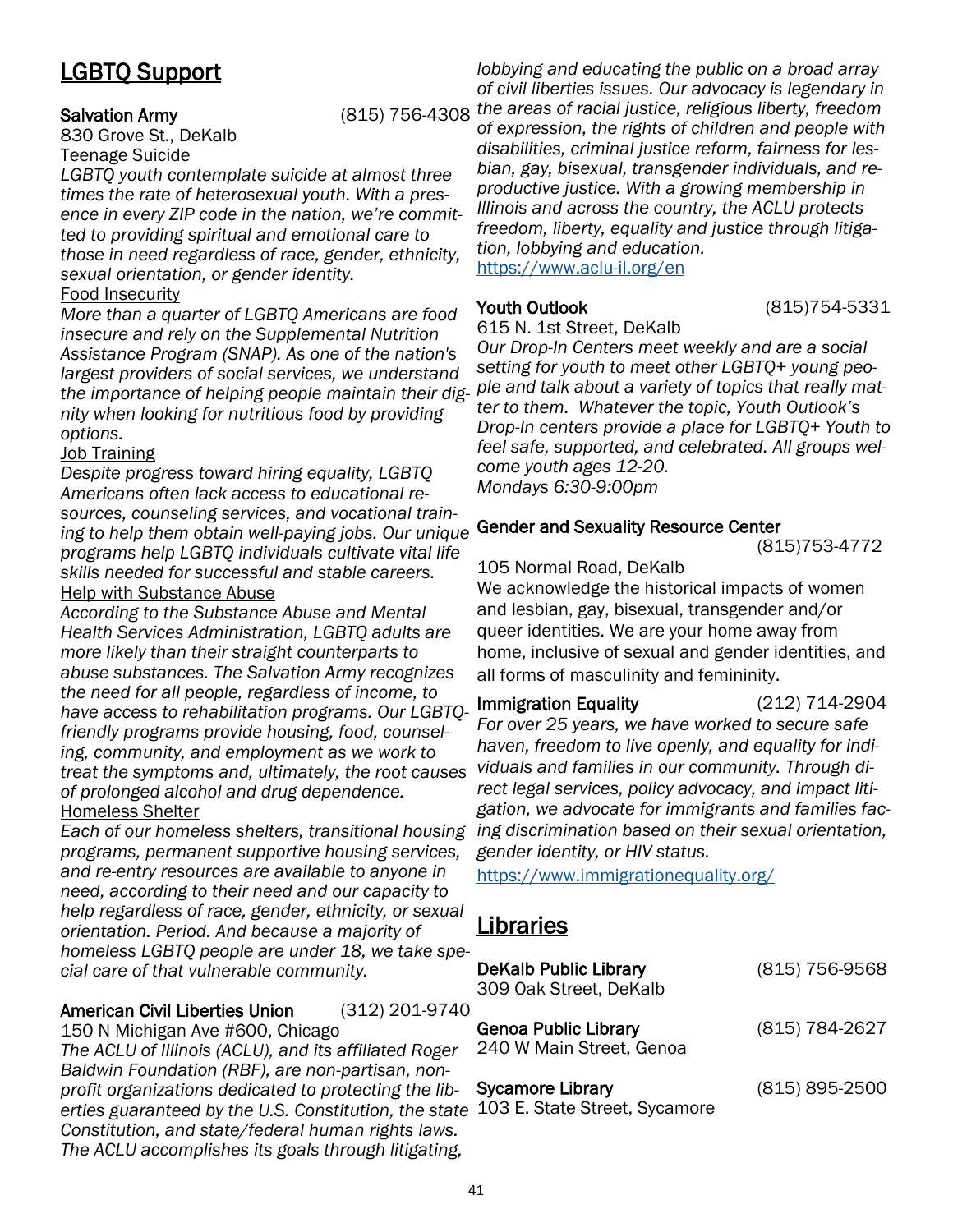## <span id="page-41-0"></span>DeKalb County Illinois Rehab & Nursing Center

(815) 758-2477

2600 N. Annie Glidden Road, DeKalb Hours: 8 AM—4 PM

*The DeKalb County Rehab & Nursing Center has been in existence since 1853. We are the oldest and largest health care provider in DeKalb County. Beginning as a Poor Farm, the facility has evolved over generations to a progressive, skilled nursing center that is highly regarded County-wide for its quality nursing care and for its commitment to improving daily life for seniors with healthcare needs. The DeKalb County Rehab & Nursing Center is a 190-bed state-of-the-art building located just north of Northern Illinois University.* 

*Admissions are made without regard to race, color, national or ethnic origin, age, religion, disability, sex, sexual orientation, gender identity and expression, veteran status or any other characteristic protected under applicable federal or state law. Our Admissions Department offers a full evaluation and will answer all of your questions, including those dealing with insurance coverage and cost of care. Our professionals are here to make the transition as smooth as possible. We'll be beside you every step of the way as you place your loved one in our circle of care.*

*[https://dekalbcounty.org/departments/rehab](https://dekalbcounty.org/departments/rehab-nursing-center/)[nursing-center/](https://dekalbcounty.org/departments/rehab-nursing-center/)*

Heritage Woods (815) 787-6500

2626 N. Annie Glidden Road, DeKalb Heritage Woods of Dekalb is an alternative to a nursing home or to struggling alone at home for older adults who need some help to maintain their independence. Heritage Woods is designed to serve adults 65 and older of all incomes. Heritage Woods combines residential apartment home living with the availability of personal assistance, support services and opportunities for residents to enjoy the companionship of friends and neighbors and to participate in social event and programs

## Oak Crest DeKalb Area Retirement Center

(815) 756-8461 2944 Greenwood Acres Drive, DeKalb

*Founded in 1980, Oak Crest is an independent notfor-profit community overseen by an ecumenical Board of Trustees. Oak Crest is committed to providing senior adults with comprehensive physical and social services while creating a quality of life characterized by independence and security. <http://oakcrestdekalb.org/>*

(815) 758-8151

1212 S 2nd St, DeKalb

## Parenting Education

About Family Enrichment (815) 758-8149 at 4-C: Community Coordinated Child Care 155 N. Third St., # 300, DeKalb *The Family Enrichment Program (FEP) welcomes the opportunity to support and encourage parents through their parenting journey. We value and respect parents as their child's first teacher and we are here to support families. Parents will be given the opportunity to learn about and support their child's development and at-home learning through a variety of activities in order to become successful lifelong learners. This program is free to DeKalb County residents with children birth to age three.*  <https://www.four-c.org/about-family-enrichment/>

## Children's Home and Aid (815) 899-0137

1430 DeKalb Ave., Sycamore Healthy Families Program

*A prevention program that strives to provide all expectant and new parents with the opportunity to receive the education and support they need at the time their baby is born.* 

[https://www.childrenshomeandaid.org/parenting/](https://www.childrenshomeandaid.org/parenting/healthy-families-illinois/) [healthy-families-illinois/](https://www.childrenshomeandaid.org/parenting/healthy-families-illinois/)

## Doula

Central Region 155 N. 3rd Street DeKalb Office Phone: (815) 900-2352

*The Doula Program serves as a highly effective program in the deterrence of child abuse and neglect. Through positive, persistent, outreach services and in-home visits, vulnerable parents learn about pregnancy, labor and delivery, and postpartum care. [https://www.childrenshomeandaid.org/parenting/](https://www.childrenshomeandaid.org/parenting/healthy-start/) [healthy-start/](https://www.childrenshomeandaid.org/parenting/healthy-start/)*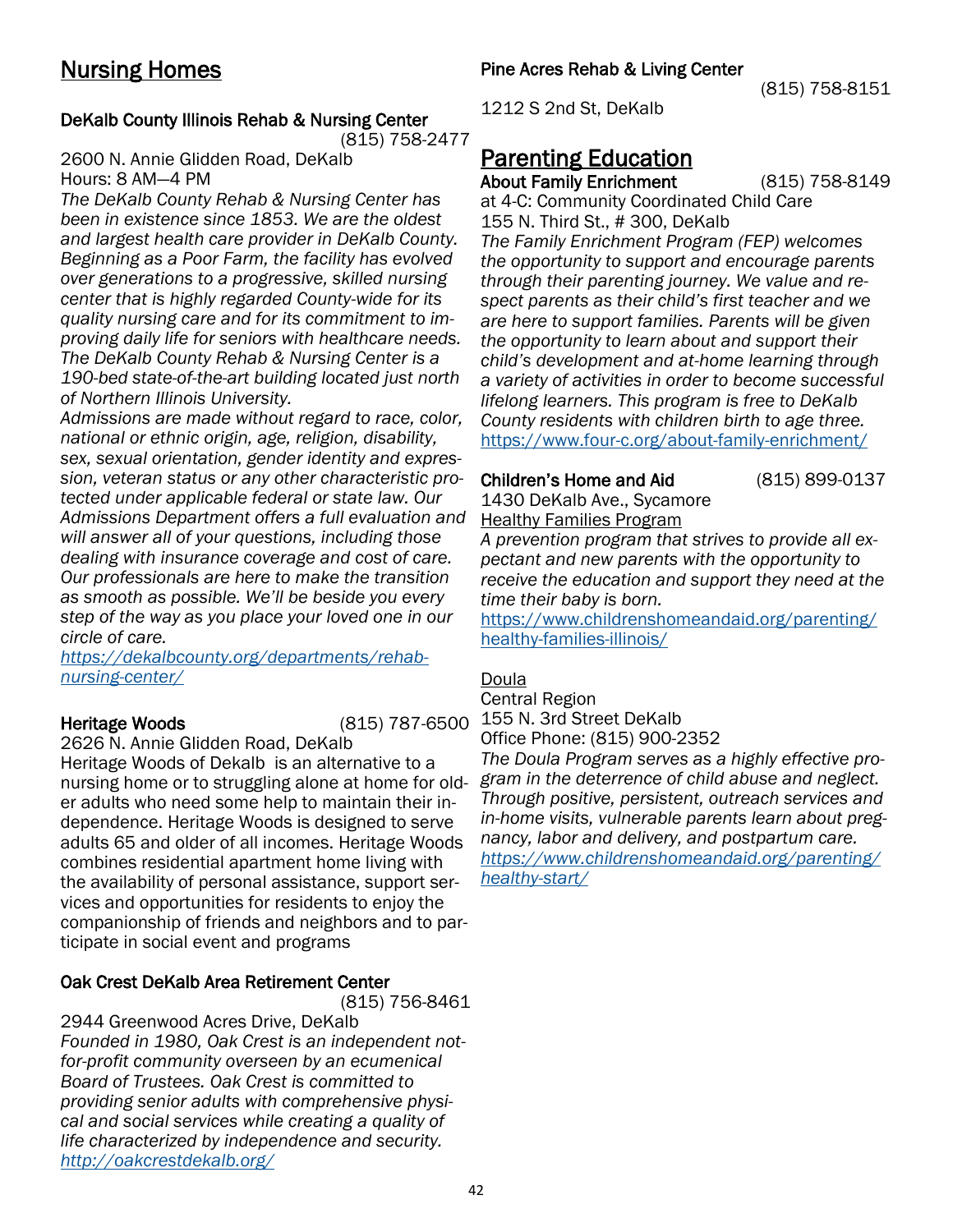## **Child and Family Connections**

at Regional Office of Education # 8

1778 W. State St., Sycamore

*A family centered program for children birth–tothree who have or are likely to have delays in their development. Serves as a single access point to early intervention services. This family centered program supports and teaches caregivers how to work with their children in ways that will help them learn essential skills.* 

[http://www.roe8.com/child-and-family](http://www.roe8.com/child-and-family-connections.html)[connections.html](http://www.roe8.com/child-and-family-connections.html)

## Illinois Department of Healthcare (800) 447-4278 and Family Services (HFS)

*Provide services to custodial and non-custodial parents by establishing paternity and establishing, enforcing and modifying child support obligations to strengthen families emotionally and financially.*  [https://www.illinois.gov/hfs/ChildSupport/Pages/](https://www.illinois.gov/hfs/ChildSupport/Pages/default.aspx) [default.aspx](https://www.illinois.gov/hfs/ChildSupport/Pages/default.aspx)

Aurora Region 280 East Indian Trail, Aurora Counties served: Kane, DuPage, and Lake. Rockford Region

175 Executive Pkwy, #107, Rockford Counties served: Boone, Carroll, DeKalb, JoDaviess, Lee, McHenry, Ogle, Stephenson, Whiteside, and Winnebago.

## Intact Family Services Program (815) 787-5300

Dept. of Children and Family Services 760 Peace Rd., DeKalb

*The Intact Family Services program is designed to work with at-risk families who have been referred for continuing assistance and monitoring following a child abuse or neglect investigation with the Department of Children and Family Services. The goals We're here to help you take the time to address of the program are: to enable children to remain safely at home, to ensure the safety, well-being and continued healthy development of children, to make may have questions or concerns about single parreasonable efforts to keep families together, to address the issues that place your children at risk, and to avoid having children separated from their family and community in an out of home placement.*

[https://www2.illinois.gov/dcfs/lovinghomes/](https://www2.illinois.gov/dcfs/lovinghomes/families/Documents/CFS_1050-94_Intact_Family_Program.pdf#search=intact%20family%20services) [families/Documents/CFS\\_1050-](https://www2.illinois.gov/dcfs/lovinghomes/families/Documents/CFS_1050-94_Intact_Family_Program.pdf#search=intact%20family%20services) 94 Intact Family Program.pdf#search=intact% [20family%20services](https://www2.illinois.gov/dcfs/lovinghomes/families/Documents/CFS_1050-94_Intact_Family_Program.pdf#search=intact%20family%20services)

## Kishwaukee Family YMCA (815) 756-9577

2500 W. Bethany Rd., Sycamore <https://kishymca.org/> Parent/Child Sportsters (Ages 1-2 years ) *This program is designed to help parents find out* 

*what sports their child enjoys. We will introduce various sports such as basketball, soccer, and volleyball. Boys and girls will learn basic skills through various methods of play. Parent involvement is required.*

### Parent/Child Tumbling (Age 1-2 years)

*Children will get to explore our tumbling space while increasing their coordination, balance, strength and body awareness through a series of activities, obstacle courses, and stations. Parent participation is required, and they will help guide their child through this fun and interactive experience. This class requires registration and is free for YMCA members.* 

Regional Office of Education (815) 217-0465

*2500 N. Annie Glidden Road, Suite C DeKalb* Basics DeKalb County

*Inspired by the fact that 80% of brain growth occurs in the first three years of life, Basics DeKalb County helps promote brain growth with five simple, fun, and powerful steps. <http://www.basicsdekalbcounty.org/>*

Salvation Army (815) 756-4308

830 Grove St., DeKalb Parental Involvement Coaching

*Each Salvation Army community center is dedicated to equipping parents with the skills needed to support and sustain their children's educational needs.*  <https://www.salvationarmyusa.org/usn/teach-kids/>

## We Care Pregnancy Clinic (815) 748-4242

403 N. 5ht St., DeKalb Hours: Mon 6:00pm—9:00pm Wed 2:00pm—9:00pm

Tues, Thurs, & Fri 10:00am—2:00pm *your parenting concerns and help you find the resources you need. Many people who want to parent enting, co-parenting, marriage, continuing their education, financial stability and other topics. We offer free parenting education and resources at our pregnancy center for anyone who wants to participate, and you can even join in our "Earn While You Learn" Parenting Program to earn credits used for purchasing maternity and baby items. Welcoming a child into the world means a lot of changes. Some are big, some are smaller; some are exciting, others are scary. You don't have to prepare for parenting alone, we can help you become the best parent you can be.*

[https://wecarepregnancyclinic.org/pregnancy](https://wecarepregnancyclinic.org/pregnancy-options/parenting/)[options/parenting/](https://wecarepregnancyclinic.org/pregnancy-options/parenting/)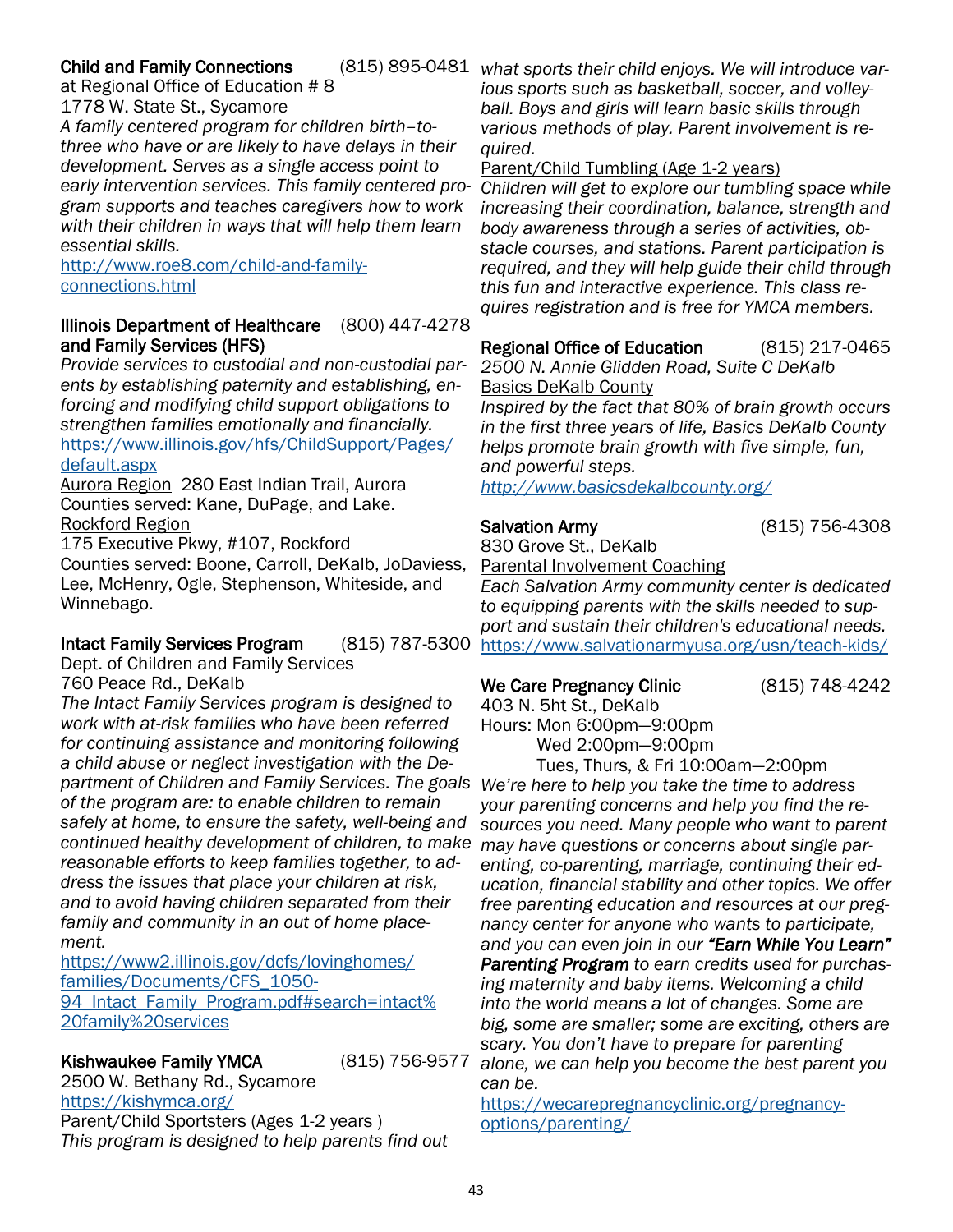## <span id="page-43-0"></span>Youth Services Bureau, DeKalb County

330 Grove St., DeKalb (815) 748-2010 *Active Parent of Teens (APOT) is a six-session skillsbuilding workshop for parents of teens. The videobased workshop is designed to help parents learn how to more effectively communicate with their teens in ways which foster responsibility, successful conflict resolution and self-esteem.* 

*Crossroads of Parenting & Divorce is a four-hour, five-step seminar designed to prevent behaviors that divorcing parents fall into out of anger or bitterness. This seminar will help parents become aware of how their actions may inadvertently harm their children, show how to establish positive postdivorce co-parenting relationships, and provide the skills needed to stay child-focused while minimizing poor choices amidst conflict and loss.*  <https://dcysb.com/>

## **Pregnancy**

## Children's Home and Aid (815) 899-0137

1430 DeKalb Ave., Sycamore Doula

*Office Phone: (815) 900-2352*

*The Doula Program serves as a highly effective program in the deterrence of child abuse and neglect. Through positive, persistent, outreach services and in-home visits, vulnerable parents learn about pregnancy, labor and delivery, and postpartum care.*  https://www.childrenshomeandaid.org/parenting/ healthy-start/

## We Care Pregnancy Clinic (815) 748-4242

403 N. 5th St., DeKalb Hours: Mon 6:00pm—9:00pm Wed 2:00pm—9:00pm

Tues, Thurs, & Fri 10:00am—2:00pm *If you have a viable pregnancy you have three choices to consider. Are you going to go with abortion or adoption? Or will you choose to become a parent? Our trained coaches have helped hundreds of women make decisions they are proud of today. We know that each individual set of circumstances is unique. Our desire is for you to leave our office feeling empowered to make the best choice regarding your pregnancy. We never financially benefit off of your decision and can discuss your options with absolutely no pressure.*  [https://wecarepregnancyclinic.org/pregnancy](https://wecarepregnancyclinic.org/pregnancy-options/)[options/](https://wecarepregnancyclinic.org/pregnancy-options/)

### DeKalb County Health Department

(815) 748-2420

2550 North Annie Glidden Rd., DeKalb *The Family Planning program plays a critical role in ensuring access to a broad range of family planning and related sexual health services for low-income or uninsured males and females. Affordable sexual health exams Methods of birth control STD testing and treatment Pregnancy Testing Counseling to assist with health and wellness*

## *WIC (Women, Infant and Children)*

 *(815) 748-2402* 

*2550 North Annie Glidden Road., DeKalb WIC is a nutrition program for low-income women who are pregnant, recently had a baby, or are breastfeeding, and for children up to age five. WIC helps children when they are growing the most and can help families develop life long healthy habits. WIC provides: Nutritious foods* 

*Nutrition education* 

*Breastfeeding support and assistance Referrals to other community agencies*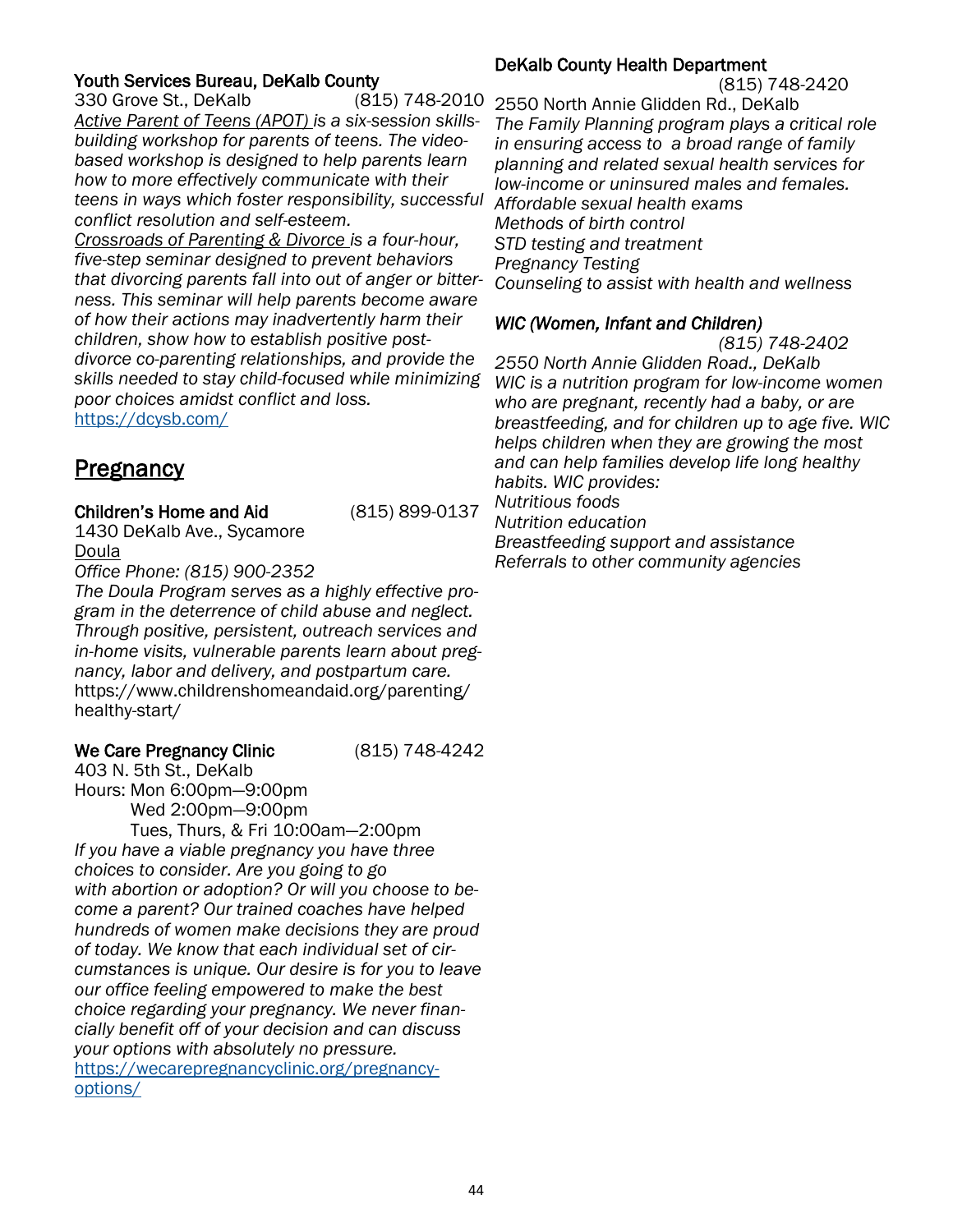## <span id="page-44-0"></span>Public Assistance

Abigail Ascencio (779) 212-9577 *Email: Abigail.Ascencio@nm.org Caseworker at Sycamore/DeKalb PD.*

City of DeKalb (815) 748-2000 164 East Lincoln Highway, DeKalb <https://www.cityofdekalb.com/>

## DeKalb County Illinois

200 North Main Street, Sycamore <https://dekalbcounty.org/departments/>

## Illinois Legal Aid Online

<https://www.illinoislegalaid.org/>

## PATH Crisis Center Resource Directory

*PATH's online database is available to anyone looking for basic needs, crisis and mental health services, financial assistance, health care, support groups, etc.* 

<https://www.navigateresources.net/path/>

## Two Rivers Head Start (815) 748-3713

2425 Bethany Rd., # D, Sycamore Back to School Assistance

*Distributes shopping cards to purchase a new pair of shoes for children as they return for a new school year (K-12). Only available during summer months.*

## College Scholarships

*Provides financial assistance to eligible persons who wish to attend a 2-4 year Illinois-accredited college.* 

## Emergency Assistance

*Limited financial assistance for crisis intervention in the areas of rental, medical, glasses, transportation, and dental care services.*

GED Assistance

*Helps individuals who wish to obtain their GED by covering the cost of books and/or GED test fees.*  <https://www.trhsa.org/community-programs/>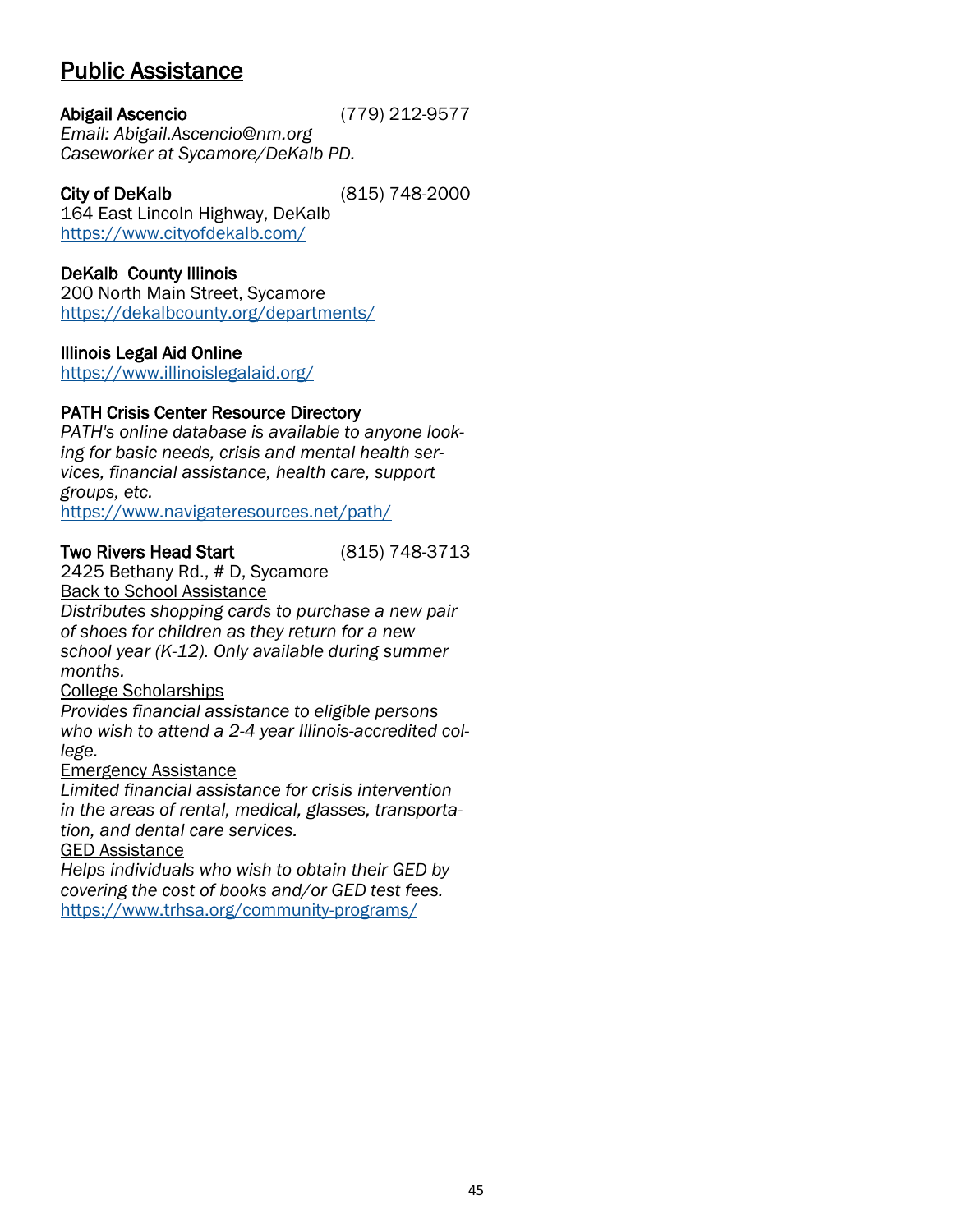## <span id="page-45-0"></span>**Recreation**

## DeKalb Park District (815) 758-6663

1403 Sycamore Rd., DeKalb Hopkins Pool Hopkins Community Center Haish Gym Golf Courses Ellwood House <https://www.dekalbparkdistrict.com/>

## Genoa Park District (815) 784-5612

400 E. Second St., Genoa Genoa Fitness Health & Wellness Center Skate Park Canoe and Kayak Rentals S.A.M.A. Karate <https://www.genoaparkdistrict.com/>

## Kishwaukee Family YMCA (815) 756-9577

2500 W. Bethany Rd., Sycamore Teeny Tumblers (Age 2-3 years)

*This class will provide activities that include an aerobic warmup and stretching while introducing basic gymnastics skills and fine motor skill development, balance, and coordination in a fun and playful environment, while emphasizing listening, sharing and taking turns. Teeny Tumblers is the perfect first tumbling class experience without Mom or Dad.*  Mini Tumblers -Level 1 (Age 4-5 years)

*This is a fun entry-level tumbling class that provides instructions through various activities and stations on tumbling basics such as beam, rolls, cartwheels, and handstands. Instructors will provide aerobic warm-up, skill instruction and cool down.*  Mighty Tumblers- Level 2 (Age 4-5)

*Pre-Req: Must complete Mini Tumblers-Level 1 or have instructor approval to enroll. This class builds on the basic skills learned in Mini Tumblers, with progressive tumbling skills introduced and developed as the participant's skill level improves.*  Parent's Day Out (Ages 2-5 years: Must be Potty Trained)

*Your child will enjoy activities like gym games, arts and crafts, playtime, stories and snack will give your child a fantastic day at the Y! Your child will get the opportunity to make new friends while developing their social skills. Snack will be provided. Water bottle is required.*

## Little Sportsters (Age 2-3 years)

*Learn the fundamentals and skills of various sports in a fun-filled atmosphere. Basic skills of basketball, soccer and volleyball will be taught using fun, interactive drills and game while emphasizing listening, sharing and taking turns. Little Sportsters is perfect for children's first sports class experience without Mom or Dad.* 

## Little Dribblers (Age 4-5 years)

*Little Dribblers is designed to teach children the basic fundamentals of basketball: ball handling, dribbling, shooting, and passing. We keep the focus on fun and learning and pepper each Little Dribblers experience with life lessons such as listening, sharing and teamwork.* 

## Little Kickers (Age 4-5 )

*Learn the fundamentals and skills of soccer in a fun -filled atmosphere. Little Kickers is designed to teach the basic skills of dribbling, passing and shooting while focusing on listening, sharing and taking turns. Little Kickers is the perfect first soccer class independent from mom and dad.*

## Sandwich Park District (815) 786-8044

1001 N. Latham St., Sandwich Skate Park Splash Park

## Sycamore Park District (815) 895-3365

940 E. State St., Sycamore Community Pool Community Center Golf Club Pathway Fitness Sled Hill & Amphitheatre Splash Fountain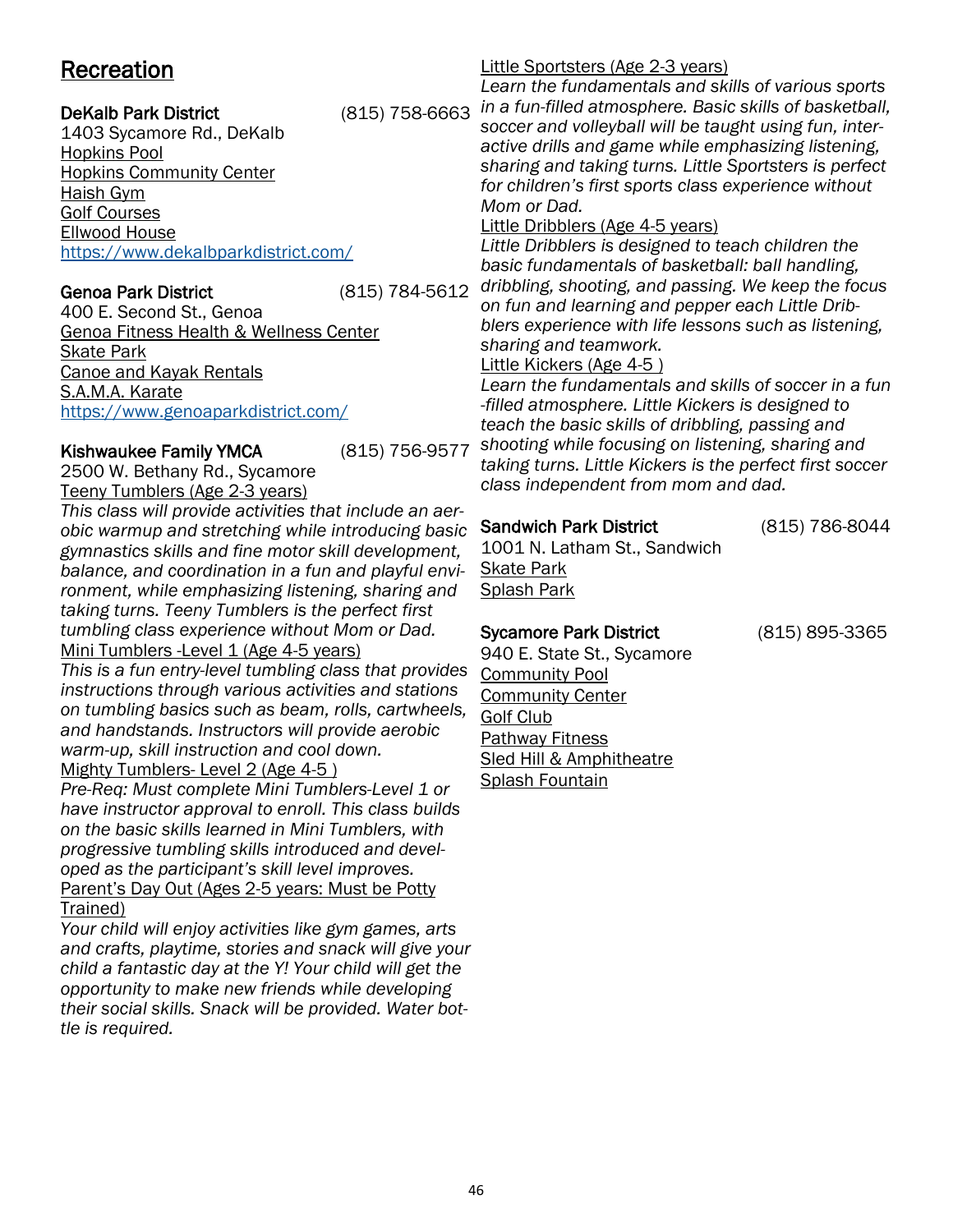## <span id="page-46-0"></span>DeKalb County Illinois Rehab & Nursing Center

(815) 758-2477

2600 N. Annie Glidden Road, DeKalb Hours: 8 AM—4 PM

*The DeKalb County Rehab & Nursing Center has been in existence since 1853. We are the oldest and largest health care provider in DeKalb County. Beginning as a Poor Farm, the facility has evolved over generations to a progressive, skilled nursing center that is highly regarded County-wide for its quality nursing care and for its commitment to improving daily life for seniors with healthcare needs. The DeKalb County Rehab & Nursing Center is a 190-bed state-of-the-art building located just north of Northern Illinois University.* 

*Admissions are made without regard to race, color, national or ethnic origin, age, religion, disability, sex, sexual orientation, gender identity and expression, veteran status or any other characteristic protected under applicable federal or state law. Our Admissions Department offers a full evaluation and will answer all of your questions, including those dealing with insurance coverage and cost of care. Our professionals are here to make the transition as smooth as possible. We'll be beside you every step of the way as you place your loved one in our circle of care.*

*[https://dekalbcounty.org/departments/rehab](https://dekalbcounty.org/departments/rehab-nursing-center/)[nursing-center/](https://dekalbcounty.org/departments/rehab-nursing-center/)*

## DHS Department of Rehabilitation Services (DRS) [\(815\) 758-2471](https://www.google.com/search?rlz=1C1GCEA_enUS866US866&sxsrf=ALeKk03gghEML2zgTm5wY6EmfwJV7ByItw%3A1591125681465&ei=sabWXovnG5uE9PwPz_Gp4Aw&q=department+of+rehabilitation+services+dors+dekalb+il&oq=department+of+rehabilitation+services+dors+dekalb&gs_lcp=CgZwc)

1330 Oakwood Ave, DeKalb, IL 60115 *Our Mission DHS's Division of Rehabilitation Services is the state's lead agency serving individuals with disabilities. DRS works in partnership with people with disabilities and their families to assist them in making informed choices to achieve full community participation through employment,* education, *and independent living opportunities.*

<http://www.dhs.state.il.us/page.aspx?item=29764> <https://www.niu.edu/disability/>

### Northern Rehab Physical Therapy Specialists (815) 756-2369

## 232 W Lincoln Hwy, DeKalb

*Northern Rehab Physical Therapy Specialists is an independent, privately owned Physical Therapy practice. We are committed to providing personalized, hands-on physical therapy services in a fun, friendly, relaxed atmosphere.*  <https://northernrehabpt.com/>

Littlejohn Elementary School (815) 754-2258 1121 School St, DeKalb <https://sites.google.com/a/d428.org/littlejohn/>

Huntley Middle School (815) 754-2241 1515 s 4TH St, DeKalb <https://sites.google.com/a/d428.org/hms/>

DeKalb High School (815) 754-2100 Northeast Illinois, Greater, 501 W Dresser Rd, DeKalb <https://dhs.d428.org/>

South Prairie Elementary School (815) 899-8299 820 Borden Ave, Sycamore, <https://southprairie.syc427.org/>

## Senior Housing

## Salvation Army

Schools

830 Grove St., DeKalb Residences

*To help ease the functional transitions associated with advanced age, we offer housing assistance and living quarters for the elderly - each cultivated with a loving atmosphere of help, kindness, and acceptance.* 

[https://www.salvationarmyusa.org/usn/love-the](https://www.salvationarmyusa.org/usn/love-the-elderly/)[elderly/](https://www.salvationarmyusa.org/usn/love-the-elderly/)

# Grand Victorian of Sycamore (815) 681-7250

1440 Somonauk St., Sycamore Retirement community

Sycamore Meadows (815) 899-9450

1705 Longwood Dr., Sycamore Senior Living

Heritage Woods (815) 787-6500

2626 N. Annie Glidden Road, DeKalb *Heritage Woods of Dekalb is an alternative to a nursing home or to struggling alone at home for older adults who need some help to maintain their independence. Heritage Woods is designed to serve adults 65 and older of all incomes. Heritage Woods combines residential apartment home living with the availability of personal assistance, support services and opportunities for residents to enjoy the companionship of friends and neighbors and to participate in social event and programs <https://www.gardant.com/heritagewoodsdekalb/>*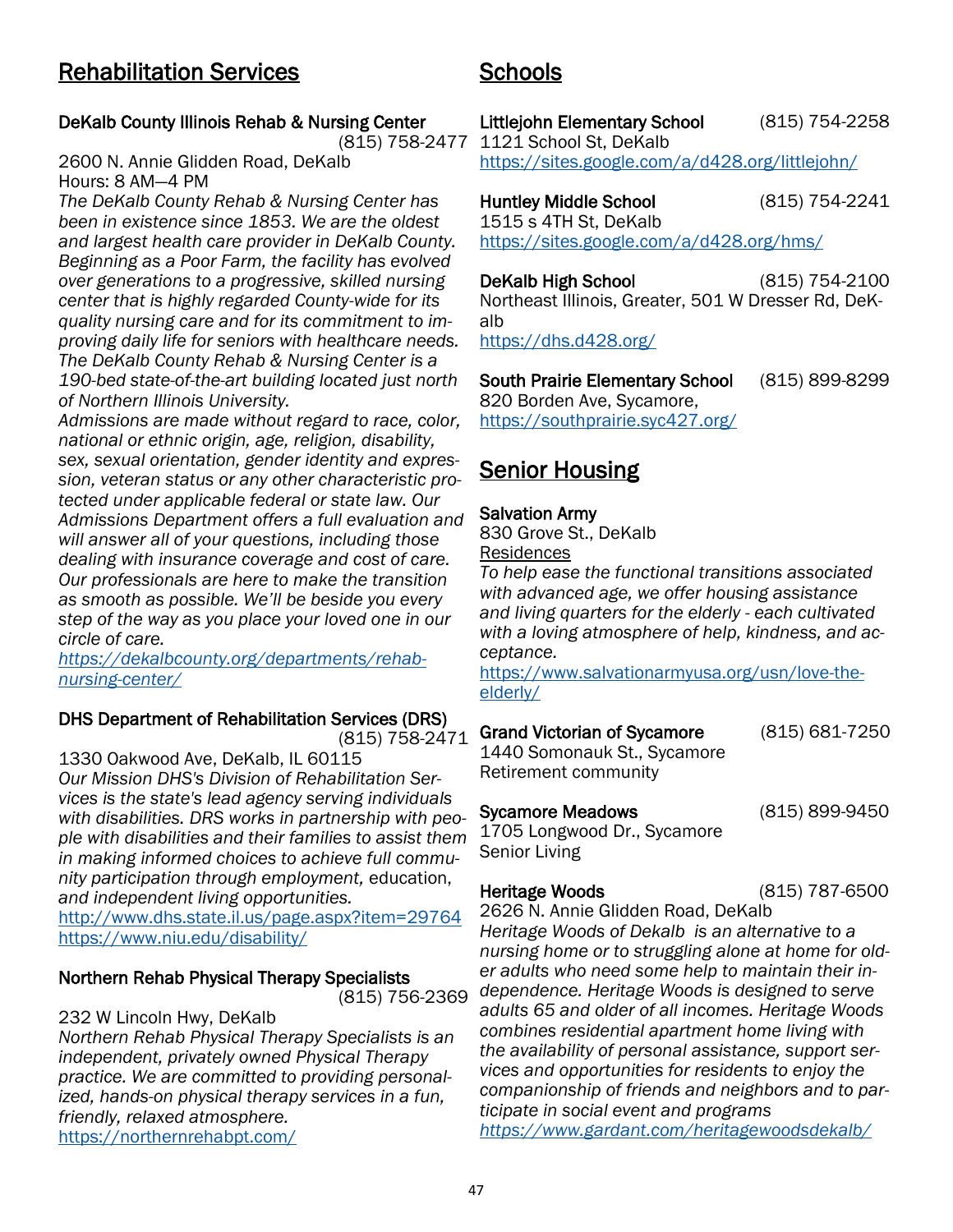## <span id="page-47-0"></span>Senior Services

### Two Rivers Head Start (815) 748-3713

2425 Bethany Rd., # D, Sycamore *Assists individuals age 62+ with unmet needs. Services could include car repair, eye glasses, medical equipment, dental care, etc.* 

<https://www.trhsa.org/community-programs/>

### Home Instead Senior Care (815) 754-1300

2585 Sycamore Rd., DeKalb *Our families live and work in DeKalb, IL, so we're invested in our community on a very personal level. And we believe every family in the area deserves individualized in-home senior care with a compassionate touch. That's why we established Home Instead Senior Care® of DeKalb, IL. As a locally owned business, we offer friendly, responsive service right in your neighborhood. We're dedicated to making our community a better place to live for seniors and their families.* 

[www.homeinstead.com/718](http://www.homeinstead.com/718)

Salvation Army (815) 756-4308

830 Grove St., DeKalb

### [https://www.salvationarmyusa.org/usn/love-the](https://www.salvationarmyusa.org/usn/love-the-elderly/)[elderly/](https://www.salvationarmyusa.org/usn/love-the-elderly/)

### Activities

*The Salvation Army works to stimulate the minds and bodies of older adults via educational opportunities, low-impact exercise, dances, lunches, fellowship, and countless other "young at heart" activities.*  Adult Daycare Centers

*Because the mental and physical disabilities associated with old age impact both the elderly and their loved ones, The Salvation Army offers adult day care facilities. Here, older adults unable to independently care for themselves enjoy friendship, kindness, and monitored activities while their caretakers enjoy a much-needed break.* 

### **Community**

*Each Salvation Army corps community center serves its local senior citizen community in unique ways to meet specific needs. A wide variety of program offerings - ranging from clubs and classes to groups and gatherings - empowers older adults to learn, laugh, and thrive among like-minded friends.*

## Kishwaukee Family YMCA (815) 756-9577

2500 W. Bethany Rd., Sycamore <https://kishymca.org/>

Silver Sneakers: *preventative exercise program that enhances the quality of life for mature adults across the country. One of the largest senior-focused exercise program in the United States, this partnership between HCD and HMOs allows Medicare-eligible members of these health plans to participate in YMCA programs at no additional cost. Please visit the YMCA Front desk to see if you qualify.* Silver Sneakers Yoga: *program is Healthway's older adult group exercise program that specifically targets flexibility, range of movement, balance and mind body integration. Learn basic postures, stretches and relaxation. Exercises can be done sitting or standing. Shoes are worn and there is no floor work.*

Enhanced Fitness: *combines the key components of fitness: strength training, flexibility, cardiovascular conditioning and balance. Classes begin with a warm-up, followed by strength training with light, soft wrist and ankle weights, a cardio session and finish with a cool-down and stretching. This program is recognized by the CDC. Exercises can be done in a chair or standing based on participants needs. Great for those with Arthritis.*

Strength and Balance: *Studies show it is never too late to build muscle strength and endurance to help accomplish daily tasks, improve balance and increase flexibility. Use of bands, tubes, weights and balls. All exercises are done in a chair. This class was developed with NIU.*

Zumba Gold: *designed to bring the excitement of a traditional Zumba class to the beginner participants, the active older adults, and other special populations that may need modification for success. It's an invigorating, community-oriented, dance-fitness class that feels fresh and most of all, exhilarating! Zumba Gold classes provide modified, low impact moves for active older adults.* Pickleball: a fun game that is played on a badminton court with the net lowered to 34 inches at the center. It is played with a perforated plastic baseball and wood or composite paddles. It is easy for beginners to learn, but can develop into a quick, fastpasted competitive game for experienced players.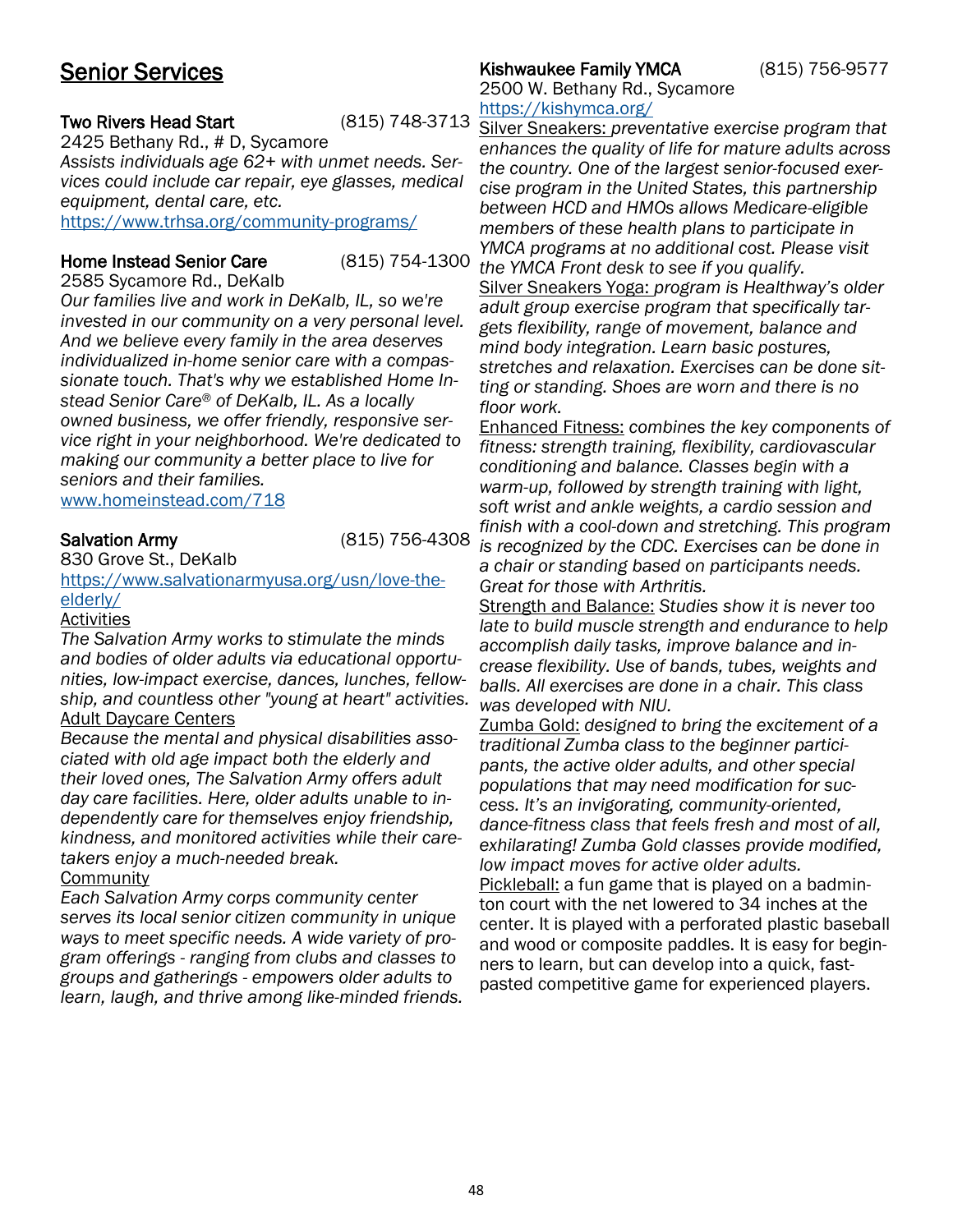<span id="page-48-0"></span>Pedaling For Parkinson's: Pedaling a bicycle may change the life of someone with Parkinson's disease. Research conducted at the Cleveland Clinic showed a 35% reduction in symptoms by the simple *of all to nonviolent and abuse-free relationships*  act of pedaling a bicycle at a rapid pace – optimally, 80-90 revolutions per minute. Fast pedaling is not a *DeKalb County. Safe Passage is the domestic vio*cure of Parkinson's disease and should not be touted as such, but there is compelling evidence to show that it does make a real difference for many who try it.

<https://kishymca.org/>

Visiting Angels (815) 895-0200

3266 Resource Pkwy

*Our comprehensive home care is customized for seniors based on their individual needs and preferences. Our dedicated and reliable caregivers have helped thousands of older adults live happily and safely in the comforts of home while providing their families with peace of mind. If you have a loved one who needs personalized in-home care, contact us today to schedule a free consultation*

[https://www.visitingangels.com/dekalb/home/?](https://www.visitingangels.com/dekalb/home/?utm_source=gmb&utm_medium=organic&utm_campaign=local) [utm\\_source=gmb&utm\\_medium=organic&utm\\_ca](https://www.visitingangels.com/dekalb/home/?utm_source=gmb&utm_medium=organic&utm_campaign=local) [mpaign=local](https://www.visitingangels.com/dekalb/home/?utm_source=gmb&utm_medium=organic&utm_campaign=local)

## Sexual Assault

Mutual Ground (630) 897-0084 24-Hr Domestic Violence Hotline (630) 897-0080 24-Hour Sexual Assault Hotline (630) 897-8383

*Mutual Ground is the safe place where people come together to break the cycle of domestic violence and sexual abuse. We are not just a shelter, we are a solution. Located in Aurora, Illinois, Mutual Ground serves the Greater Aurora area, Southern Kane and all of Kendall County. Our vision is to create a society free of domestic and sexual violence. Our mission is To provide education, awareness, and life-changing services that empower individuals, families, and communities to end the cycle of domestic and sexual violence. Our philosophy is to guide and not dictate. We empower our client with the education and support they need to make informed choices. We are good stewards of the financial support we receive and work hard to ensure that every dollar helps us provide comprehensive services for victims of domestic violence and sexual assault in Greater Aurora, Southern Kane and Kendall Counties.* [www.mutualground.org/](https://www.mutualground.org/)

Safe Passage (815) 756-7930

24-Hour Hotline (815) 756-5228 *The mission of Safe Passage is to promote the right through advocacy, intervention and prevention in lence agency and rape crisis center serving DeKalb County. We started in 1981 as a grassroots organization, run mostly by volunteers wanting to create a safe place in the community for victims of domestic violence. The agency has continued to expand and add programs and services. The addition of our prevention program, transitional housing program, 24 hour emergency medical response, and expanded children's program, has ensured we're better equipped to empower a broad range of survivors.*  [https://www.safepassagedsafe pav.org/](https://www.safepassagedv.org/)

## Sexual Assault Survivor

*All services provided to sexual assault and child sexual abuse survivors and their families are free, confidential, and victim-centered. Services include: Legal and Medical Advocacy, Case Management, and both individual and group counseling.* <https://safepassagedv.org/sexual-assault-survivor/>

## Substance Abuse Services

# 830 Grove St., DeKalb

Salvation Army (815) 756-4308

Combat Addiction *Through holistic work therapy, group and individual counseling sessions, spiritual direction, and lifeskills development, program members learn to abandon substance reliance.* 

## Build Work and Social Skills

*The physical and spiritual components of the program equip members to provide for themselves and others as they set and maintain sustainable employment goals.* 

## Regain Health and Stability

*By developing a personal relationship with God as provided by Jesus Christ, many residents learn to depend on God, rather than drugs or alcohol, for hope and relief.* 

## Restore Families

*Many who have been rehabilitated are reunited with their families and able to resume healthy daily routines. Kids get their parents back. People get their lives back.*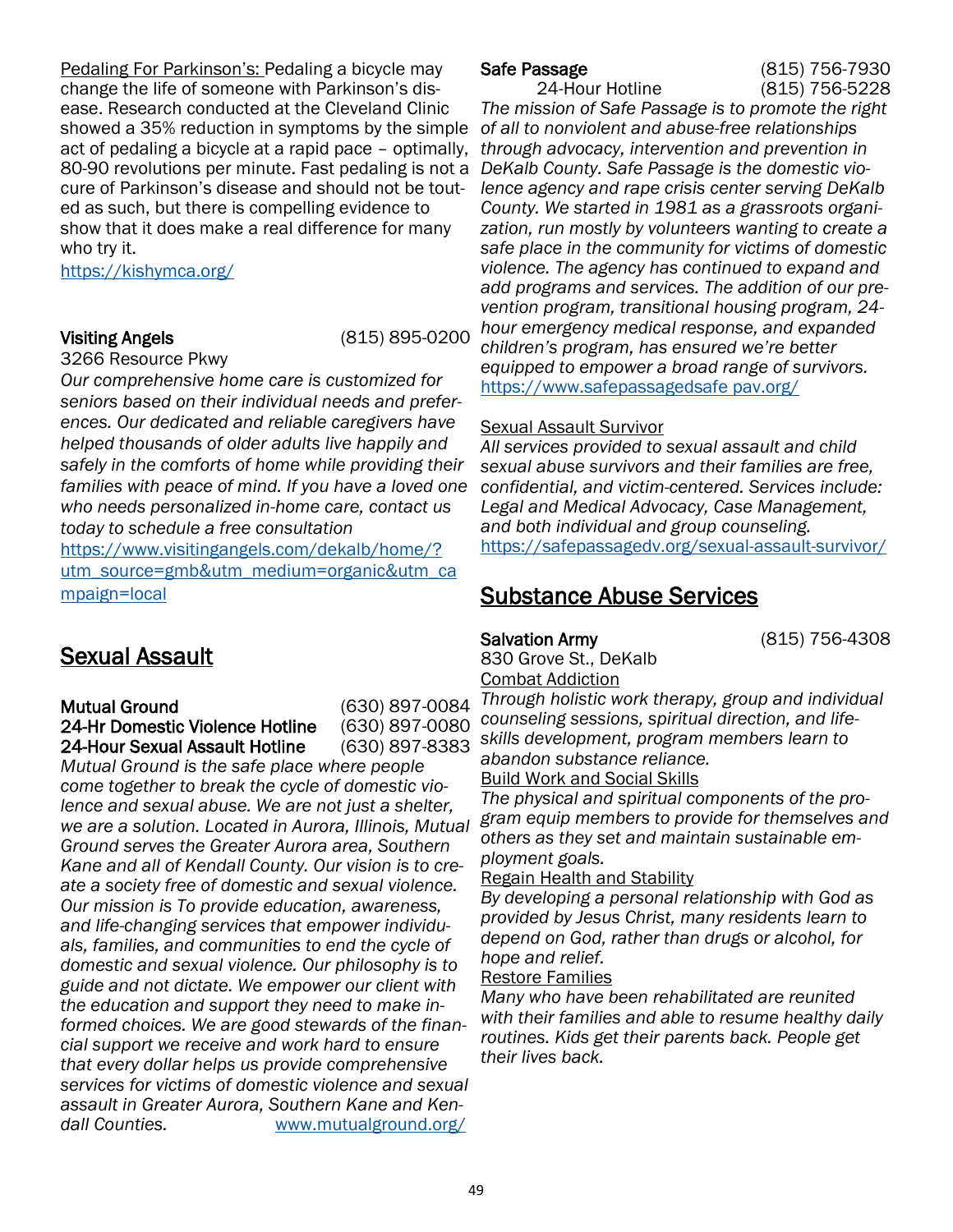## <span id="page-49-0"></span>DUI Counseling & Behavioral Health Services

 (815)895-9000 407 West State Street #9, Sycamore *DUI Evaluations Counseling Behavioral Health Anger Management Additional locations in Plano and Crystal Lake*

DeKalb County Mental Heath Board (815) 899-7089 *2500 North Annie Glidden Road – Suite B The DeKalb County Mental Health Board supports access to high quality behavior healthcare services for DeKalb Count residents.*

### Braden Counseling Center (815) 787-9000 2600 Dekalb Ave STE J., Sycamore

*At Braden Counseling Center, we specialize in helping people through difficult times. We are a leading provider of quality outpatient programs designed to help individuals, couples, and families cope with substance abuse, chemical dependency, and other issues affecting their well-being and mental health*

of Narcotics Anonymous meetings across the United Contact our hotline for more information. Intake is Narcotics Anonymous (888) 403-6891 Offering the most extensive and up to date directory States.

## [https://www.narcotics.com/na](https://www.narcotics.com/na-meetings/illinois/)-meetings/illinois/

Our site offers a 24/7 confidential helpline, as well as an extensive list of local NA meetings. No one should have to struggle alone.

## Support Groups

BREASTFEEDING CENTER (815) 766-9086

at NM Kish Hospital 1 Kish Hospital Dr., DeKalb Support group, warm line, consultations, classes, and Facebook group.

[-breastfeeding-center](https://www.nm.org/locations/kishwaukee-hospital-breastfeeding-center)

## Life Solutions: Integrative Healing

(779) 201-8006 1500 E. Lincoln Hwy, Suite 1, DeKalb *At Life Solutions, you will receive research based and confidential counseling and therapy services in a warm and comfortable setting. Everyone deserves time to receive unconditional support from objective experts. You have the basic human right to have time to talk about your stress and receive help figuring it out. <https://lifesolutionsgroup.org/services/>*

24-Hour Hotline (815) 756-5228

Safe Passage (815) 756-7930

*The mission of Safe Passage is to promote the right of all to nonviolent and abuse-free relationships through advocacy, intervention and prevention in DeKalb County. Safe Passage is the domestic violence agency and rape crisis center serving DeKalb County. We started in 1981 as a grassroots organization, run mostly by volunteers wanting to create a safe place in the community for victims of domestic violence. The agency has continued to expand and add programs and services. The addition of our prevention program, transitional housing program, 24-hour emergency medical response, and expanded children's program, has ensured we're better equipped to empower a broad range of survivors.* 

## Group Counseling

Safe Passage provides an ongoing support group for survivors of sexual assault. Groups are closed to preserve confidentiality and build a sense of trust. New clients interested in joining the group may contact a Sexual Assault Counselor to further discuss group expectations and complete the screening process. Occasionally, special topics groups (art therapy, group for significant others, etc.) are coordinated based on client interest. required before group counseling.

## Tax Information

## DeKalb County Illinois Treasurer/Collector

(815) 895-7112 Helpline: (815) 895-7338 110 Easy Sycamore Street, Sycamore

## COMPASS

Help using site: (815) 899-0702 [https://www.nm.org/locations/kishwaukee-hospital](https://www.nm.org/locations/kishwaukee-hospital-breastfeeding-center) Tax Related Questions: (815) 895-7112 Assessment related questions or address changes: (815) 895-7120

> *Welcome to DeKalb County Government's custom web-based application that provides the ability to view property, tax, assessment, zoning, voting and map data. The information is updated as soon as possible after changes are made to County data, and is available 24 hours a day, 7 days a week. This site and the information contained therein should be used for information purposes only. Users must comply with the terms of the DeKalb County Website Disclaimer*

<http://gis.dekalbcounty.org/qtas/welcome.asp>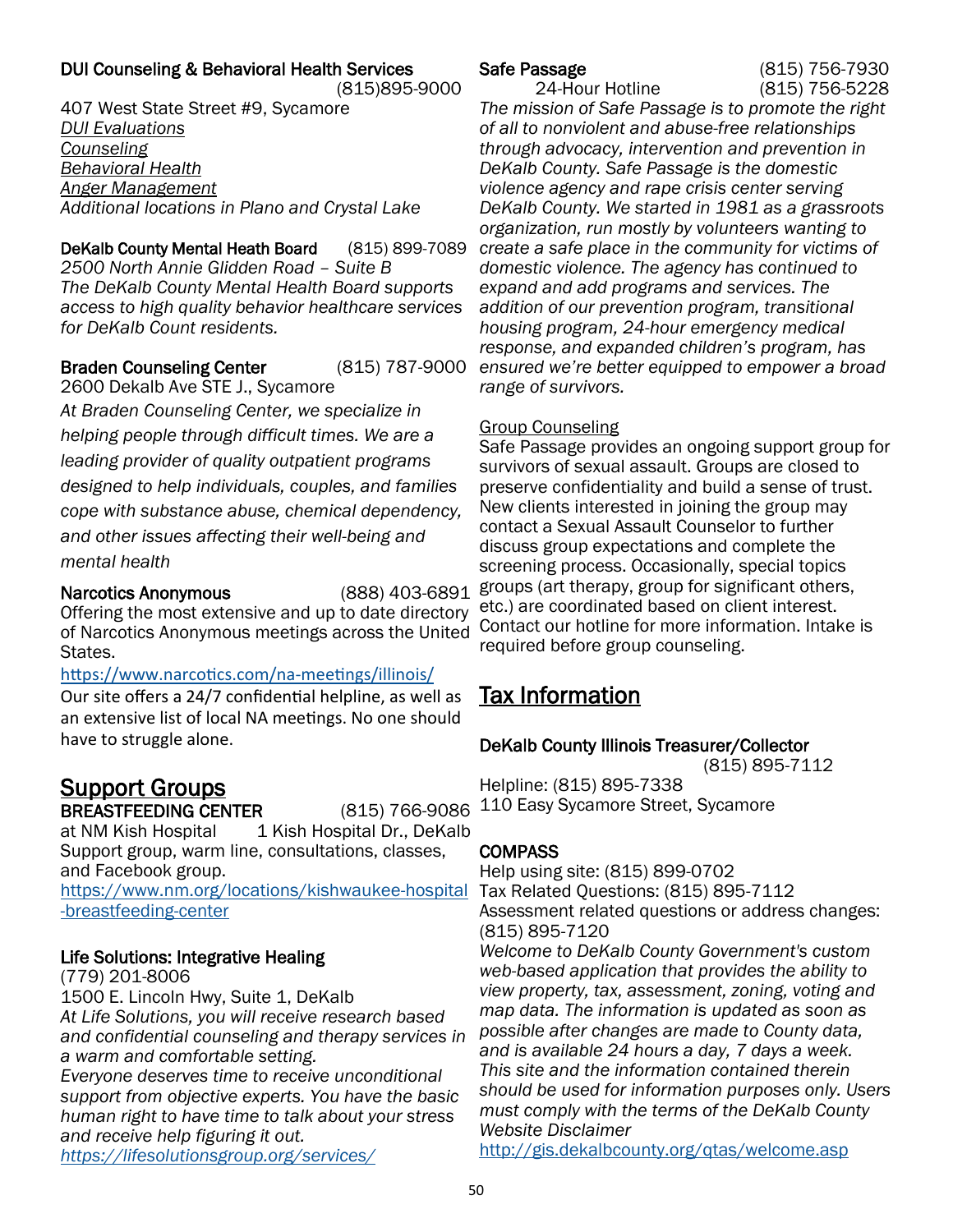## <span id="page-50-0"></span>**Transportation**

## Paratransit (815)758-3932

1606 Bethany Rd. Sycamore

provide Urban paratransit service within the DeKalb A group of veterans, parents of both active duty and *The City of DeKalb provides transportation services required under the Americans with Disabilities Act (ADA). These services are funded by the State of Illinois, the Federal Transit Administration, Northern Illinois University, the Voluntary Action Center of DeKalb County, the City of Sycamore, and Kishwaukee College.The City of DeKalb contracts with the Voluntary Action Center of DeKalb County to Urbanized Area.* 

<https://www.cityofdekalb.com/1259/Paratransit>

Voluntary Action Center (815) 758-3932 Sandwich: (815) 787-6219

1606 Bethany Road, Scyamore *The Mission of Voluntary Action Center (VAC) is committed to providing high-quality services that address the basic transportation and nutrition needs of its community. VAC was incorporated in 1974. The organization is governed by a volunteer Board of Directors comprised of representatives from communities throughout DeKalb County.*  <http://vacdk.com/transportation/>

## Veterans Assistance

## Veterans Inc.

[http://www.veteransinc.org/services/supportive](http://www.veteransinc.org/services/supportive-services-for-veteran-families/)[services-for-veteran-families/](http://www.veteransinc.org/services/supportive-services-for-veteran-families/)

## Military Child Care

[https://public.militarychildcare.csd.disa.mil/mccu/](https://public.militarychildcare.csd.disa.mil/mccu/ui/#/) [ui/#/](https://public.militarychildcare.csd.disa.mil/mccu/ui/#/)

830 Grove St., DeKalb

Shelters

*We offer a home to those who have protected ours. Whenever a veteran doesn't have any place to go, it's an honor to give them a place to rest their head, a hot meal, help finding employment, and a fresh start.* 

Adult Rehabilitation Centers

*Those who fought to protect us often find themselves battling PTSD and drug and alcohol addiction after returning home. At our Adult Rehabilitation Centers, we offer faith-based recovery and work programs in addition to other veteran services to help our country's bravest overcome these struggles and return home to their families.*

## **Community**

*Veterans often find themselves battling loneliness and depression years after returning home. The Salvation Army is committed to standing beside those who stood up for us by offering a variety of veteran services to meet their needs. Whether it's phone cards to call home, wheelchair assistance, large-print Bibles, or a friendly smile and companionship for the afternoon, we're always ready to come to their aid.* 

Support Over Stigma 630) 492-0308

*veterans and professionals whose main goal is to remove the stigma that comes with seeking help for mental health issues, especially PTSD. Second is providing resources and tools to support active duty military, veterans, first responders and their families, especially those battling PTSD and homelessness. Our third goal is to educate the public about the dilemmas those with PTSD struggle with and get them the help they need.*

*https://www.supportoverstigma.org/*

## ComEd– CHAMP Program 888-806-CARE

CHAMP - [Proud of Our Military, Proud to Help | ComEd](https://www.comed.com/MyAccount/CustomerSupport/Pages/CHAMP.aspx) - An Ex[elon Company](https://www.comed.com/MyAccount/CustomerSupport/Pages/CHAMP.aspx)

*Since January 2002, ComEd has assisted activated and deployed members of the U.S. Armed Forces, National Guard, Reserves and honorably discharged veterans with paying their electric bills. CHAMP is a financialassistance program that offers an optional package of benefits to qualified military personnel who reside within ComEd's service territory and have fallen behind on their electric bill.* 

### Available Benefits:

Bill payment assistance up to \$1,000 (once every two years; while funds are available). Deferred payment plans (preferred due dates), extended due dates, cancel-Salvation Army **Exercic Concerns (815) 756-4308** lation of late charges, deposit reduction and budget payment plan.

## Eligibility:

ComEd is committed to engaging and supporting our communities by providing assistance to military personnel that are experiencing a hardship, and have fallen behind on their electric bill.

### How to Apply:

Applicants are screened to determine their need and eligibility. Download one of the applications below to apply. Contact ComEd CARE at 888-806-CARE for more information.

[h](https://www.comed.com/SiteCollectionDocuments/CHAMPApplicationMilitary.pdf)ttps://www.comed.com/SiteCollectionDocuments/ CHAMPApplicationMilitary.pdf

https://www.comed.com/SiteCollectionDocuments/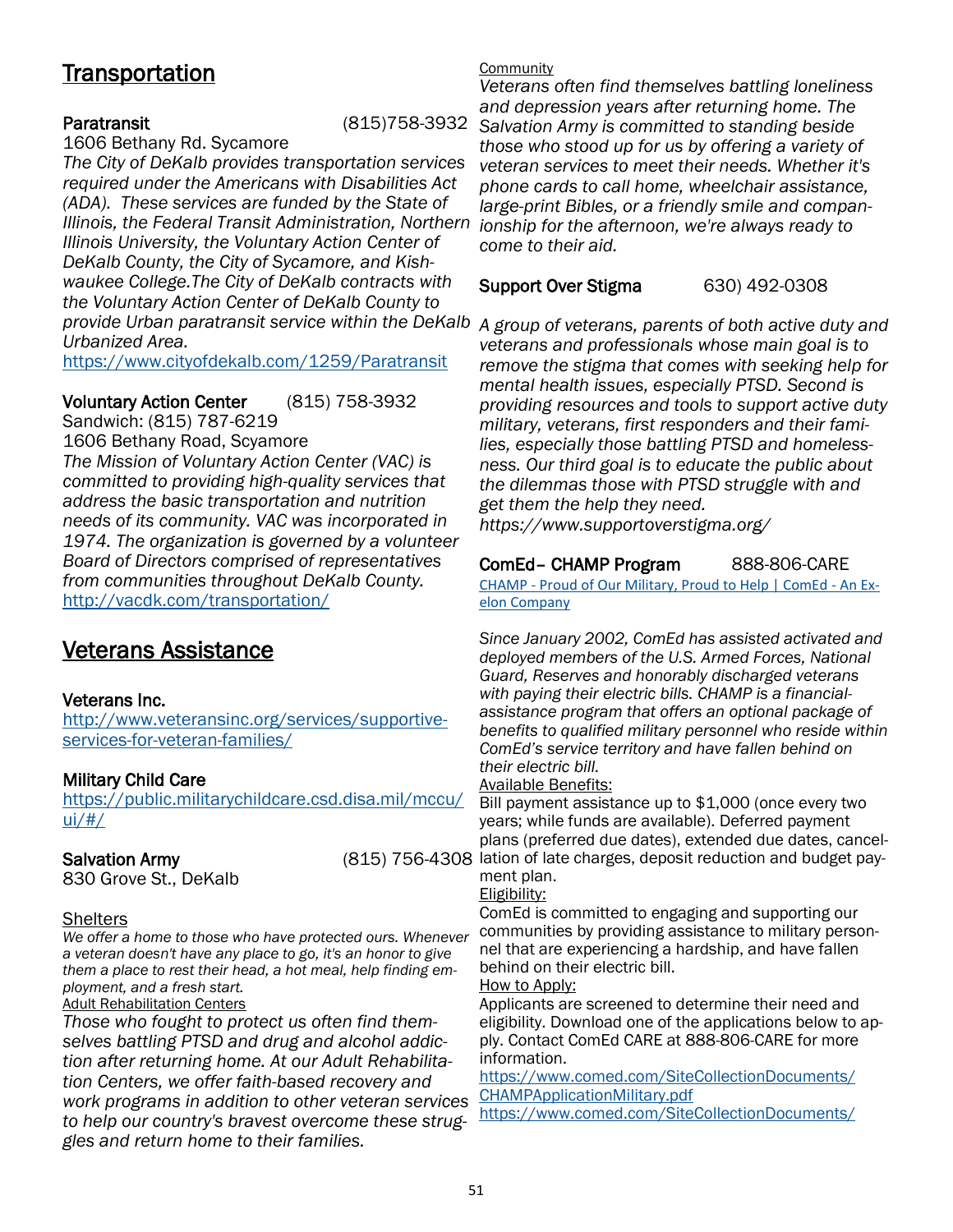## <span id="page-51-0"></span>Veterans Assistance Commission

*(815) 756-8129* 830 Grove St., DeKalb

Salvation Army (815) 756-4308

Community Outreach Bldg. 2500 N. Annie Glidden road Suite A., DeKalb

*The Veterans Assistance Commission of DeKalb County, Illinois Inc., is a County Government Agency that is operated by and for Veterans. The Commission provides services and financial aid to military Veterans and their families who reside in DeKalb County and qualify for and/or need assistance.* 

*Information and help can be obtained from this office regarding:*

- *Educational Benefits*
- *VA Disability Compensation*
- *VA Pensions*
- *VA Burials*
- *VBA Healthcare*
- *Lost discharges*
- *State and Federal Veterans Benefits*

*The Veterans Assistance Commissions provides assistance for the following:*

- *Preparation of the Department of Veterans Affairs (Veterans Benefit Administration (VBA) forms*
- *Preparation of the*
- *Healthcare Administration (VHA) forms*
- *Preparation of other documents, which relate to benefits available to the Veteran and their dependents.*
- *Answering questions about the benefits they have applied for or are receiving*
- *Help in applying for additional benefits if entitled*
- *Follow up services on pending claims*
- *General assistance*

*[https://dekalbcounty.org/departments/veterans](https://dekalbcounty.org/departments/veterans-assistance-commission/)[assistance-commission/](https://dekalbcounty.org/departments/veterans-assistance-commission/)*

## Vocational Training

## The Association for Individual Development (AID)

(877) 243-0001

## 304 N.Sixth St., Ste. C, DeKalb Employment Services

*AID Employment Specialists assist clients seeking jobs by providing necessary skills and guidance. The goal is ensure the right match for both employers and clients.*

*AID encourages individuals to explore what they want out of life and chart their own journey to success. Whether it's finding a job or becoming a volunteer, the ultimate goal is to assist individuals in leading a full and active life. <https://www.aidcares.org/employment-services/>*

**Skill-Set Evaluations** 

*We identify the strengths and abilities of the individual for a better job match.* 

## Educational and Skill Supplementation

*By helping people pursue and complete educational requirements, training, certifications, and other prerequisites for gainful employment, we tear down the qualification barriers standing in their way. For those with mental health or substance-abuse issues, we help them find the treatment and/or medication they need to perform at their best.*  Placement Assistance

*By giving those in need résumé, interview, and job placement assistance, we help them find productive work for sustainable wages.* 

## Continued Support

*Our help goes beyond employment. Salvation Army caseworkers assist with obtaining sound financial planning and reliable insurance coverage, as well as helping to ensure affordable and safe care for children while parents are working.* 

National Able Network (630) 844-8765

2 Smoketree Lane, North Aurora, Illinois 60542 Monday – Friday; 8:30 am – 4:30 pm

*At National Able Network, our mission is to help make careers happen. Each client receives personalized career supports that integrate career coaching, specialized training, and direct connections to the job market. Our programs are designed to assist job seekers from all backgrounds including the unemployed, career changers, military veterans, seniors, and aspiring IT professionals. You can join us by applying online at [https://www.nationalable.org/](https://www.nationalable.org/jobseekers/) [jobseekers/](https://www.nationalable.org/jobseekers/) or by calling (855) 994-8300. Our solutions for businesses include staffing and training resources that help you select or develop a highperforming workforce. Contact us to learn about National Able Network's cost-effective staffing and training solutions for your business.*  <https://www.nationalable.org/>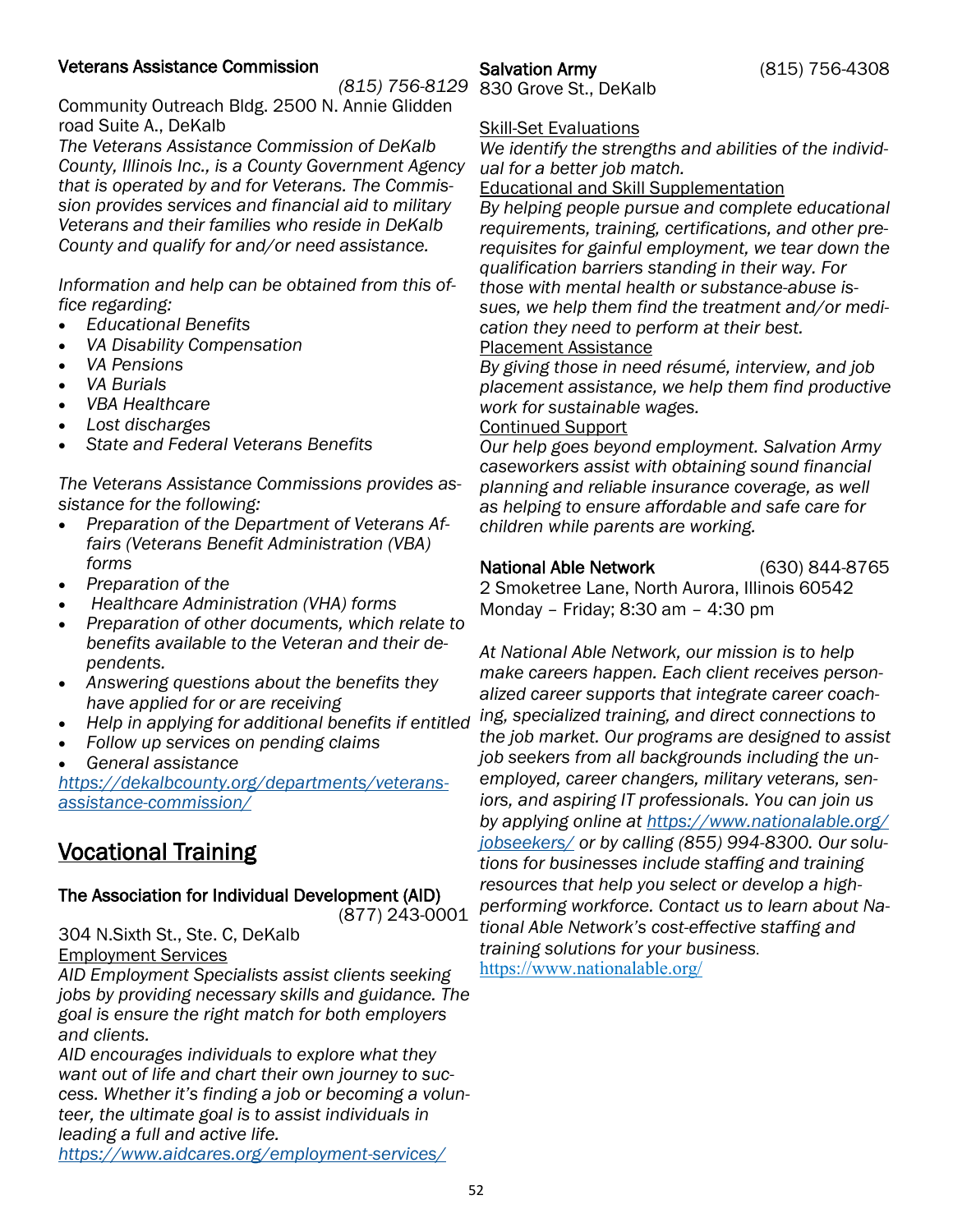## <span id="page-52-0"></span>Youth Programs

## **Kishwaukee Family YMCA**

2500 W. Bethany Rd., Sycamore <https://kishymca.org/>

### Choosing Healthy Actions, Mindset, Principles, and Spirit. C.H.A.M.P.S.

*Give your fourth and fifth graders the experience of a 10-week program to learn whole-life health. Going into middle school and high school can be a rollercoaster ride for youth, so it is important for them to have a firm foundation to build character and leadership. The Kishwaukee YMCA has partnered with DeKalb County Youth Service Bureau to design a program that incorporates teambuilding, problemsolving, communication, and responsibility, along with the chance to enjoy YMCA recreational and physical fitness activities. Each participant will have a complimentary Y pass for the duration of the class.* 

## Jr. High Y Club

*Looking for something to do with your friends on Friday nights? Come check out our Jr. High Y Club that offer a fun and safe environment full of games, music and activities! This program will give middle school students a place to go in order to relax and hang out with friends, learn more about themselves and how they can make a positive impact in their community.* 

## 4th Grad Initiative

*The YMCA is proud and very excited to introduce its new 4th grade initiative program. The 4th Grade Initiative (4GI) offers a free one-year YMCA member-*Salvation Army (815) 756-4308 *ship to all existing and incoming fourth-graders throughout the community. 4GI aims to provide 4th graders with opportunities for fitness and sports as well as a chance to socialize with peers in a safe, supervised environment. 4th grade is a critical transition period for many young kids. The mission of the 4GI program is to assist children in this transition by providing programs that encourage wellrounded development that benefit kids physically and mentally. The 4GI program aims to help develop well-rounded approaches to healthy living for all 4th graders. By signing up for the 4GI program, students receive a free one year membership to the Kishwaukee Family YMCA. Special programs are designed for 4th grade students specifically, and include fun activities throughout the school year and summer such as pool parties, scavenger hunts, crafts, ice cream socials, giant inflatables, and more. Homework help and leadership training is also included. It's a time for 4th graders to have fun, stay fit, and meet friends!* 

## Before and After School Program

*The Y's Before and After School Program engages kids in physically active, learning and imaginative activities that encouraged exploration of who they are and what they can achieve. In addition to supplementing what they have learned in school, they participate in interactive learning that helps build healthy habits, active lifestyles and continued learning. Students get assistance with their homework from trained Y staff, form long-lasting friendships that enhance their development and growth and learn skills that can build self-confidence. Plus we've got you covered on Early Release Days and School's Out Days.* 

## Schools Day Out

*YMCA Schools Day Out is designed to give busy families peace of mind when school is not in session. We provide children Kindergarten through 8th Grade, a safe, comfortable and nurturing environment where they can learn, grow, thrive and be active. Join us for fun games, sports, swimming, arts and crafts and so much more! Please bring a water bottle, two snacks, a bag lunch, swimsuit and towel.* Youth and Government

*Youth and Government (Y&G) provides students the opportunity to experience the democratic process and develop the leadership skills needed to become citizens of a participatory society. Based on the motto "Democracy Must Be Learned By Each Generation," Youth and Government is a nationwide program that involves more than thousands of youth in grades 9-12 each year.* 

830 Grove St., DeKalb

<https://www.salvationarmyusa.org/usn/teach-kids/> [https://www.salvationarmyusa.org/usn/equip](https://www.salvationarmyusa.org/usn/equip-families/)[families/](https://www.salvationarmyusa.org/usn/equip-families/)

## After-School Programs

*With over 400 after-school programs nationwide, we foster an environment of learning long after the school day ends. By providing a safe place to study, read, learn, connect with friends, play sports, and enrich the mind, we give at-risk kids a healthy alternative to less-desirable after-school options.*  Dance, Art, and Music Programs

*Our youth community programs enable children to experience music and art education in positive nocost or low-cost environments. Our wide array of classes focuses on everything from choir, band, and dancing to drawing, writing, and acting.*